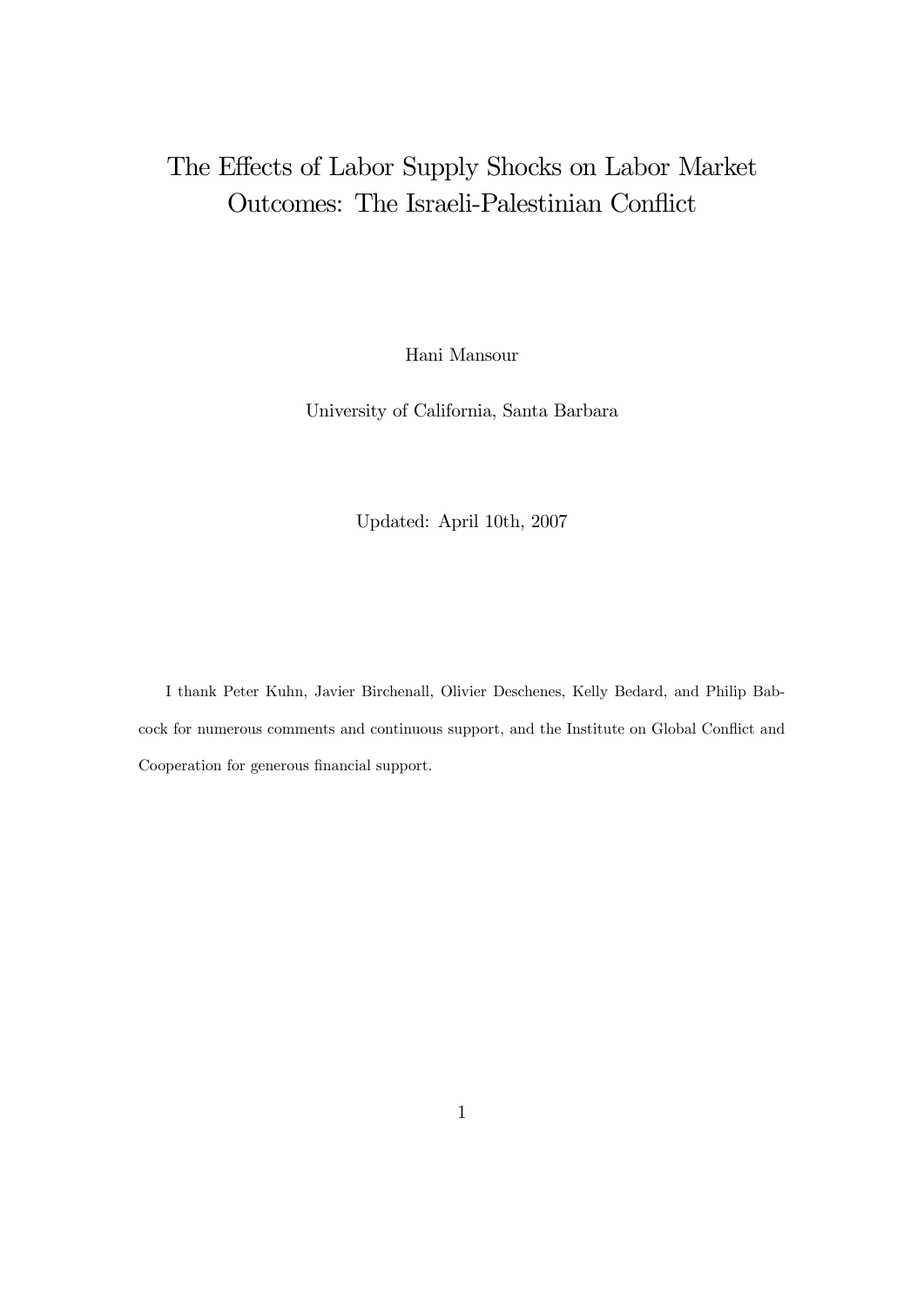#### Abstract

Since September 2000, the mobility of Palestinian workers into Israel has been permanently restricted. The new border policies generated an increase of about forty percent in the supply of workers competing for local jobs in the West Bank. Moreover, Israel restricted the movement of Palestinians within the West Bank. The exogeneity of this labor supply shock, a result of restrictive border policies, and the division of the West Bank into local labor markets provide a unique environment to study the effects of labor supply shocks on labor market outcomes. Using the Palestinian Labor Force Survey for the years 2000-2004, two empirical strategies are used to identify the effects of the supply shock on wages and employment patterns. The results suggest that a 10 percent increase in the labor supply of unskilled workers reduces their wages by about 2- 5 percent. No effects on wages are found among the skilled workers. The employment of unskilled workers seems to adjust much slower than for skilled individuals, generating a substantial rate of unemployment among the unskilled. The results will be used to analyze counterfactual policies that are at the core of any future agreement between Israel and the Palestinians, such as border controls and the return of Palestinian refugees to the West Bank.

#### JEL Codes: J61, J21,D74,C21

Keywords: Immigration, Labor Supply Shocks, Labor Demand Shocks, Israel, Palestine, Border Controls.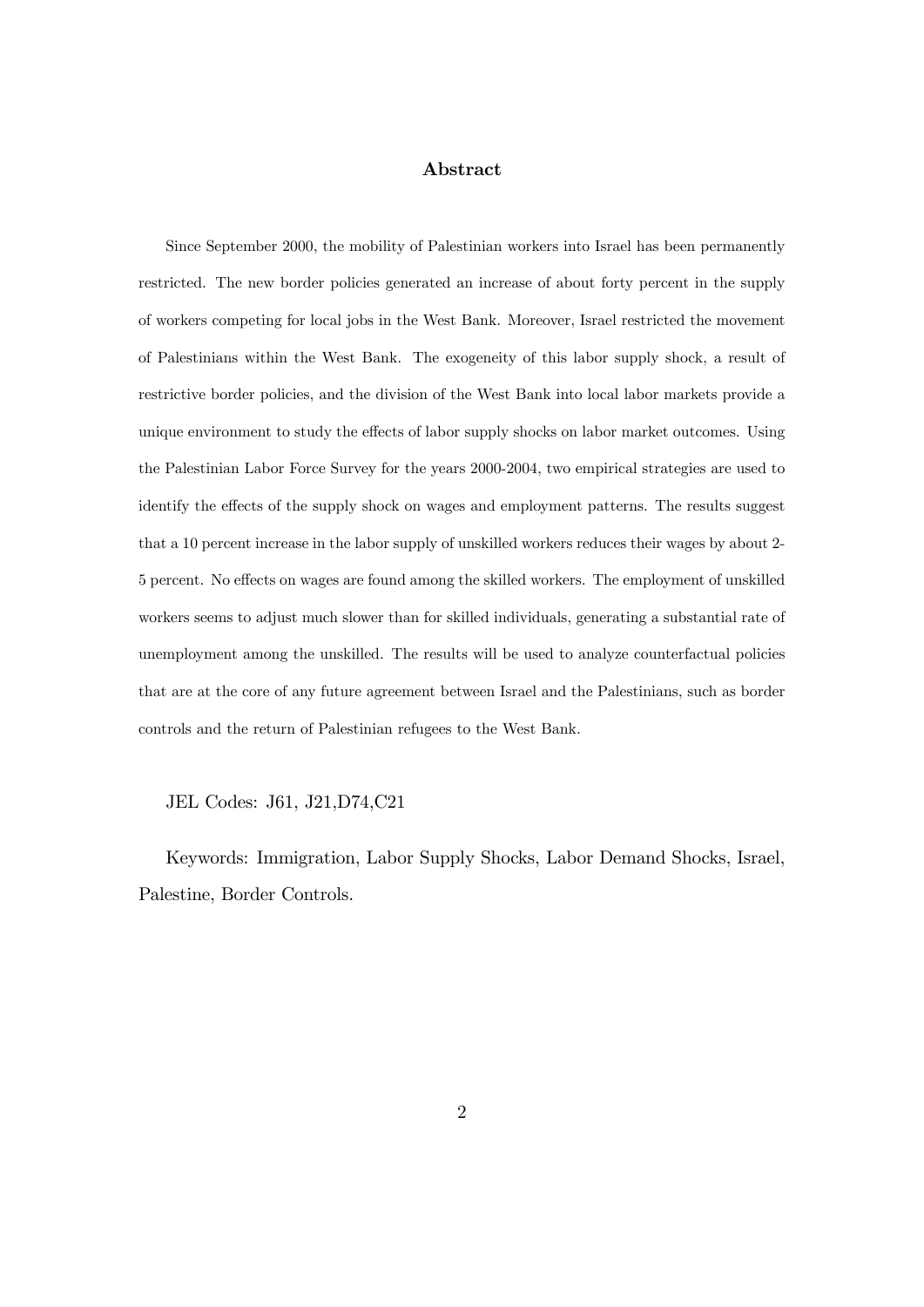#### 1. Introduction

At the beginning of this decade, and as a consequence of the second Palestinian uprising, the number of Palestinian workers who commute to Israel decreased by more than fifty percent. The persistence of the restriction on mobility into Israel generated an increase in the supply of workers competing for local jobs in the Palestinian market. Moreover, Israel restricted the mobility of Palestinians within the West Bank dividing the region into separate local markets. A competitive labor market model predicts that an increase in the supply of labor reduces the wages of competing factors. Despite this clear prediction, numerous empirical papers that study the impact of such an increase on wages and employment provide different and at times contradictory results (Borjas, 2003). This paper takes advantage of the unique environment that the Palestinian market offers to study the effects of a supply shock on the labor market. Since the period under consideration is characterized by high political instability that may have affected wages and employment, the empirical analysis offers alternative approaches to identify the supply shock separately from the effects of political instability.

Aside from contributing to the literature regarding the effects of labor supply shocks, understanding the response of the Palestinian labor market to the increase in the supply of workers and quantifying the effects of the political instability on wages allows us to estimate the effects of counterfactual policies that are at the core of the Israeli-Palestinian conflict. For example, what are the economic implications of completely closing the border with Israel? What are the conditions needed to create a Palestinian economy independent from the Israeli one? What are the potential effects of the return of Palestinian refugees to the West Bank or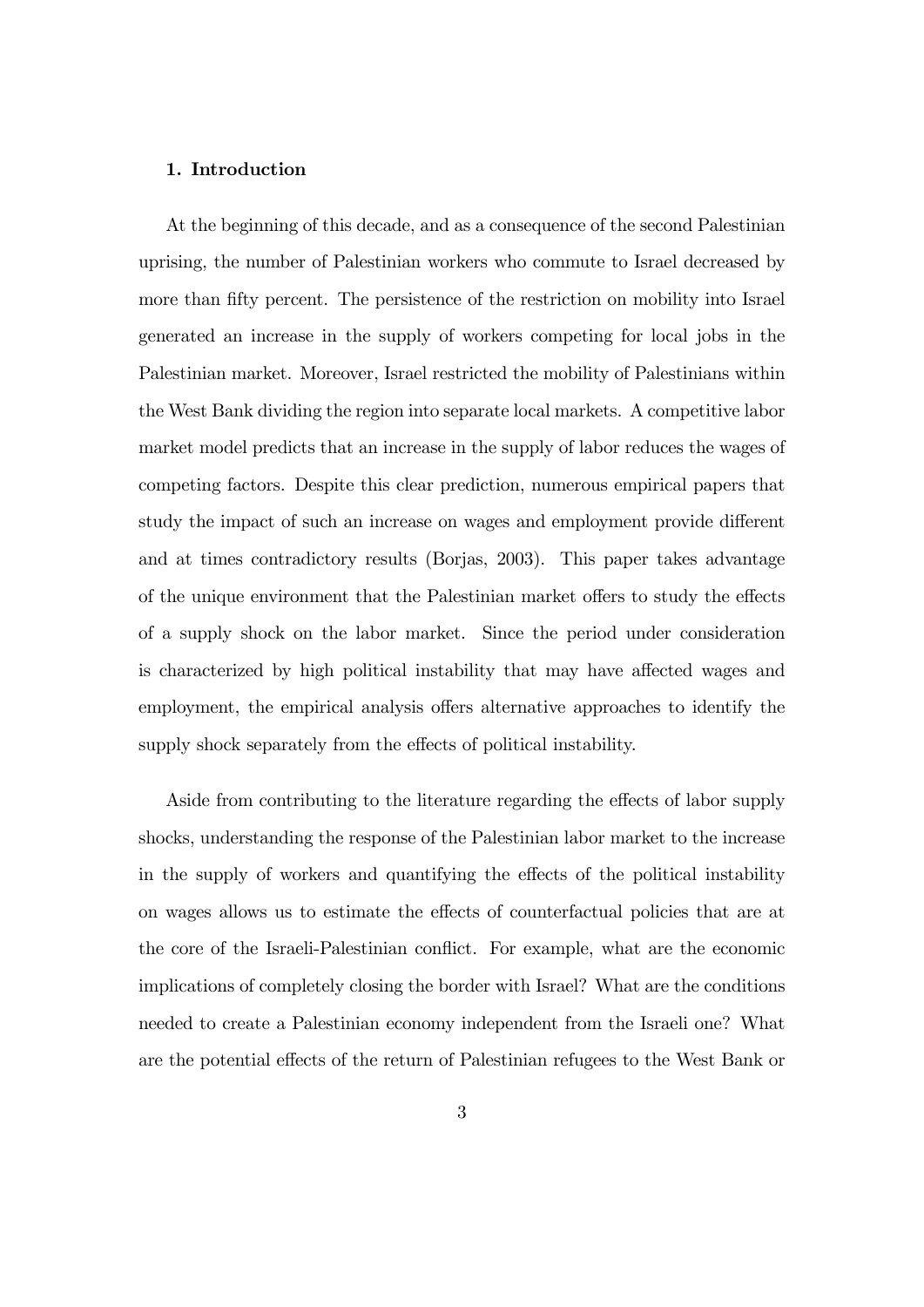Gaza - a wave that will create further pressure on the supply of labor?

During 1970-1993, about 40-50 percent of Palestinian workers commuted on a daily basis to work in Israel. Since September 2000, when the second Palestinian uprising started, the percentage of Palestinians commuting to Israel dropped dramatically. By 2004, only 15 percent of West Bank residents and eight percent of Gaza residents worked in Israel. Two key features of this change make the Palestinian labor market a good place to examine the impact of labor supply shocks on labor market outcomes.

First, mobility between different cities within the West Bank has been extremely restricted since the beginning of 2000. As a result, if comparable cities experience different labor supply shocks, then cross-city differences in the increase in labor supply can be used to identify the effects on wages and employment. The use of variation in immigrant inflow to different, but comparable, cities to identify the effects of immigration on wages has been widely used in previous studies (Card, 1990). These studies tend to find very small (if any) effects on wages of natives (Borjas, 1994). The concern regarding this approach (Borjas,2003) is that changes in the mobility of workers across cities, induced by immigration flows, happens fast enough and masks any effects that we would expect to see on wages. The lack of mobility between Palestinian cities and the variation in the supply shock across them provide an ideal environment to study the effects on wages using this approach.

Second, the supply shock was a result of an exogenous event - restrictive border controls as a result of a civil uprising. The increase in labor supply affected various groups of workers of different skills and ages. Variations in the changes in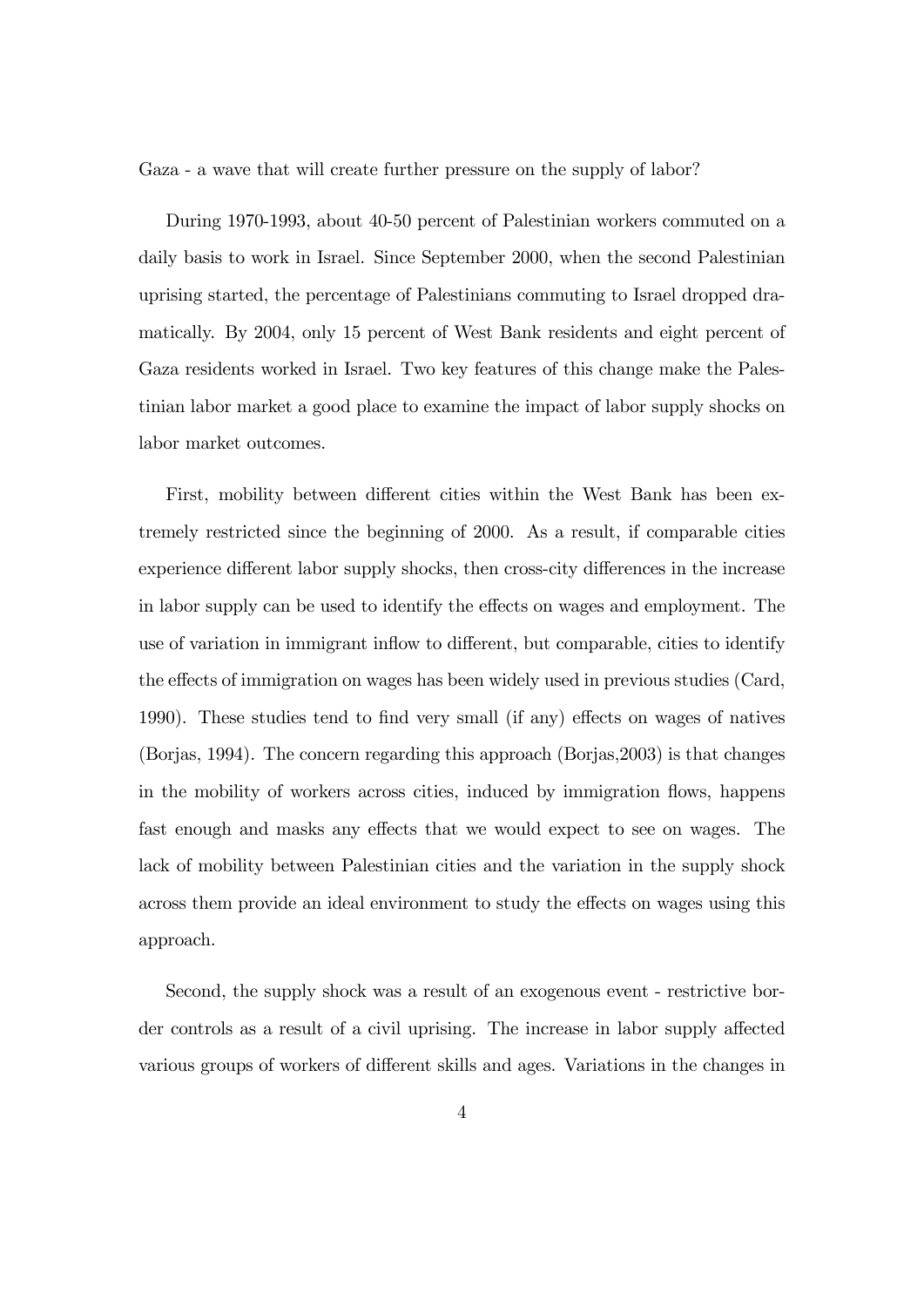the supply of workers over time and across skill groups within each of the West Bank cities allows the investigation of the short-run effects of such changes and reveals the relationship among workers of different types. While the assumption about the separability of labor markets across cities (in the United States) is often criticized in the literature (Borjas, 1996), the restrictions on mobility due to the Israeli-Palestinian conflict offers a unique opportunity to implement this strategy. However, the main challenge when using any approach in the Palestinian context is to disentangle the effects of the increase in the labor supply separately from the direct effects of the political instability. A detailed explanation on how this issue is treated will be discussed in later sections of the paper.

The second section of the paper outlines the most notable events in the Palestinian-Israeli conflict and their economic relations. It is followed by a literature review in the third section. The fourth section discusses the data. The identification strategies and results are presented in the Öfth and sixth sections. The seventh section concludes.

#### 2. Background

After the Israeli occupation of the West Bank of the Jordan River and the Gaza Strip in 1967, a large proportion of Palestinian workers commuted to Israel on a daily basis, mainly to supply labor services in the construction, manufacturing, and agriculture industries. By 1982, 48 percent of the men aged 18-64 in Gaza and 36 percent in the West Bank were employed in Israel (Angrist, 1996). During the late 1980s and early 1990s, the flow of Palestinian labor to Israel experienced many fluctuations as a response to major political events, such as the first Palestinian uprising (1987-1993), the Gulf War (1991), the Oslo agreement (1993), and also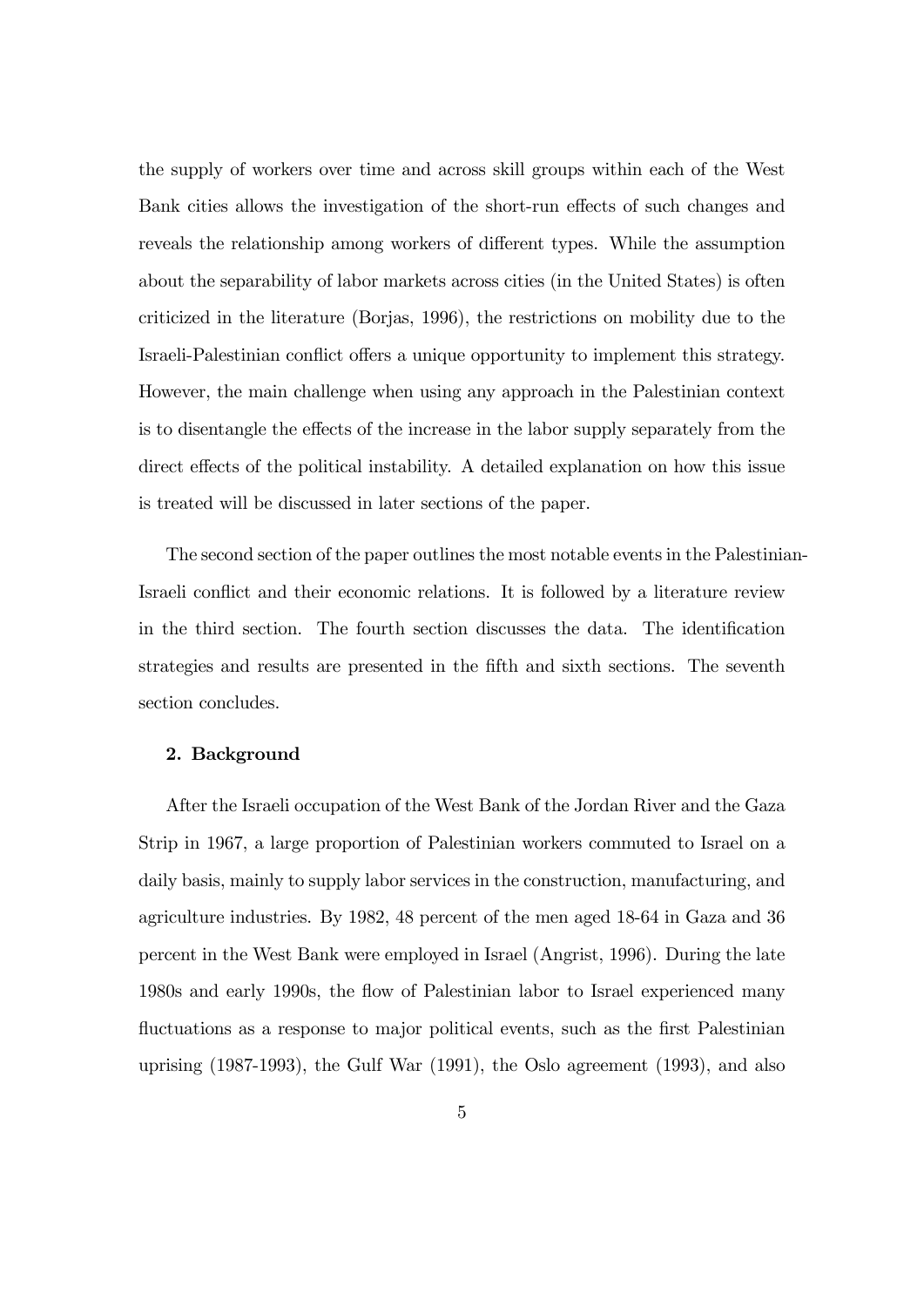as a consequence of new Israeli policies that aimed to reduce the dependency on Palestinian unskilled labor. The most noted policy was to allow foreign non-Palestinian workers to enter the Israeli labor market. According to the Israeli Central Bureau of Statistics (2004), during 1995-2004 about 60 percent of foreign non-Palestinian workers were allocated in the same industries that traditionally hosted Palestinian workers. Figure 1 depicts the number of Palestinians employed in Israel for the 1990-2005 period. The focus of this paper is to analyze the long and short run effects of the increase in the Palestinian domestic labor supply after September 2000.<sup>1</sup>

The Oslo agreement, signed between Israel and the Palestinian Liberation Organization (PLO) in 1993, initiated one of the biggest changes in the Palestinian economy. In 1994-1995, Israel withdrew from parts of the Gaza Strip and the West Bank, and a new Palestinian Authority was established. Responsibilities in education, health, taxation, and tourism were transferred to the new Authority, while border controls with Israel, Jordan, Egypt, and between Gaza and the West Bank remained under exclusive Israeli control.

The 1993 Declaration of Principles (DOP) did not stop the mutual violence between the parties. The Hebron massacre, the bus bombings carried out by HAMAS in early 1996, the expansion of settlements in the West Bank, and the corruption of the Palestinian Authority were major obstacles to reach political stability.<sup>23</sup>

<sup>&</sup>lt;sup>1</sup>The 1993-1997 is also characterized by a reduction in the number of Palestinians commuting to Israel that might have had an effect on domestic wages and employment. It is not analyzed in this paper because reliable data is not available.

 $^{2}$ In February 25, 1994, Baruch Goldstein entered the Ibrahimi mosque in Hebron and murdered twenty-nine Palestinians.

<sup>&</sup>lt;sup>3</sup>During the first three years since the DOP were signed, the settler population grew by 39 percent to 145,000; only 16 percent of this growth was due to natural increase (Joel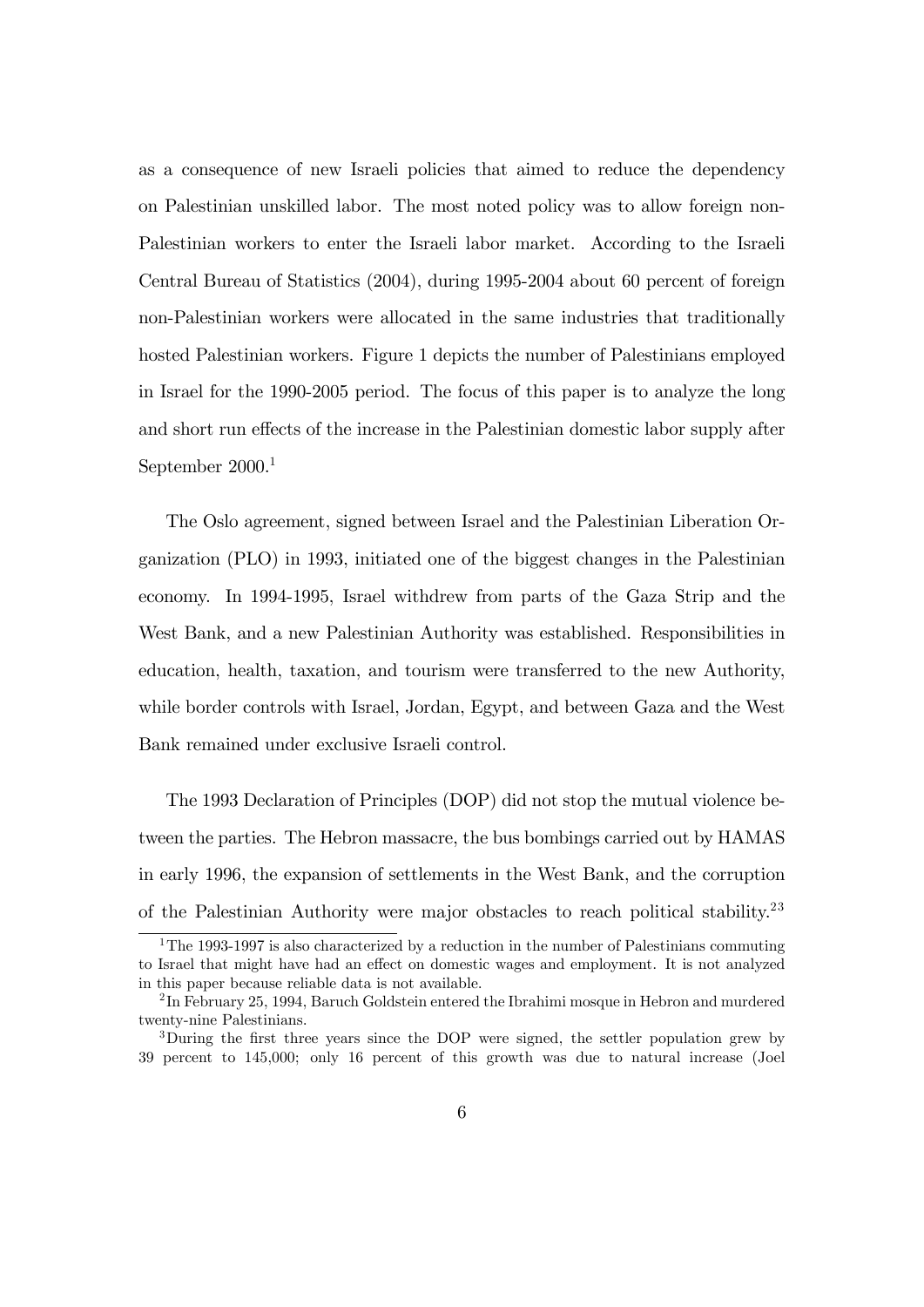Periods of high instability, as Figure 1 shows, are correlated with reductions in the number of Palestinians commuting to Israel. In September 2000, the mutual violence between Israel and the Palestinians culminated, when as a response to the visit of Ariel Sharon to the Haram al-Sharif/Temple mountain, the second Palestinian uprising (the al-Aqsa Intifada) started. Palestinian movement to Israel was severely limited, and the number of workers commuting to Israel dropped sharply, which caused a large labor supply shock in the Palestinian domestic markets.

According to B'Tselem - The Israeli Information Center For Human Rights in the Occupied Territories, during September 2000-October 2006, 3898 Palestinians were killed by Israeli security forces or by Israeli civilians, and 1011 Israeli civilians were killed by Palestinians. However, the political instability since September 2000 has differed in intensity and character among cities within the West Bank, between the West Bank and Gaza, and over time. For example, in March 2002 the Israeli forces invaded some Palestinian cities for the first time since 1994. As a consequence, 2002 was characterized by a high number of fatalities and days under curfew. For a more detailed description of the different periods of violence during 2000-2004, see Jaeger and Paserman (2005).

Along with the changes in the border policies toward foreign non-Palestinian workers (which aimed to lower the demand for Palestinian labor), Israel responded to Palestinian attacks and local disruptions by enacting a number of policies that a§ected Palestinian mobility within the West Bank and the Gaza Strip and into Israel. These policies include:

Beinin, 2005, based on Peace Now, Settlement Watch-Report No. 8, http://www.peacenow.org/watch/watch2.htm).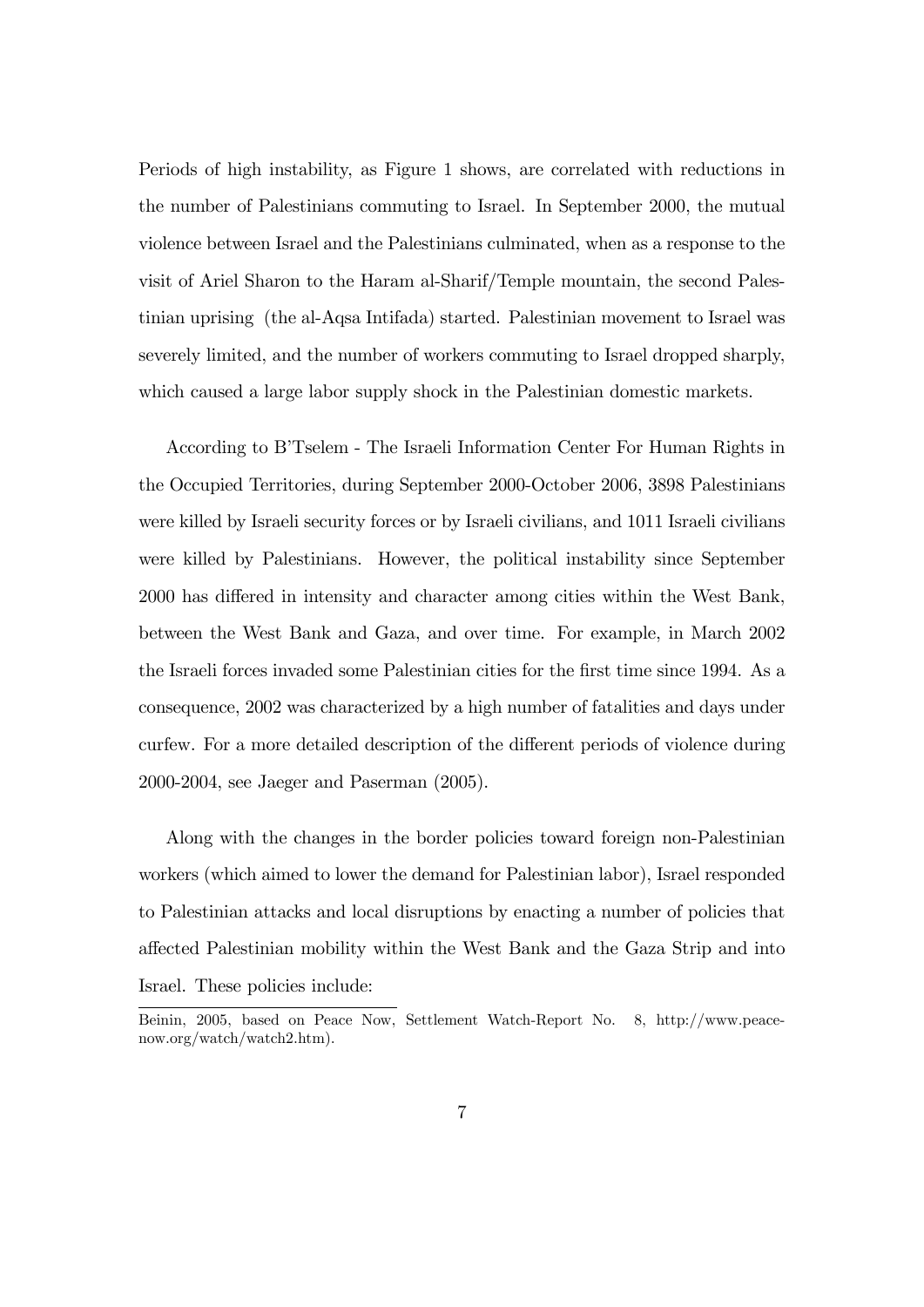1. In 1990, Israel reduced the number of work permits issued to Palestinians and changed group permits (based on age and marital status) to individual ones.

2. Curfews were imposed on Palestinian cities, mainly after the re-invasion of 2002.

3. Different levels of external and internal closures: while internal closures restrict mobility within the West Bank (mainly though permanent and temporary checkpoints), the external ones imply a complete closure of the borders with Israel.

4. In the summer of 2002, Israel began to build a "separation" wall, a physical concrete wall 26 feet high around cities and urban neighborhoods in the West Bank. The first phase of construction was completed in 2003 and covered the Northern parts of the West Bank, around Jenin, Qalqilya and Tul-Karem. By 2004, parts of the wall were also completed around Jerusalem, isolating Ramallah and Bethlehem from Jerusalem. The wall in the Southern part of the West bank is yet to be completed.

#### 3. Related Literature

The effects of labor supply shocks are widely studied in the immigration literature. A model of a competitive labor market in which the demand for labor is not perfectly elastic predicts that an increase in the supply of workers should lower the real wage. Although the theoretical implication of such an increase is straightforward, numerous empirical studies in the literature fail to provide consistent evidence that the wages of natives react to such an influx. Borjas (2003) claims that "the existing evidence provides a mixed and confusing set of results.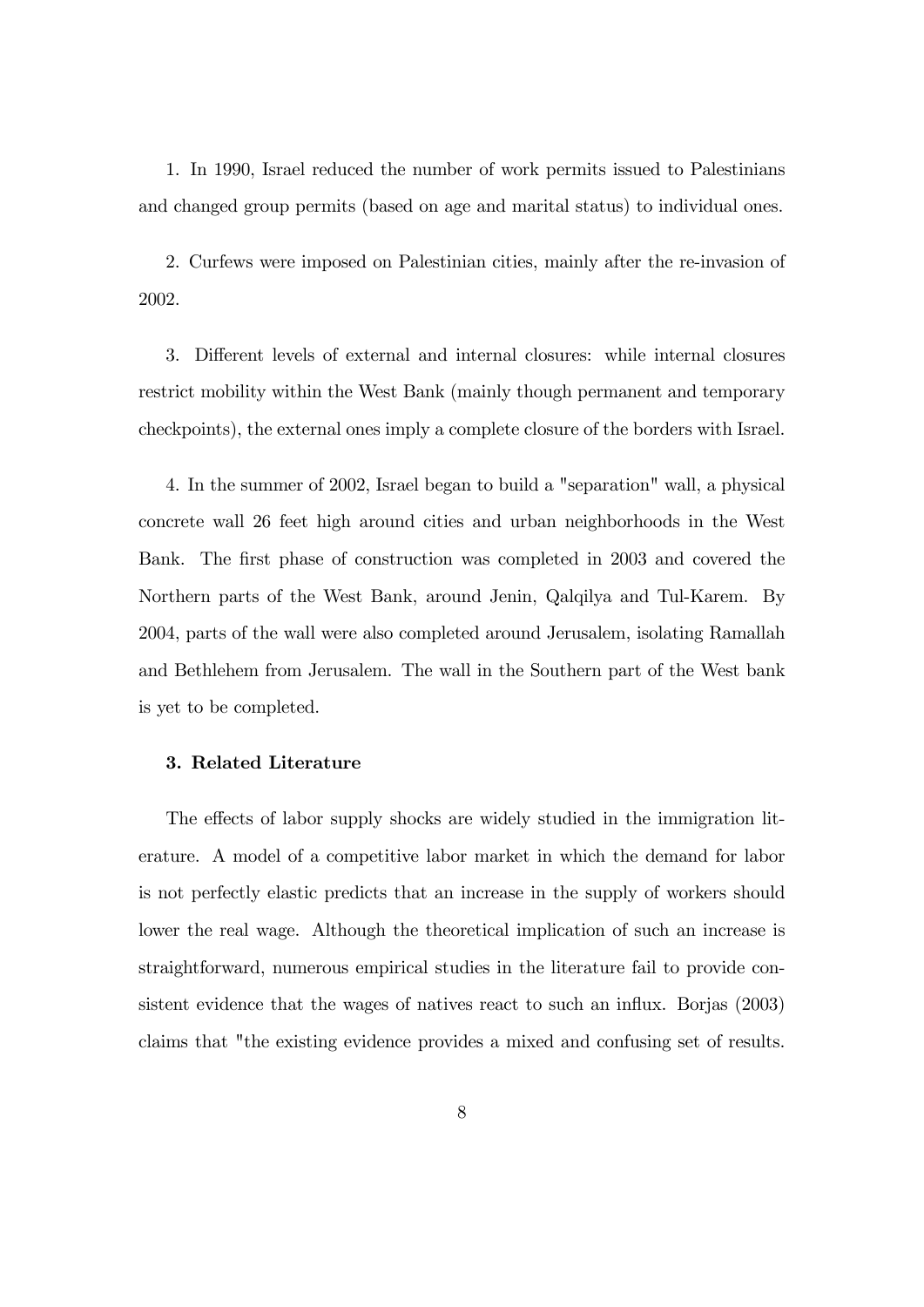The measured impact of immigration on the wage of native workers fluctuates widely from study to study, but seems to cluster around zero."

The traditional strategy to identify the effects of labor supply shocks on labor market outcomes is to use the geographical clustering of immigrants across cities. Differences in wages or employment patterns across cities that experienced different influx of workers would identify the impact of immigration. In his paper on the impact of the Cuban immigration of 1980 on the Miami labor market, Card (1990) compares the wages and employment patterns of Miami with four cities: Atlanta, Houston, Los Angeles, and Tampa-St. Petersburg for the years 1979-1985. He concludes that the seven percent increase in Miamiís labor force as a result of the Cuban immigration had no effect on the wages or unemployment rates of unskilled workers. This study is criticized because it treats the local labor markets as separate and ignores the fact that workers can move easily across cities, which results in equalizing economic conditions across regions.

A different approach, developed by Borjas (2003), exploits the variation in the influx of immigrants across education-experience groups using data from the 1960-1990 U.S. Decennial Censuses. Workers with the same level of education and experience are assumed to be perfect substitutes. The impact of immigration on wages is then identified from changes in education-experience cells over time. His analysis indicates that a ten percent increase in supply reduces wages by three to four percent. One potential problem in this study is that capital is assumed to be Öxed over a long period of time and as a result the impact of immigration on wages is overestimated.

Ottaviano and Peri (2005) classify the workers in education-experience cells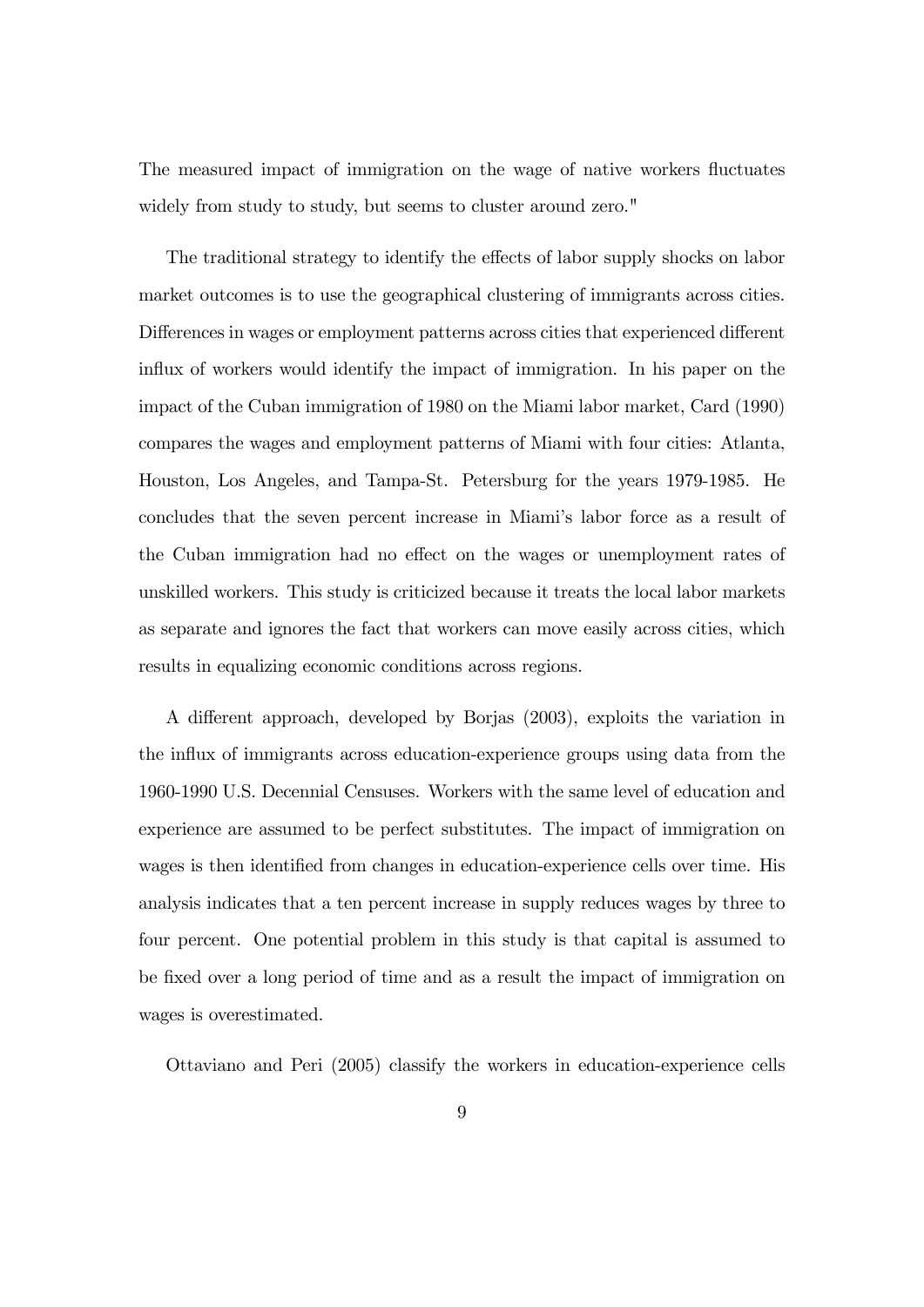similar to the Borjas  $(2003)$  grouping. However, they make two different key assumptions. The first one treats U.S. and foreign workers with the same level of education and experience as imperfect substitutes, and the second allows for endogenous capital accumulation. Despite the negative impact of the relative skill levels of immigrants on the relative wages of U.S. workers, their results suggest that overall immigration generates a large positive effect on the average wages of native workers.

The Palestinian experience provides a suitable environment to address most of the problems associated with the approaches mentioned above. The security measures imposed by Israel since 2000 divided the once-homogenous West Bank region into separate local labor markets. Since mobility between cities was severely limited, any labor supply shock would have been absorbed by each of the local markets.<sup>4</sup> Differences between different skill-experience groups can be also taken advantage of to identify the effects of the supply shock. Moreover, the assumption of holding capital Öxed in the Palestinian context is reasonable because of the short period of time under consideration. However, it is important to keep in mind that the increase in the Palestinian domestic labor supply was accompanied, and may have been caused, by a civil uprising that likely has a direct effect on wages. Any identification strategy will have to find a way to separate those two effects.

Several studies have considered the Palestinian-Israeli labor markets both before and after the Oslo agreements. Angrist (1996) uses quarterly time-series on person-days under curfew in the West Bank and Gaza as an exogenous supply

 $4$ According to weekly reports of the U.N. Office for the Coordination of Human Affairs in the occupied Territories restrictions on mobility between Palestinian cities in the West Bank were often imposed on incoming and outgoing goods, affecting the trade and transfer of products between the different regions.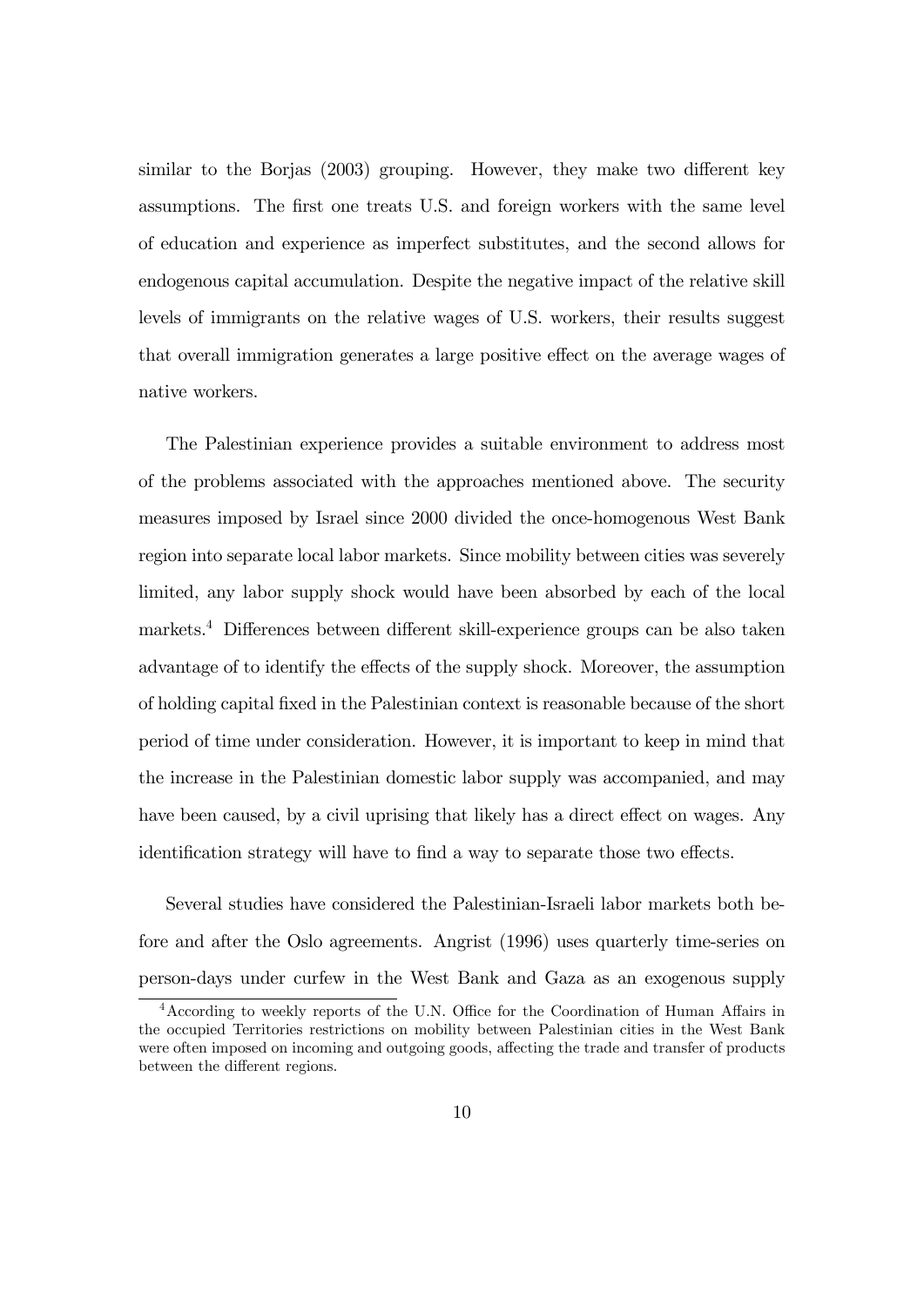shock to identify the effects on wages paid to Palestinians employed in Israel. His analysis utilizes data from the 1981-1991. He finds that the observed covariance between Palestinian wages and days worked generates a short-run elasticity in the demand for Palestinian labor between -1 and -2.

In more recent studies, Aranki (2004) uses data from the Palestinian Labor Force Survey for the period 1999-2003 to estimate the effect of the Israeli closure policy on Palestinian wages and employment. His results suggest that the Israeli policy of closure has a significant effect on wages and workdays of Gazans employed in Israel only. No such effects are found in the West Bank or for workers working locally in Gaza. He estimates a traditional wage equation, then uses the predicted quarter fixed effect component to regress it against the closure variable. The problem with this approach is mainly an omitted variable problem. Closures are correlated with other political instability measures, such as internal checkpoints, the construction of the wall, military invasions, etc. Not controlling for these measures will result in a biased estimate. Since those measures are correlated with closures in different ways, it is hard to point out the direction of the bias in his estimates.

Finally, Friedberg and Sauer (2004) utilize data from the 1991-1995 period to study the effects of the presence of foreign non-Palestinian workers on the wages, earnings, and employment of Palestinians employed in Israel. Their findings suggest that foreign non-Palestinian workers reduce the employment level of Palestinians in Israel. Both OLS and IV estimates show that the mean daily earnings among Palestinians from Gaza employed in Israel are reduced, but no such effect is found for Palestinians from the West Bank who work in Israel.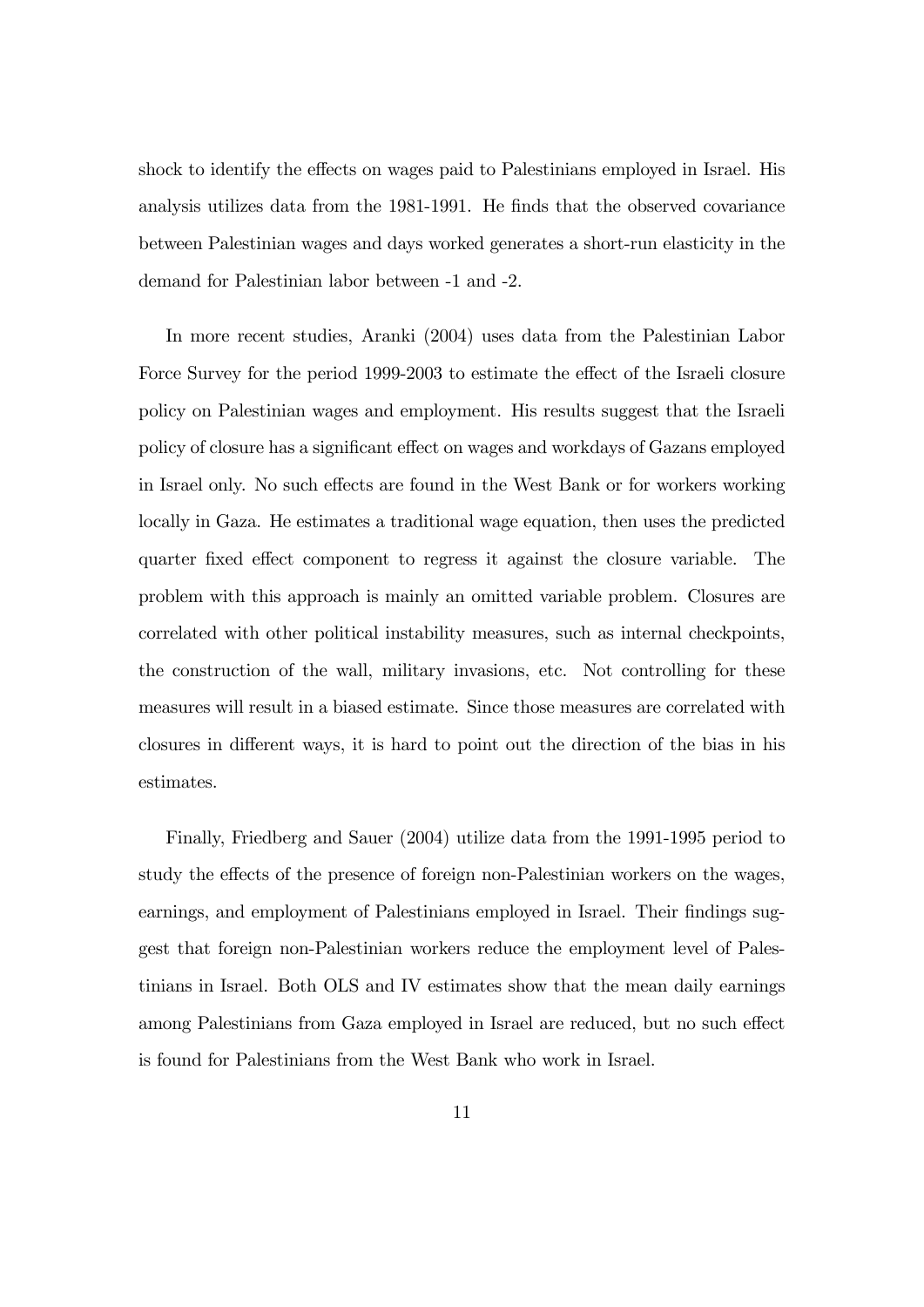This study primarily focuses on the effects of the increase in the Palestinian labor supply, induced by restrictions on mobility to Israel, on wages and employment in the West Bank. Rather than estimating the reduced form effects of the Israeli policies (e.g. foreign workers, closures) on labor market outcomes, the empirical strategies that I employ attempt to identify the response of the labor market to an increase in the supply of workers separately from the direct effects of the political instability. This distinction is useful because it provides tools to analyze future border policies between Israel and the Palestinians even when the political stability is restored.

#### 4. Data

#### 4.1 Overview

Most of the recent literature regarding the Palestinian labor market treats the West Bank and the Gaza Strip regions separately (Friedberg and Sauer, 2004; Aranki,  $2004$ <sup>5</sup>. This separation is necessary because the two regions are geographically distant with no mobility of workers between them and have different economic characteristics. In this paper I focus on the labor market in the West Bank (including East Jerusalem) and exclude Gaza from the analysis. This exclusion is due to the identification strategies I use. For example, while different cities in the West Bank are roughly comparable in their characteristics this assumption is not valid for the Gaza Strip.

The data on the Palestinian workers is from the Palestinian Labor Force Survey

<sup>&</sup>lt;sup>5</sup>The West Bank constitutes about two thirds of the Palestinian population. For a more detailed comparison between the labor market in Gaza and in the West Bank see Kleiman (1992).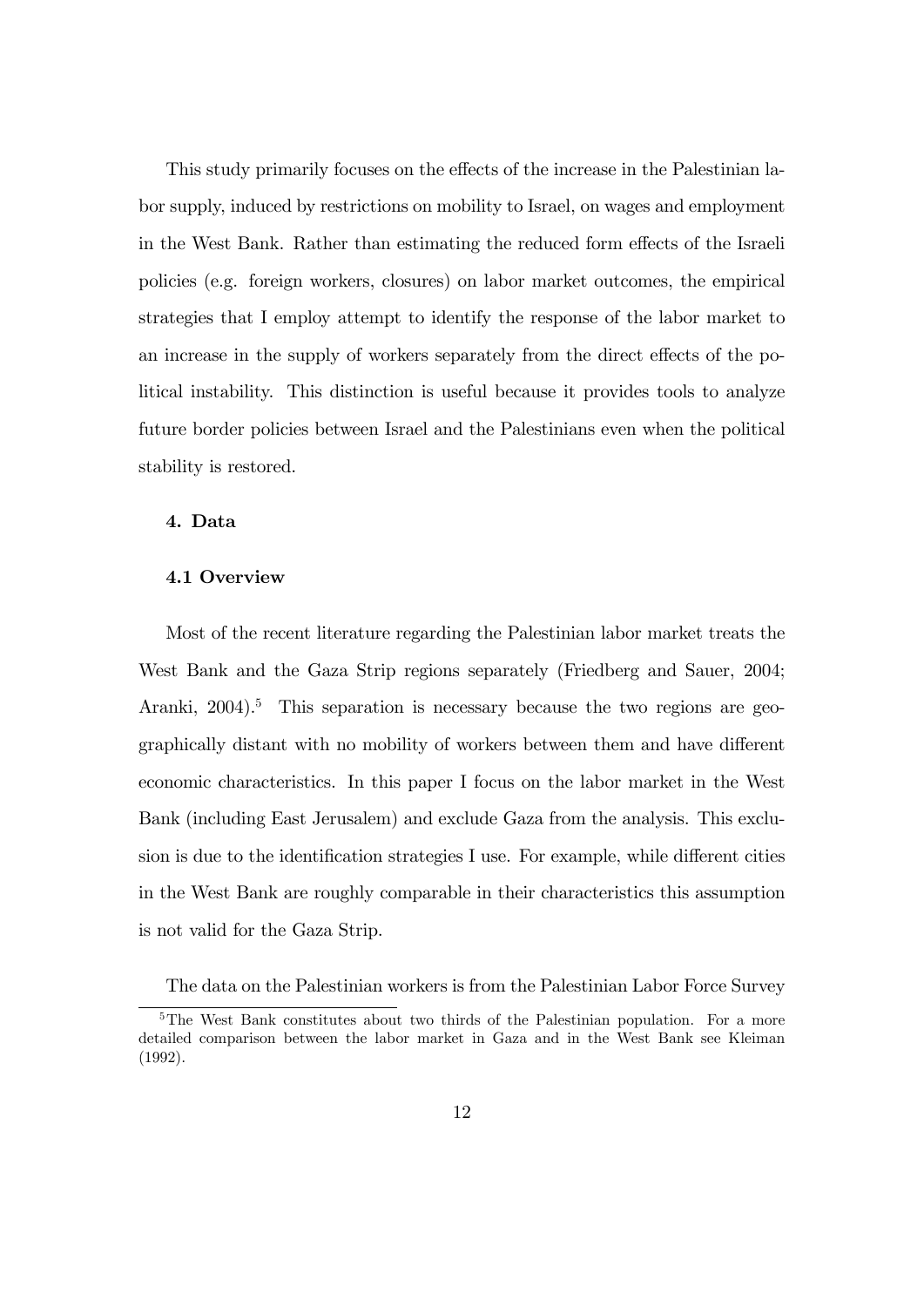(PLFS) for the years 1997-2004. Daily wages are reported only for 2000-2004; hence, it will be the main sample used for the analysis. The 2000-2004 sample includes all men aged 18-65 in the West Bank region and excludes self employed and unpaid family individuals. The sample has 81,464 observations at the individual level, and provides a wide range of demographic and labor status information. Individuals also report their main workplace location (e.g. Israel, the West Bank, or none), and 46 percent of the sample report daily wages. Real daily wages are in 1996 prices and are deáated using the consumer price index on a quarterly basis. Women are excluded from the analysis since their labor force participation rates are small (around the 10-11 percent) and does not change over the sample period.

In 1995, the Palestinian Central Bureau of Statistics (PCBS) was established, and the first labor force survey was conducted in the third quarter of 1995. Previous studies on the Palestinian labor market used the Territories Labor Force Survey (TLFS). This survey was conducted by local enumerators employed by the Israeli Civil Administration in the Occupied Territories.

The PLFS data set is especially attractive because it was collected by Palestinian enumerators. Hence, measurement errors due to misreporting, especially for variables related to working in Israel, are expected to decrease. Despite periods of severe restrictions on mobility, the survey was conducted with very few interruptions, mainly because local enumerators were employed in different cities so that restrictions on mobility between cities in the West Bank did not affect the collection of the data.

Data on fatalities in the West Bank and Israel, as a result of the conflict, were gathered by BíTselem and are considered reliable both by the Israelis and Pales-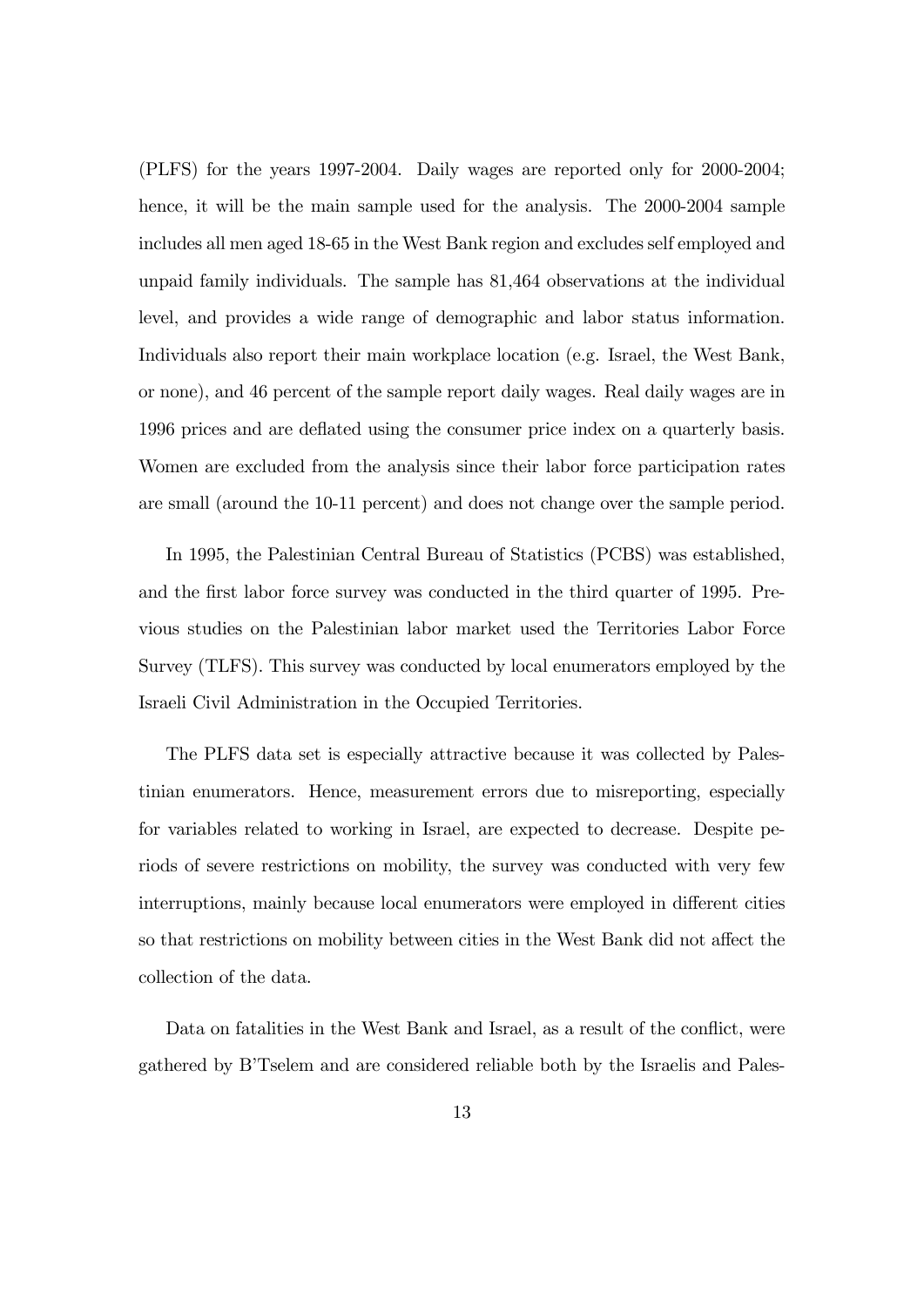tinians. The data is on a monthly basis by region within the West Bank. The dates and duration of curfews starting in June 2002 (when Israel re-occupied most of the Palestinian cities) were gathered by the Palestinian Red Crescent. Information on the path of the separation wall (discussed in section two) and its rate of completion were obtained from the U.N. Office for the Coordination of Human Affairs in the Occupied Territories (OCHAOPT: http://www.ochaopt.org/).

#### 4.2 Descriptive Statistics

Table 1 reports some of the main characteristics of the labor market in the West Bank over the period 1997-2004 for men, aged 18-65. Labor force participation decreased over the 2000-2004 period from 79 percent to 70 percent. The fraction of workers employed from the whole population of men decreased dramatically, from 66 percent in 2000 to 46 percent in 2004.<sup>6</sup> The average level of schooling was stable at around 10 years.

Historically, the supply of Palestinian workers to Israel was never stable, and it would decrease as a result of political events; however, these reductions were temporary, and the fraction of Palestinian men working in Israel would rise again (Angrist, 1996). Even during the 1990s, when Israel opened its labor market to foreign non-Palestinian workers, about 35-40 percent of Palestinians still commuted to Israel. The change in the fraction of workers after the year 2000 was significantly different from past experiences. It dropped from 33 percent in 2000 to 15 percent in 2004, a roughly Öfty percent change, and is not expected to rise anytime in the near future; hence, the supply shock can be viewed as persistent and is expected

 $6$ Men who reported Israel as their workplace location but were absent from work due to closures were considered as unemployed.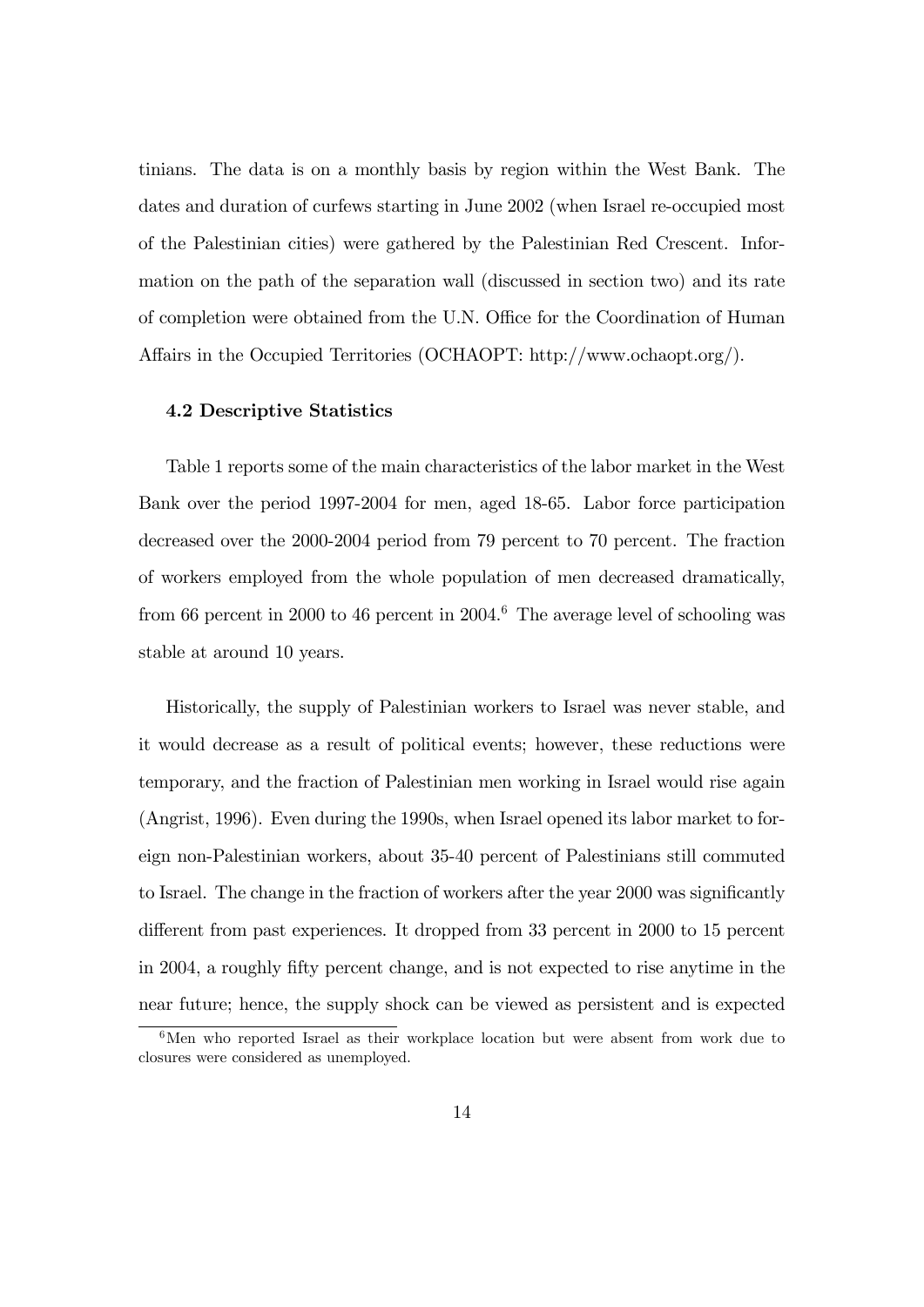to have long-lasting effects on the local market.

#### 4.3 Composition Effects

A common problem in the immigration literature is that the observed reduction in wages might be a result of a "composition" effect, Friedberg  $(1995)$ . The idea is that the observed city-level wages are composed of the wages of natives and of the new immigrants. Therefore, if immigrants earn less than natives (for example because of skill differences), then the average wages in cities with higher proportions of immigrants will be lower, even if immigrants have no adverse impact on the wages of natives. Since in most data sets it is impossible to distinguish immigrant earnings from native earnings, it is not possible to identify these two effects separately.

Since individuals who were employed in Israel in the past (and are not anymore) cannot be identified, decomposing the wages among past commuters and non-commuters is not possible. However, we can use changes in observable determinants of wages (such as education, age and industry) to address the likely impact of composition changes on local average wages. Table 2 reports mean age, education, and marital status for three different samples for the years 1997-2004: workers employed in the West Bank, workers employed in Israel, and unemployed individuals. The distribution of skills over time seems to be remarkably stable across the three populations. The average characteristics of workers still employed in Israel hardly moves despite their numbers being cut by more than half, and the average characteristics of the unemployed did not change much despite their numbers more than doubling. This suggests that those who could not commute to Israel became unemployed, and thus no compositional change in observed skills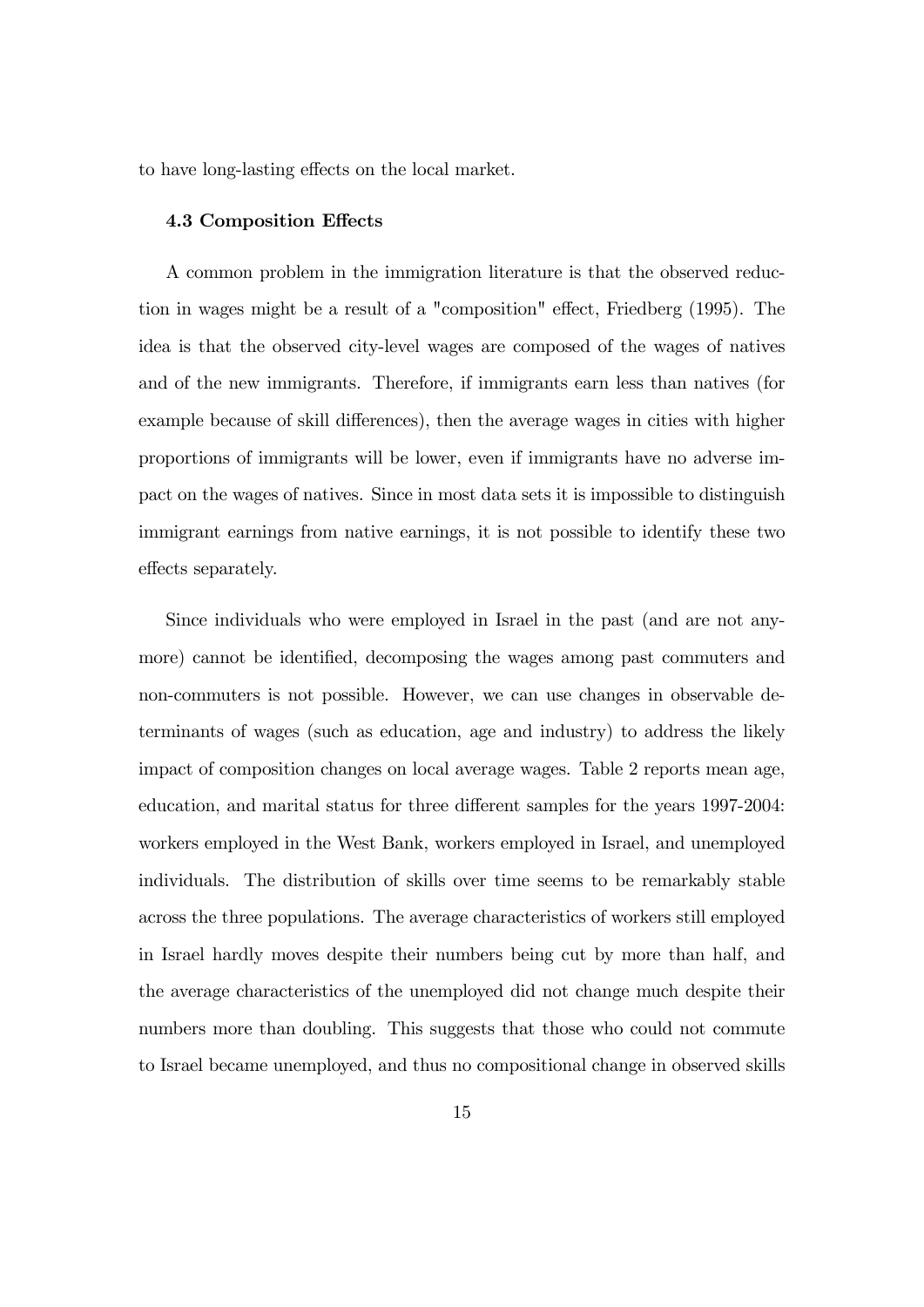occurred for the employed in the West Bank. The figures in Table 2 for the workers employed locally reinforce this argument. In fact, there is a slight increase in the mean years of education, age, and marital status, suggesting that the locally employed population got slightly more skilled, so the true decline in the price of labor may be even greater than the raw numbers suggest.

To further explore the potential impact of composition changes, I estimate the following wage equation that describes changes in average Palestinian wages conditional on demographic characteristics, separately for the years 2000-2004, and where the samples are restricted to include only workers employed locally:

$$
\ln W_{it} = \sum_{q} t_{iq} \alpha_{qt} + \sum_{s} a_{is} \gamma_{st} + \sum_{c} b_{ic} \delta_{ct} + \sum_{d} g_{id} \eta_{dt} + m_i \beta + r_i \sigma + \epsilon_{it} \tag{1}
$$

where  $t_{iq}$  is a dummy variable indicating whether observation i is observed in quarter q,  $a_{is}$  is a dummy that indicates if i is in education group s,  $b_{ic}$  is a dummy that indicates if i is in age group c,  $g_{id}$  is a dummy for industry d,  $m_i$  is a marital status dummy, and  $r_i$  indicates whether i lives in a refugee camp.<sup>7</sup>After obtaining the estimates I decompose the decline in average wages between the year 2000 (before the supply shock) and each of the years that follow using the Oaxaca method, Oaxaca (1973). This decomposition helps in determining which percentage of the decline in average wages is due to changes in the average characteristics and which is due to changes in the coefficients.

<sup>&</sup>lt;sup>7</sup>The education groups indexed by s are 13-15 years, 16 or more years. The age groups indexed by c are 25-34, 35-44, 45-54, 55-64. The industries indexed by d are agriculture, manufacturing, construction, commerce, hotels and restaurants, and services. The omitted industry group is transport and communication.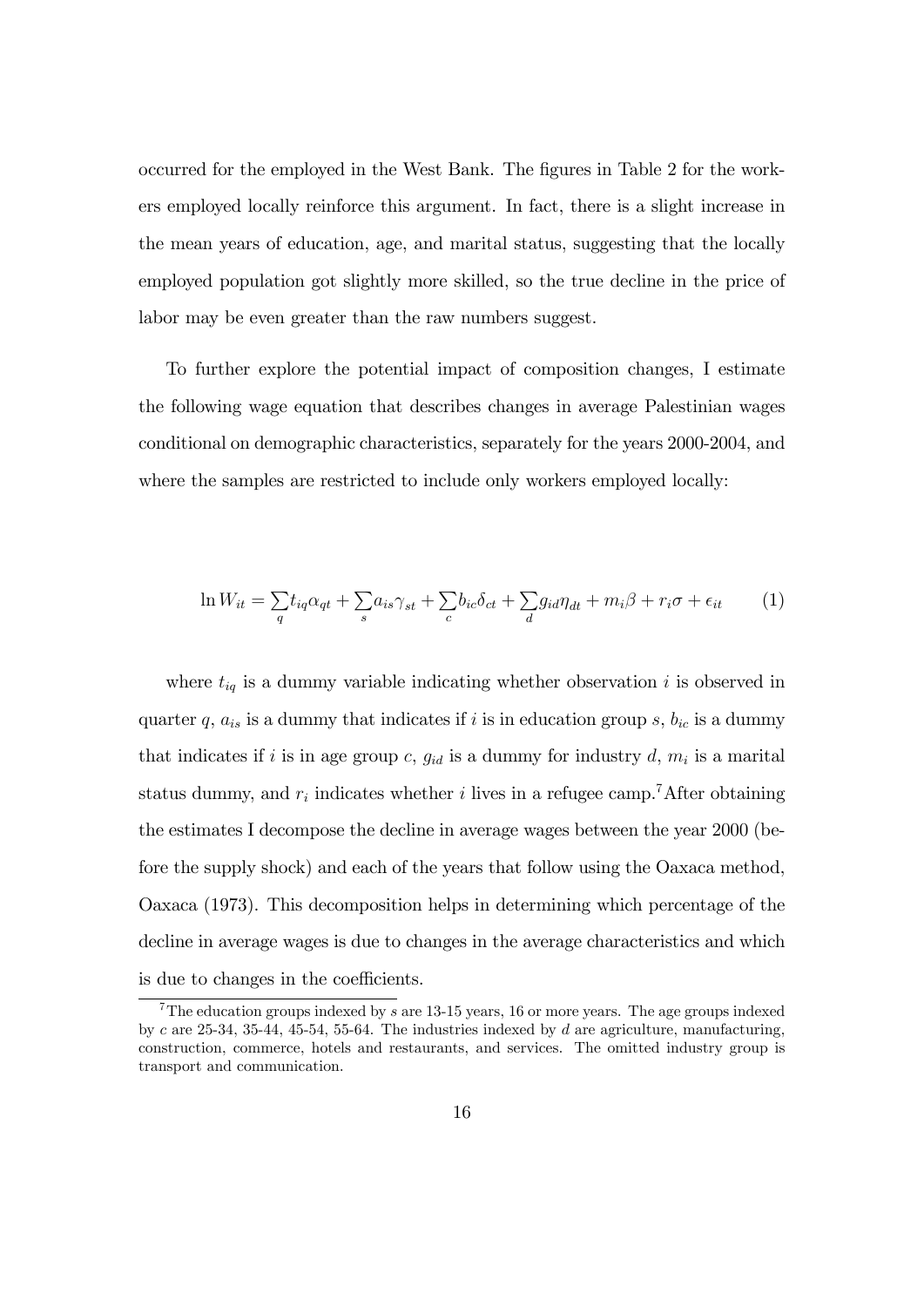The results are in line with the raw data in Table 2. In 2000-2001, 17 percent of the decline in wages is due to changes in the mean characteristics, but this figure drops to 5 percent when the average decline of 2000-2002 is decomposed and becomes negligible for the years 2000-2003 and 2000-2004. This analysis provides more evidence that changes in the average wages are not due to composition effects but are a result of other factors.<sup>8</sup>

#### 5. Preliminary Analysis: A Difference-in-Difference Approach

As mentioned in previous sections, the source of the increase in the Palestinian labor supply is the decrease in the number of workers who are able to commute to Israel. Formally, individuals in the sample are categorized into one of four exhaustive and mutually exclusive categories: employed locally, employed in Israel, unemployed, and non-participants. $9$  The domestic labor supply is defined as:

Domestic Labor Supply = workers employed locally  
 
$$
+ \text{unemployed}
$$
 (2)

An alternative measure of the domestic labor supply that endogenizes the participation decision adds non-participants to equation (2). Most of the cities in the West Bank experience both labor supply and demand shocks in the wake of

<sup>8</sup>The results of estimating equation (1) and the Oaxaca decomposition will be provided upon request of the reader.

<sup>9</sup>Employed individuals who did not report a workplace locations were dropped out of the sample. Over the 2000-2004 sample period 20 such observations were dropped.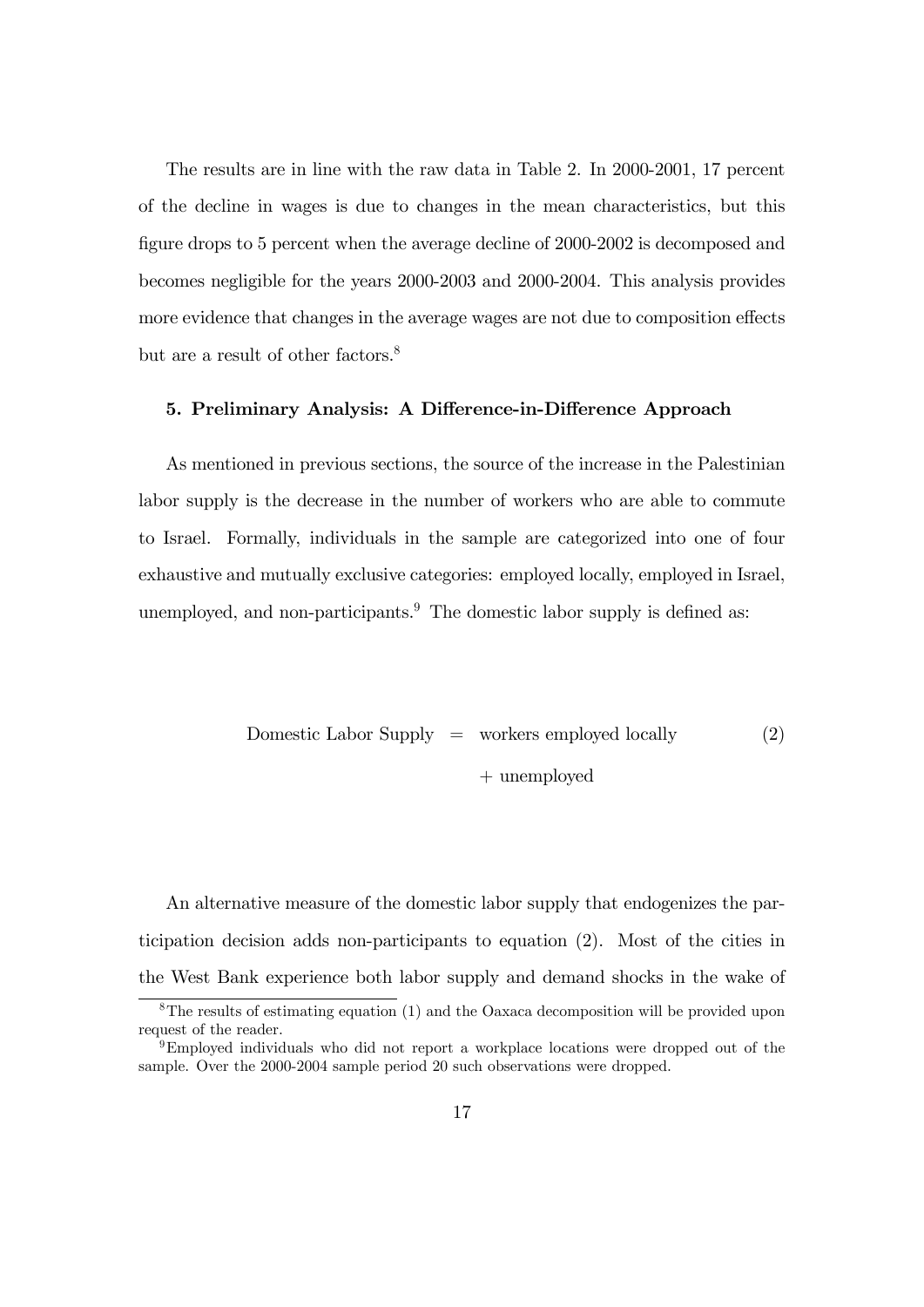political instability. How can we identify the supply shock effect separately from the direct effect of the civil unrest on labor market outcomes? One approach is to construct a "control" group that did not experience a significant supply shock but experienced the same demand shock as the "treated" group; we can then difference out the demand shock and identify the parameter of interest.

Although the different regions in the West Bank have similar characteristics, there are important differences between East Jerusalem and the rest of the West Bank cities.<sup>10</sup> East Jerusalem residents do not need a work permit to commute to Israel, and they are unaffected by either closures or curfews imposed by the Israeli government. However, unemployment did rise in East Jerusalem over the sample period mainly because local employment decreased indicating that the city did experience a demand shock.

The first four columns in Table 3 report the percentage of men in each of the above categories from the total population in East Jerusalem and the rest of the West Bank cities separately.<sup>11</sup> Column five reports the share of domestic labor supply, as defined in equation  $(2)$ , from the population of labor force participants. Column six reports a different measure of the domestic labor supply in which nonparticipants are included (in both the numerator and denominator). The figures for the year 2000 include the Örst three quarters before the start of the second Intifada (the pre-treatment period). The fourth quarter of the year 2000 is included in the 2001 Ögures.

<sup>10</sup>East Jerusalem was annexed by Israel in 1967. However, Palestinians living in East Jerusalem do not carry an Israeli nationality. Despite the annexation, East Jerusalem is considered an important commercial and cultural center that serves Palestinians living in the rest of the West Bank.

 $11$ East Jerusalem includes all the urban areas that can access Israel at all times. Rural areas are included with the West Bank cities.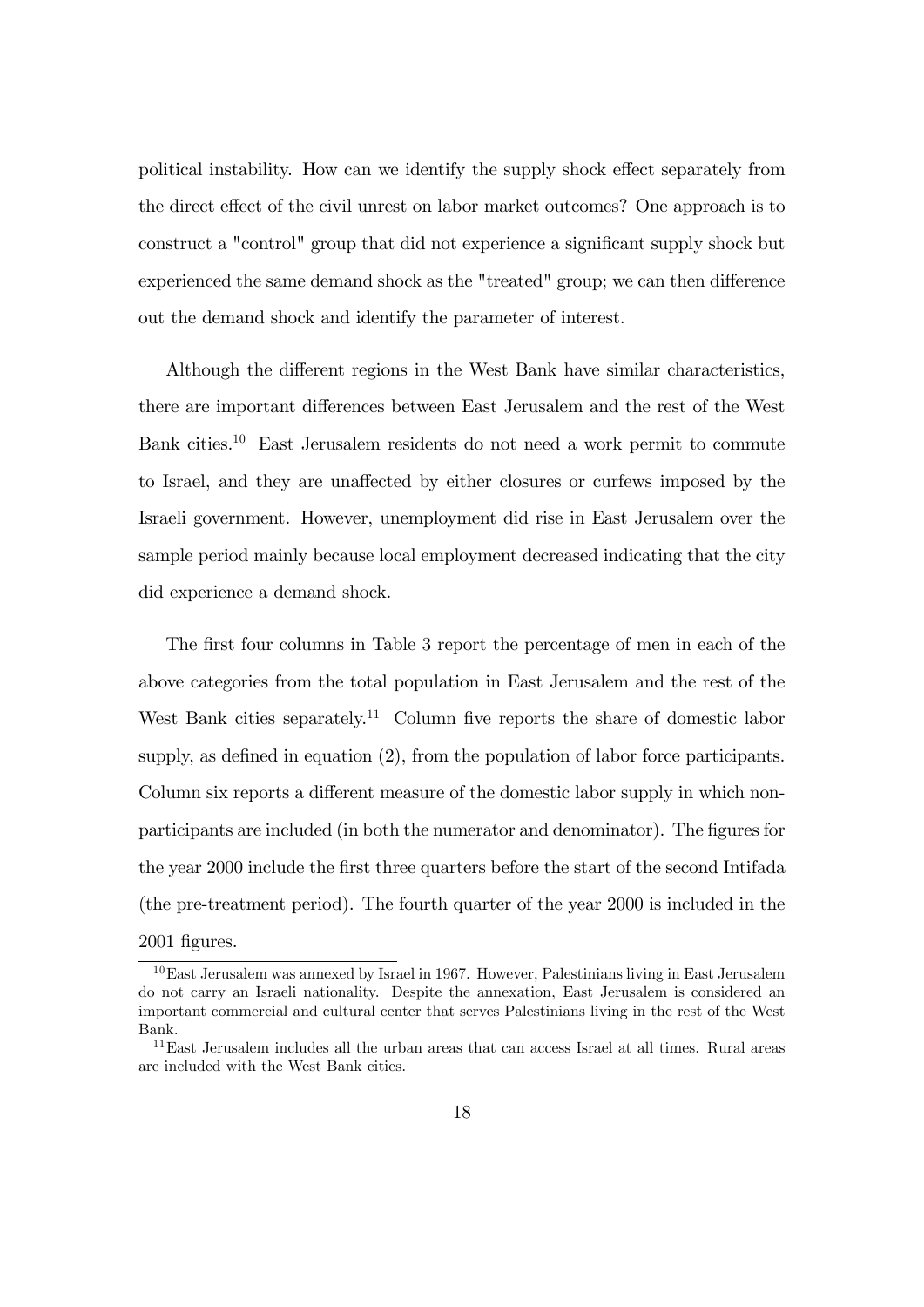In both regions, East Jerusalem and the rest of the West Bank, there is an increase in the percentage of unemployed men (column 3). The source of this increase, however, differs. While most of the increase in unemployment in East Jerusalem is coming from a reduction in the percentage of workers employed locally, the increase in the rest of the West Bank in the share of unemployed workers comes mainly from a reduction in the percentage of workers commuting to Israel.

Although the share of workers who commute to Israel from East Jerusalem decreased as well, especially in the year 2002, its magnitude is much smaller than in the rest of the West Bank. This is also reflected in the calculation of the domestic labor supply. The share of domestic labor supply in East Jerusalem from all labor market participants increased from 55 percent in 2000 to 61 percent in 2004, a 10 percent increase, the corresponding Ögures in the rest of the West Bank are 63 percent in 2000 to 88 percent in 2004, a 40 percent increase.

The proposed estimator  $\theta_t$  that identifies the supply shock is:

$$
\theta_t = \left(\overline{W_{wb,t}} - \overline{W_{wb,00}}\right) - \left(\overline{W_{J,t}} - \overline{W_{J,00}}\right) , t = 2001, ..., 2004
$$
 (3)

where  $\overline{W_{i,t}}$  is the mean of the natural logarithm of the real daily wages in the West Bank and East Jerusalem respectively in year t. The sample excludes wages earned in Israel. Before I address the assumption underlying this estimator it is useful to show that there is no mobility across West Bank cities induced by the change in the ability to commute to Israel. This is important since mobility of workers across cities might mask the effects on wages. The lack of mobility implies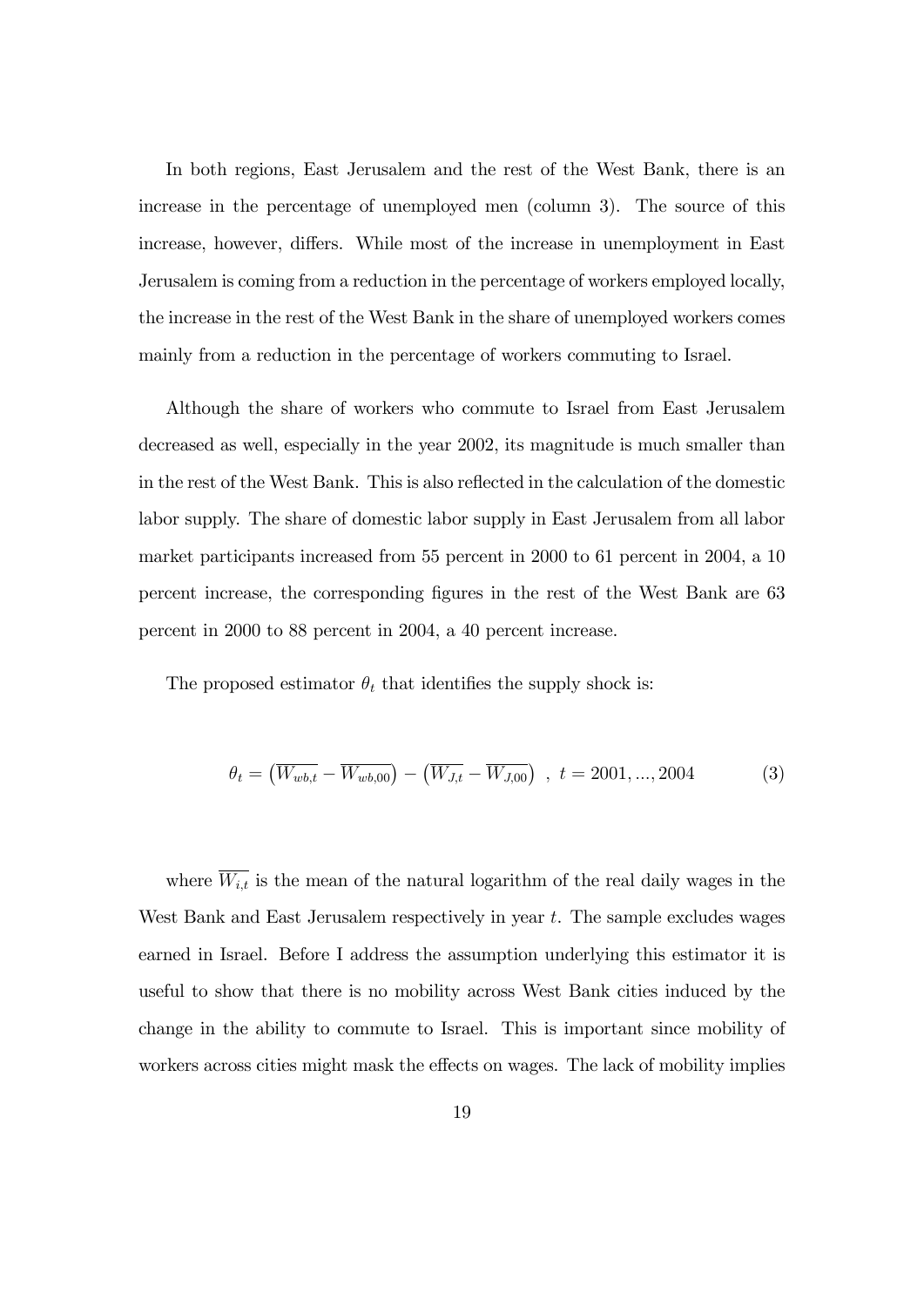that the increase in the supply in each market is absorbed locally and is expected to affect wages and employment. Table 4 provides evidence in favor of this fact. It reports the percentage of workers (from the total population of employed men) who work in the same city, workers who commute to another city in the West Bank, and workers who commute to Israel . Column 2 in Table 4 shows that the percentage of workers who do travel to a different city in the West Bank did not change over the sample period.<sup>12</sup> However, Table 4 does not provide any information about permanent migration across cities in the West Bank or from cities in the West Bank to other countries. Considering the traditional structure of the Palestinian society and the period of instability under consideration it does not seem plausible that significant internal permanent migration is occurring, especially that all cities experienced a demand shock. Regarding the ability to emigrate outside of the West Bank, although it is a possibility, it seems to be a feasible option only among skilled workers because of the high costs of such a decision.

Assuming that composition effects are negligible, the main assumption needed to identify  $\theta_t$  is that both regions, East Jerusalem and the rest of the West Bank, experienced similar political instability. In other words, both regions experienced a similar demand shock, while only the rest of the West Bank experienced an additional supply shock. If East Jerusalem did in fact have a small supply shock, or in contrast, a bigger demand shock compared to the rest of the West Bank, then  $\theta_t$  is a lower bound of the true parameter.<sup>13</sup>

 $12$ The figures reported in Table 4 include all the cities in the West Bank. I repeated the same analysis using the data from each city individually. The percentage of workers who commute to a different city in the West Bank remains stable in all of them.

<sup>&</sup>lt;sup>13</sup>I am trying to motivate this assumption by collecting data on the demand trends in major industries such as tourism, manufacturing, and services. At this point, I have collected data on the number of tourists in both regions and the trends look very similar. This is not enough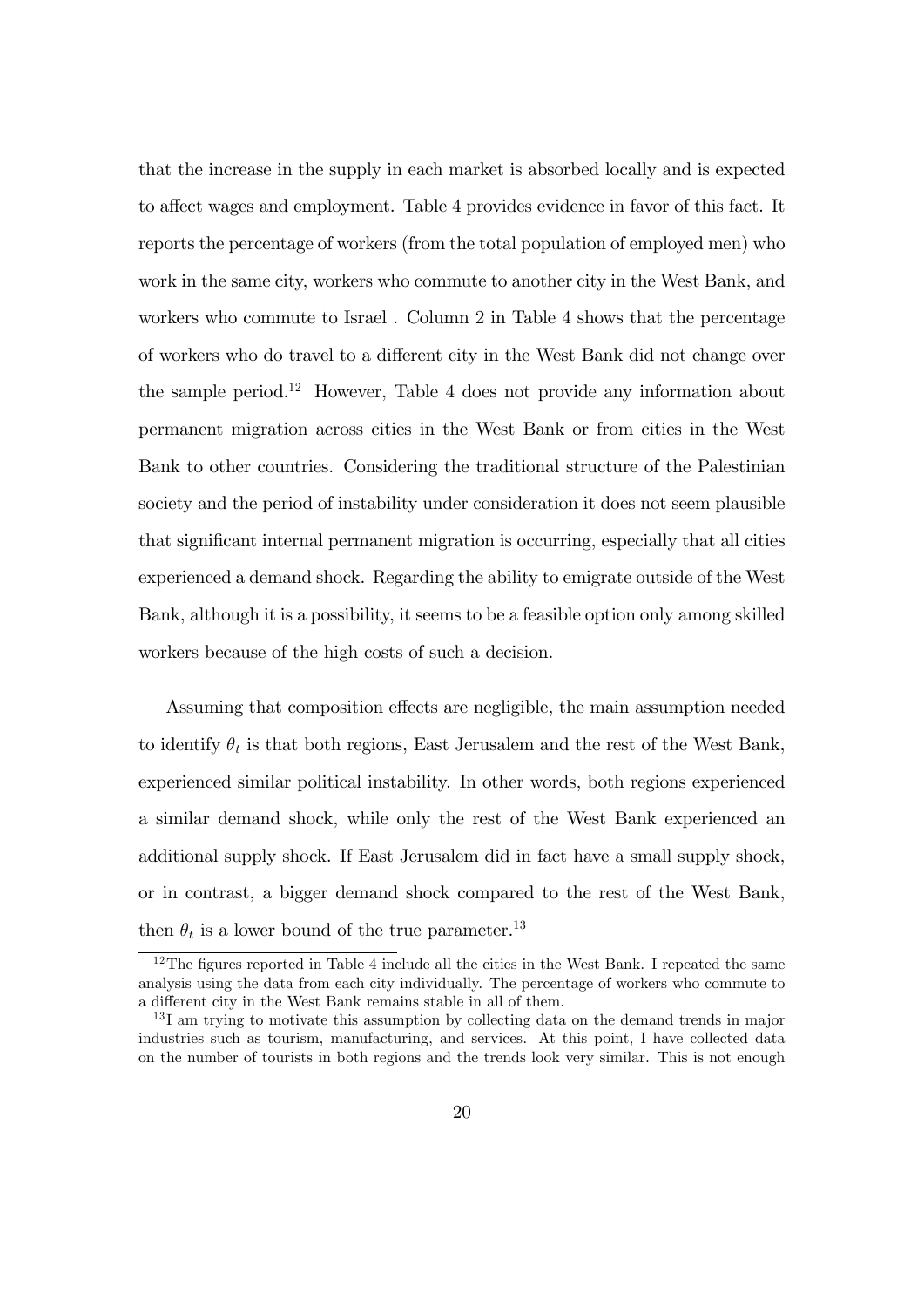The regression that captures the difference-in-difference estimator described in equation (3) is:

$$
\ln W_{it} = \beta_0 + (W_{it} \times T_{it})\theta_t + T_{it}\gamma_t + \delta_i WB_{it} + \epsilon_{it}
$$
\n(4)

where  $\ln W_{it}$  is the natural logarithm of the wage earned locally by individual i in year t.  $T_{it}$  is a set of post-treatment year dummies,  $WB_{it}$  is a dummy that equals one if the worker is not from East Jerusalem in year t, and  $\epsilon_{it}$  is an error term. In this setting, with no additional controls, the vector of coefficients  $\theta_t$  is the difference-in-difference estimator described in equation  $(3)$ , Angrist  $(1999)$ .

The first column of Table 5 presents the basic estimates of  $\theta_t$  with no additional controls. The second column adds to the regression a standard set of socioeconomic controls. These controls include age-group dummies, education-group dummies, a dummy for marital status, and three quarter dummies. Although individuals might have changed the industry they work in as a result of the supply or demand shocks, the specification in the third column adds to the controls of column 2 industry dummies. Since Unskilled workers constitute the majority of workers who commute to Israel, columns 3, 4, and 5 repeat the analysis but restrict the sample to include only unskilled workers.<sup>14</sup>

All the estimates, except for those of 2001, are statistically significant. There

though, since tourism constitutes a bigger share of the East Jerusalem economy.

 $14$ Unskilled workers are defined as men with 12 years of education or less. Alternatively, I define them as those with schooling years that are less than the mean plus one half of the standard deviation of years of schooling for a year-of-birth cohort. For example, workers who were born before 1944 are considered unskilled if they have 9 years of education or less. However, unskilled workers that were born after 1955 are defined as unskilled if they have 12 years of education or less. Both definitions yield similar results and I choose to work with the first for simplicity.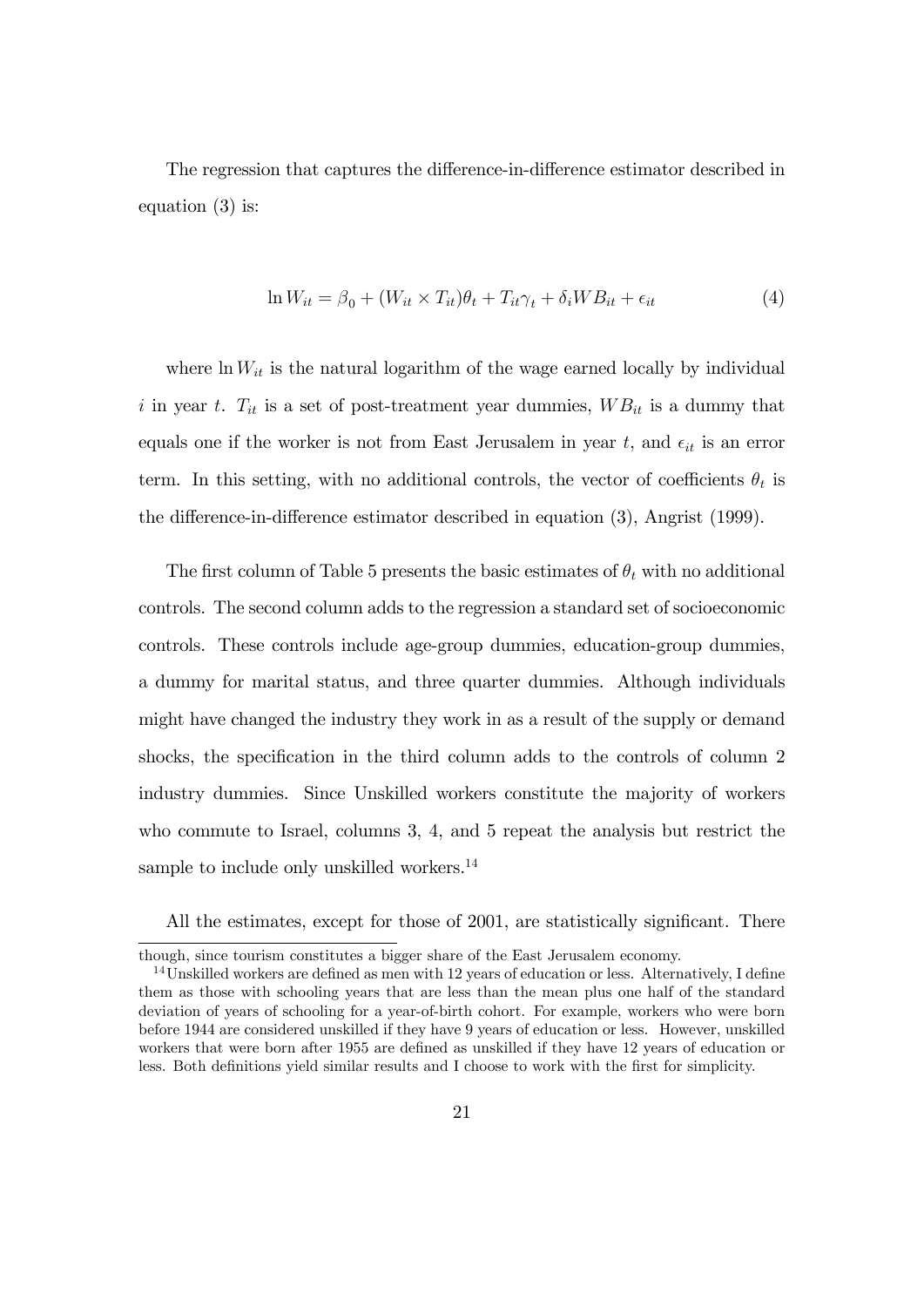are two possible explanations why the effects on wages do not appear in 2001. The first is that wages are rigid and as a result do not move immediately with the increase in supply. The second is that workers who are unable to commute to Israel do not look for jobs in the local market immediately, and initially do not perceive the shock as persistent. This is consistent with the fact that the effect on wages appears starting from 2002 while the effect on the probability of employment (reported in Table 6) appears immediately after the shock.

To understand the magnitude of the estimates in Table 5 it is useful to relate them to the increase in the domestic labor supply. For example, the domestic labor supply (when participation is exogenous) increased from 63 percent in 2000 to 89 percent in 2002 - a 41 percent change (see Table 3, column 5). The estimate of -0.214 for the year 2002 (column 1, row 2), then, implies that a 10 percent increase in the share of domestic labor supply decreases domestic wages by about 4.70 percent. The corresponding Ögures for 2003 and 2004 are 5.22 and 4.74 percent reduction in wages, respectively (corresponds to a 38 percent change in the supply in 2003 and 40 percent in 2004, see Table 3).<sup>15</sup>

The estimates in Table 5 (column 4-6) are slightly bigger when the sample is restricted to include only unskilled workers. However, the increase in the domestic supply among unskilled workers is bigger as well. The estimates imply that a 10 percent increase in the domestic labor supply reduces the wages of unskilled workers by 4.12, 4.6, and 3.9 percent, respectively, for the years 2002-2004 (column 4, rows 2-4, the increase in the supply for unskilled workers is 55 percent, 50

<sup>15</sup>When participation is endogenous, the corresponding reduction in wages to an increase of 10 percent in the supply of labor are a reduction of 5.84 percent in 2002, 6.61 percent in 2003, and 6.31 percent in 2004.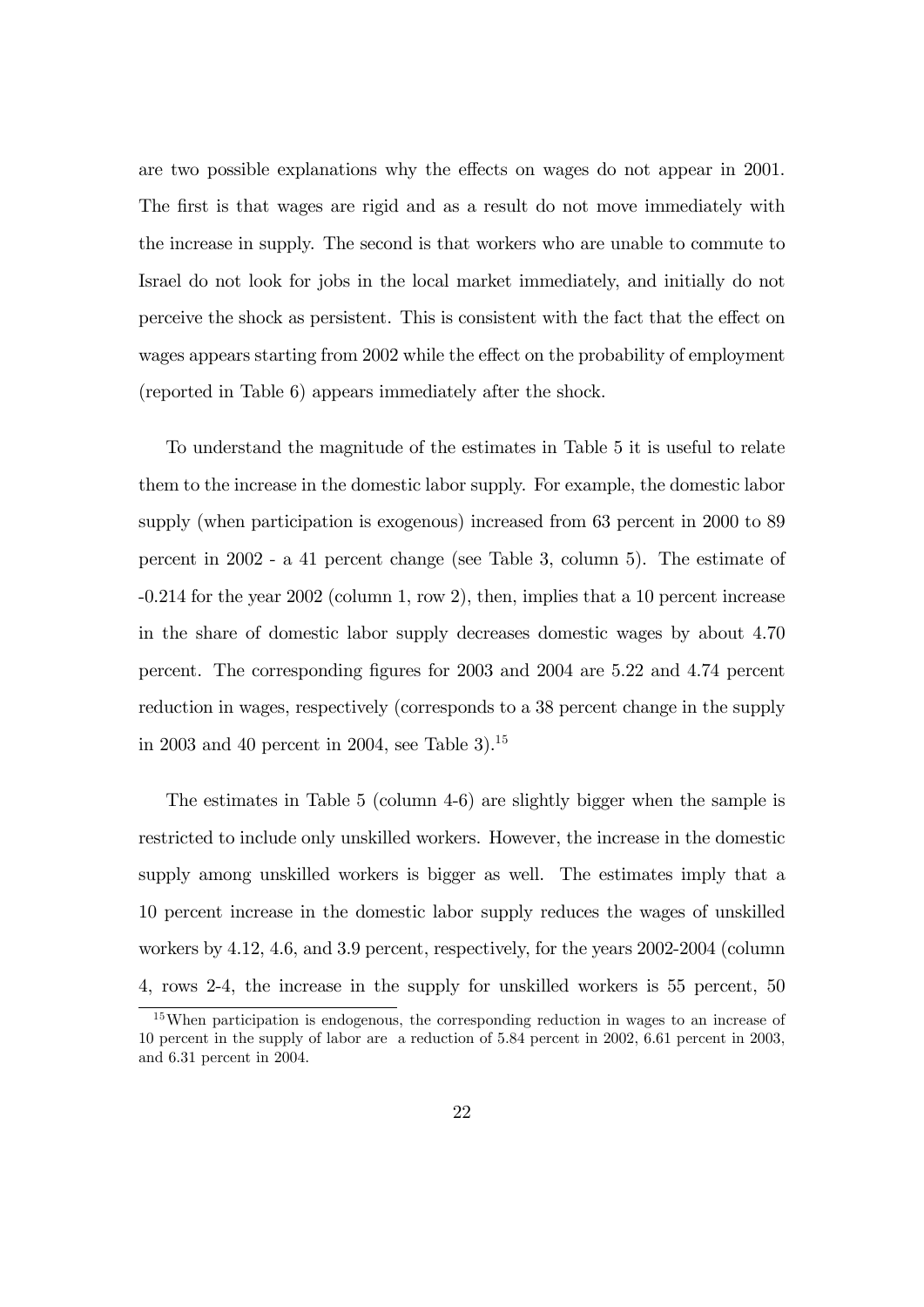percent, and 52 percent for the years 2002-2004). Adding age, education, marital status, quarter controls, and industry dummies slightly reduces the magnitude of the effect.<sup>16</sup>

Table 6 repeats the same estimation but changes the dependent variable to be a dummy that equals 1 if the worker is not employed (unemployed or out of the labor force) and zero if the worker is employed.

The estimates are all statistically significant, and the increase in the probability of non-employment appears immediately after the start of the second uprising. Taking the changes in the supply of workers into account, the estimates imply that in 2001 (column 1, row 1), for example, a 10 percent increase in the domestic labor supply increases the probability of non-employment by about 5 percentage points. The corresponding Ögures for the years 2002-2004 are in the range of about 3.5 percentage points increase in the probability of non-employment.

For the unskilled workers a 10 percent increase in the domestic labor supply increases the probability of non-employment by about 5 percentage points in 2001 and by about 3 percentage points in 2002-2004. Adding controls reduces these magnitudes slightly but does not change them substantially.

The concern with the difference-in-difference approach, in the context of the Palestinian labor market, is that the levels of political instability that affected East Jerusalem and the other cities of the West Bank are different. To further motivate the validity of this assumption. I redefined the treatment group to include cities that geographically surround East Jerusalem. These cities are Bethlehem,

 $16$ The estimates when the sample is restricted to include only skilled workers are statistically insignificant. This might be due to small sample size.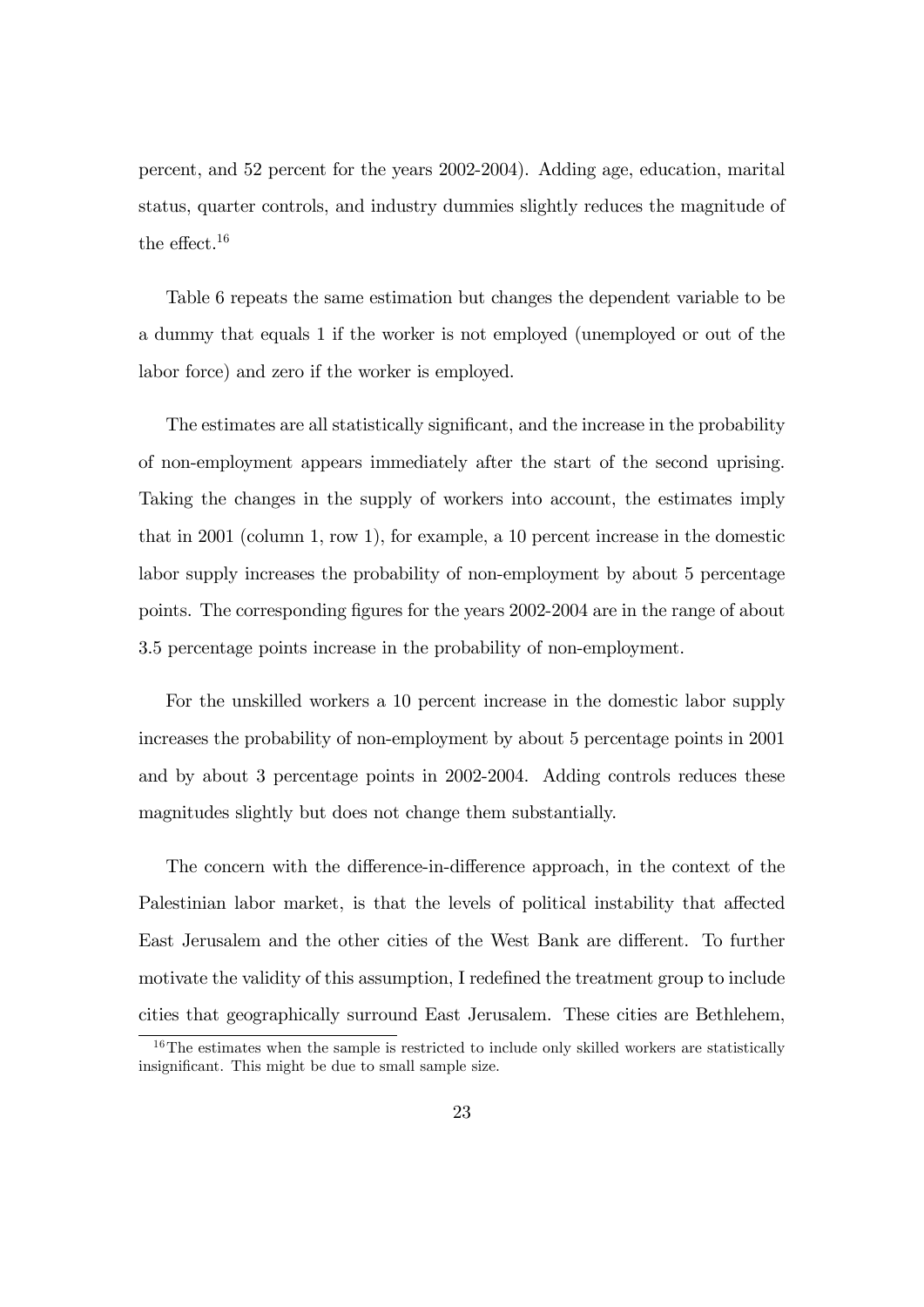Ramallah, and Jericho. They surround Jerusalem, and hence it is more reasonable to assume that the political instability affected them and Jerusalem equally. The estimates of this experiment are very similar (point estimates and standard errors) to the results reported in Tables 5 and 6. Alternatively, redefining the treated group to include all the cities that are further away from East Jerusalem produces point estimates that are slightly smaller, with bigger standard errors, compared to the estimates reported in Tables 5 and 6. However, they are in the same range and statistically significant. This implies that including all the cities in the West Bank in the treated group and imposing the assumption that all of them experience a similar demand shock as the one East Jerusalem experience is not perfect but a reasonable assumption to make.

#### 6. A Parametric Approach

An alternative, but related, strategy for identification is to use the variation in the percentage change in the local labor supply within a city in the West Bank and to control for the demand shock explicitly by including measures of political instability that vary across cities and over time. This approach although takes advantage of the separability of the labor markets across Palestinian cities, it relaxes the assumption that the demand shock is similar across them. To start, it is useful to present a theoretical model that describes the adjustment of labor markets to an increase in the supply of labor.

Following Lalonde and Topel (1991), assume that a concave production function in each of the separate Palestinian labor markets is represented by: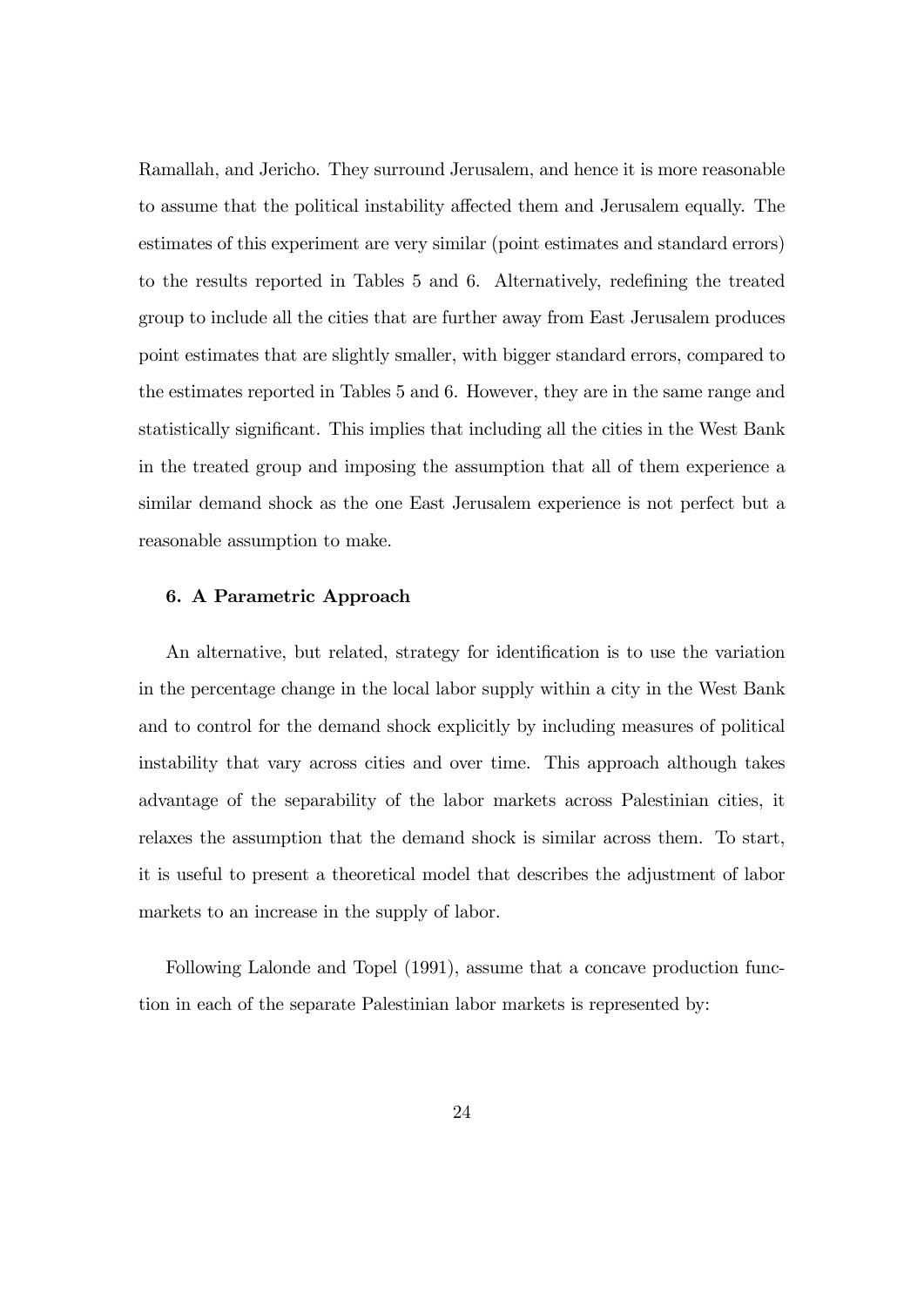$$
Q_{ct} = \alpha_c F[L_{sct}, L_{uct}] \tag{5}
$$

In equation (5),  $Q_{ct}$  represents total output in city c at time t and is a function of two types of labor aggregates: skilled labor -  $L_{sct}$  and unskilled labor -  $L_{uct}$ . The parameter  $\alpha_c$  is a city-specific shifter of the production function and does not affect relative wages of the different skill groups.<sup>17</sup>

Given the production function, the marginal product (wage) for the skilled and unskilled labor is

$$
W_{jet} = \alpha_c F_j [L_{set}, L_{uct}], j = s, u \tag{6}
$$

where  $F_j = \partial F(\cdot) / \partial L_j$ . In log terms, the wage of skill group j in city c at time t is

$$
\log W_{jet} = \log \alpha_c + \log F_j[L_{sct}, L_{uct}], j = s, u \tag{7}
$$

In order to transform  $(7)$  into an empirical specification, I will first expand the second term on the right-hand side to first order in logs

$$
\log W_{jet} = \log \alpha_c + \sum_{k} \gamma_{jk} \log L_{kct}, \, j = s, u \text{ and } k = s, u \tag{8}
$$

<sup>&</sup>lt;sup>17</sup>At this point, I am not specifying a functional form for the production function. It might be useful later on to do so, as this will help in calculating the different elasticities of interest. For example, Acemoglu, Autor, and Lyle (2004) use CES production function in their analysis of the effects of the increase of women's labor supply on wages.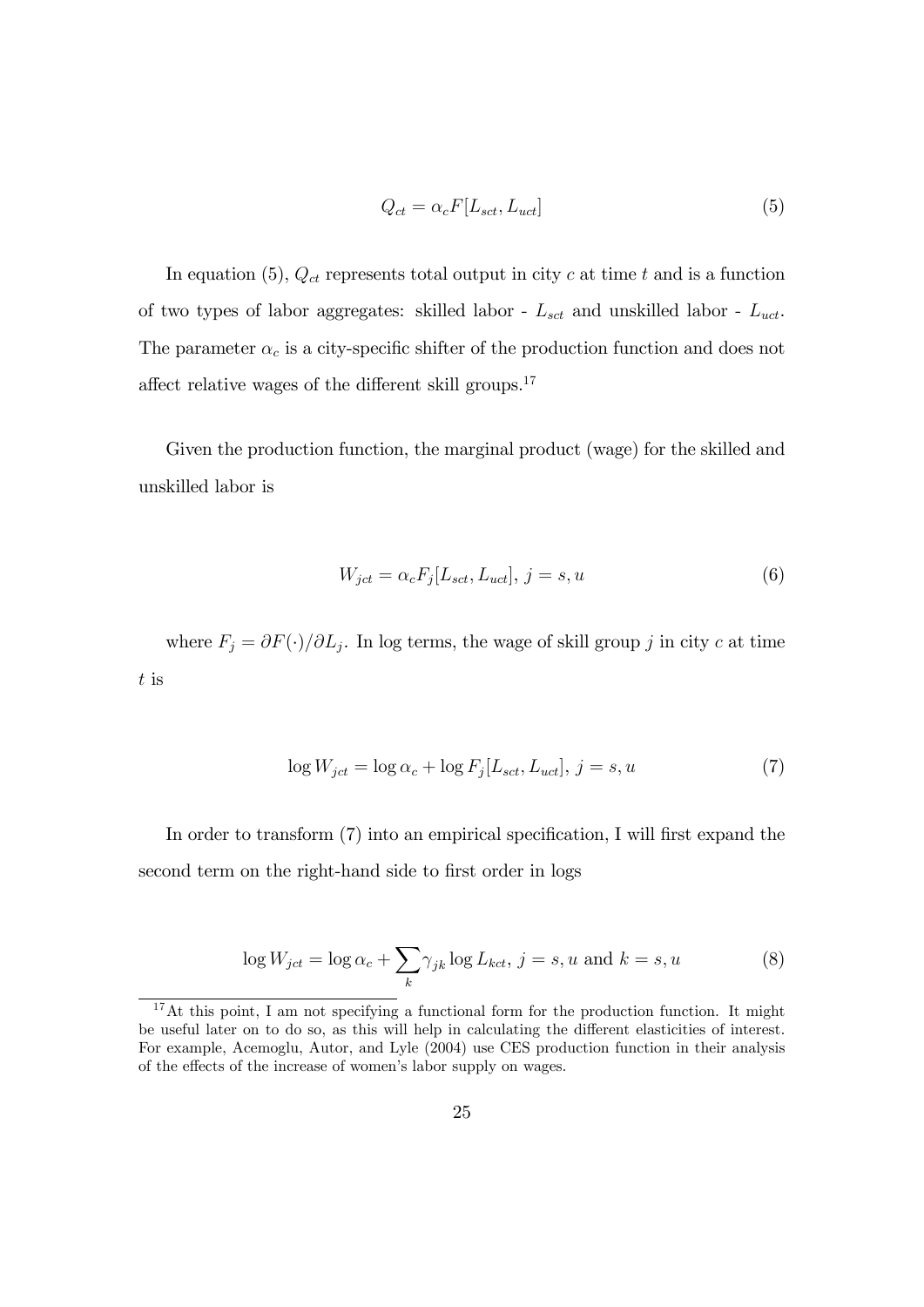where  $\gamma_{jk} = d \log W_{jet}/d \log L_{kct}$  for  $j = s, u$  and  $k = s, u$ . The parameter  $\gamma_{jk}$ for  $j = k$  represents the response of the wages of group j to an increase in their own labor supply, and  $\gamma_{jk}$  for  $j \neq k$  represents the response of the wages of group j to an increase in the labor supply of group  $k$ .

In a competitive labor market, with one factor of production, an increase in the supply of labor is expected to decrease real wages and increase employment. However, at least in the short run, because of labor market frictions the adjustment to the new equilibrium might not be instantaneous. Figure 2 illustrates such a scenario. Imagine an economy in equilibrium with labor supply  $L<sub>o</sub>$  and  $W<sub>0</sub>$ . An exogenous influx of workers increases the supply to  $L_1^*$ . If the market clears, wages will fall to  $W_1^*$  and the new employment level will be at  $L_1^*$ . However, because new jobs are not available in the short run the market does not clear and actual employment rises only to  $L_1$ . Alternatively, we could assume that wages, rather than employment, are rigid and adjust slowly. However, in the case of the Palestinian market the adjustment through employment seems more reasonable especially because of the high number of unemployed men observed in the data (Table 1,3) after the supply shock.<sup>18</sup>

Formally, assume that current employment adjusts according to the following mechanism

$$
\log L_{jet} = \sigma_j \log L_{jet-1} + (1 - \sigma_j) \log L_{jet}^*, j = s, u \tag{9}
$$

<sup>18</sup>The Palestinian market is not unionized, so assuming that wages are rigid for the unskilled workers is hard to justify. However, the wages of skilled workers may be rigid because of contracting.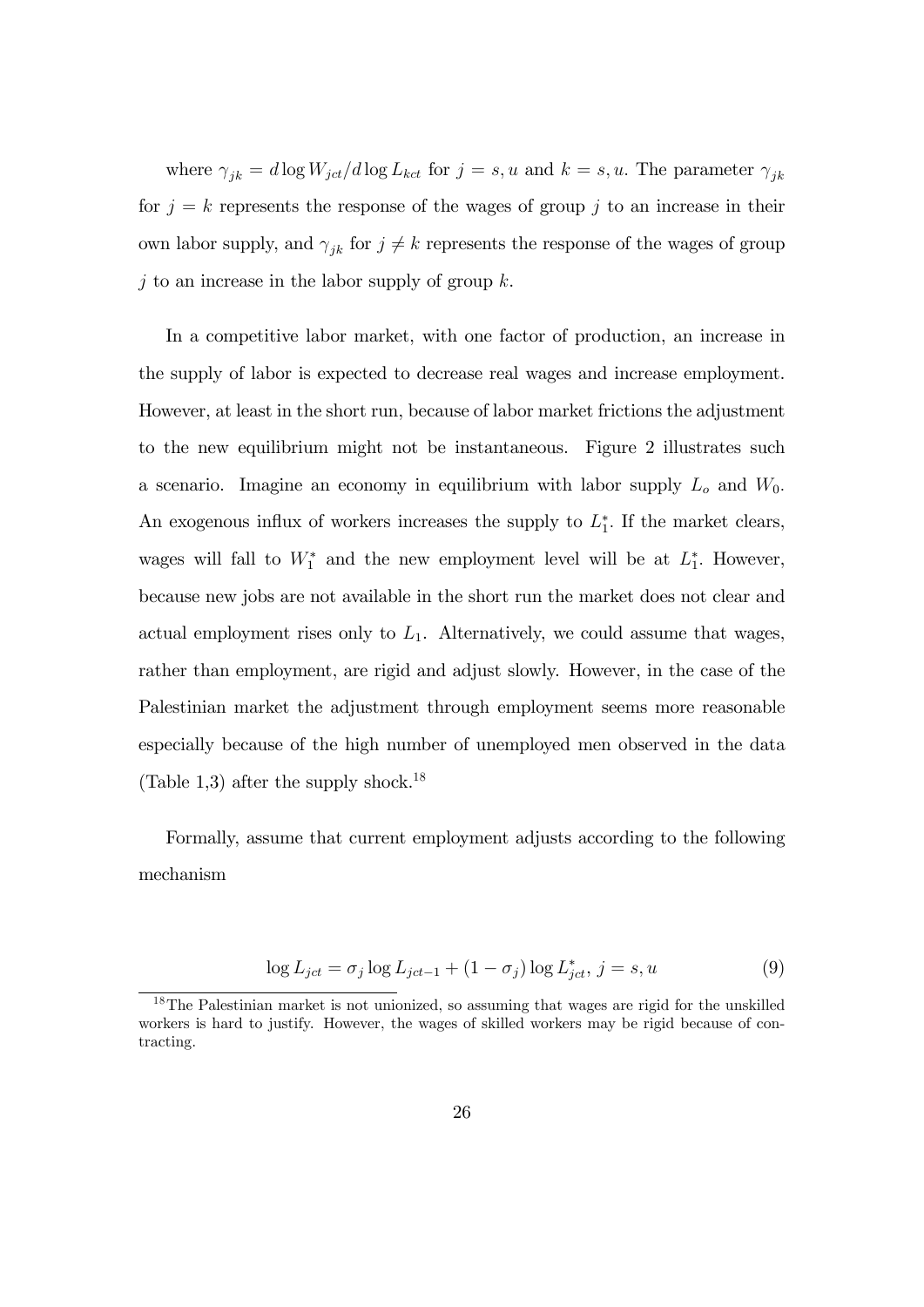where  $\sigma_j$  measures the adjustment of employment of skill group j. For example, if  $\sigma_j = 0$  the labor market clears and their is no increase in the number of unemployed men. If on the other hand,  $\sigma_j = 1$ , then wages do not change and the amount of unemployed men will equal the supply shock.

Substituting (9) in (8) yields

$$
\log W_{jet} = \log \alpha_c + \sum_{k} \gamma_{jk} [\sigma_k \log L_{kct-1} + (1 - \sigma_k) \log L_{kct}^*], j = s, u \text{ and } k = s, u
$$
\n(10)

where  $L^*$  measures the new supply of labor that corresponds to the desired wage  $W^*$ . Notice that all terms on the right-hand-side of equation  $(10)$  are predetermined or exogenous and hence it is the basis for our empirical specifications.

To complete the empirical specification, the term  $\log \alpha_c$  is replaced with city fixed effects, time fixed effects are added to control for the time trend, and a vector of personal characteristics is included. Specifically, let  $log W_{ijct}$  be the natural logarithm of the real daily wage for an individual i of skill j  $(j = s, u)$ who lives in city  $c$   $(c = 1, ..., 11)$ , is observed in quarter  $q$   $(q = 1, ...4)$  in year t  $(t = 2000, \ldots, 2004).$ <sup>19</sup> Wages earned in Israel are excluded from the sample. I estimate jointly the following system of equations

<sup>&</sup>lt;sup>19</sup>The subscript q is suppressed for convenience.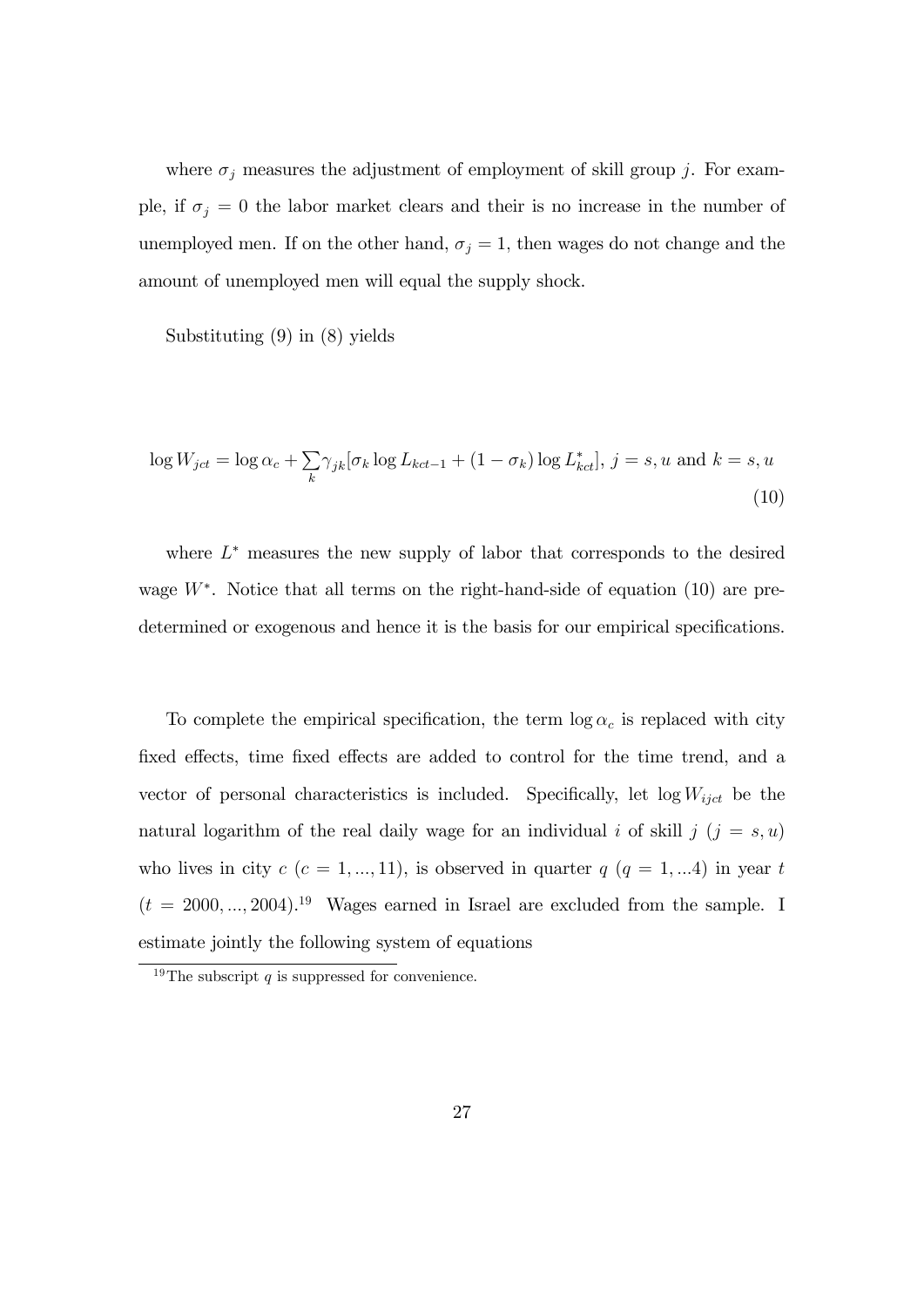$$
\log L_{iuct} = \tau_u \log L_{iuct-1} + \phi_u \log L_{iuct}^* + q\delta_u + C_i \eta_u + X_{ct} \omega_u \tag{11}
$$

$$
+ Z_{iuct} \nu_u + \vartheta_{iuct}
$$

$$
\log W_{iuct} = \pi_1 \log L_{iuct-1} + \pi_2 \log L_{iuct}^* + \pi_3 \log L_{isect-1} + \pi_4 \log L_{isect}^* \quad (12)
$$

$$
+q\beta_u + C_i\mu_u + X_{ct}\xi_u + Z_{iuct}\theta + v_{iuct}
$$

$$
\log L_{isct} = \tau_s \log L_{isct-1} + \phi_s \log L_{isct}^* + q\delta_s + C_i \eta_s + X_{ct}\omega_s
$$
\n
$$
+ Z_{isct}\nu_s + \vartheta_{isct}
$$
\n(13)

$$
\log W_{isct} = \rho_1 \log L_{isct-1} + \rho_2 \log L_{isct}^* + \rho_3 \log L_{iuct-1} + \rho_4 \log L_{iuct}^* \quad (14)
$$

$$
+ q\beta_s + C_i\mu_s + X_{ct}\xi_s + Z_{isct}\theta + v_{iuct}
$$

In equations (11)-(14) an unskilled individual has 12 years of education or less.  $q$  is a vector of quarter fixed effects interacted with year fixed effects. This vector controls for events that affected the entire West Bank but did not vary across cities. Such events include closures of the borders, and terror attacks in Israel.  $C_i$  is a vector of city fixed effects, and  $X_{ct}$  is a vector of instability measures that vary across cities and over time. The vector  $Z_{ijct}$  includes age group fixed effects, a marital status dummy, and might include other controls such as industry dummies.

The measure of labor supply  $L^*$ , and actual employment  $L_t$  are described in equations (15) and (16). In what follows,  $D_{jet}$  is the number of workers employed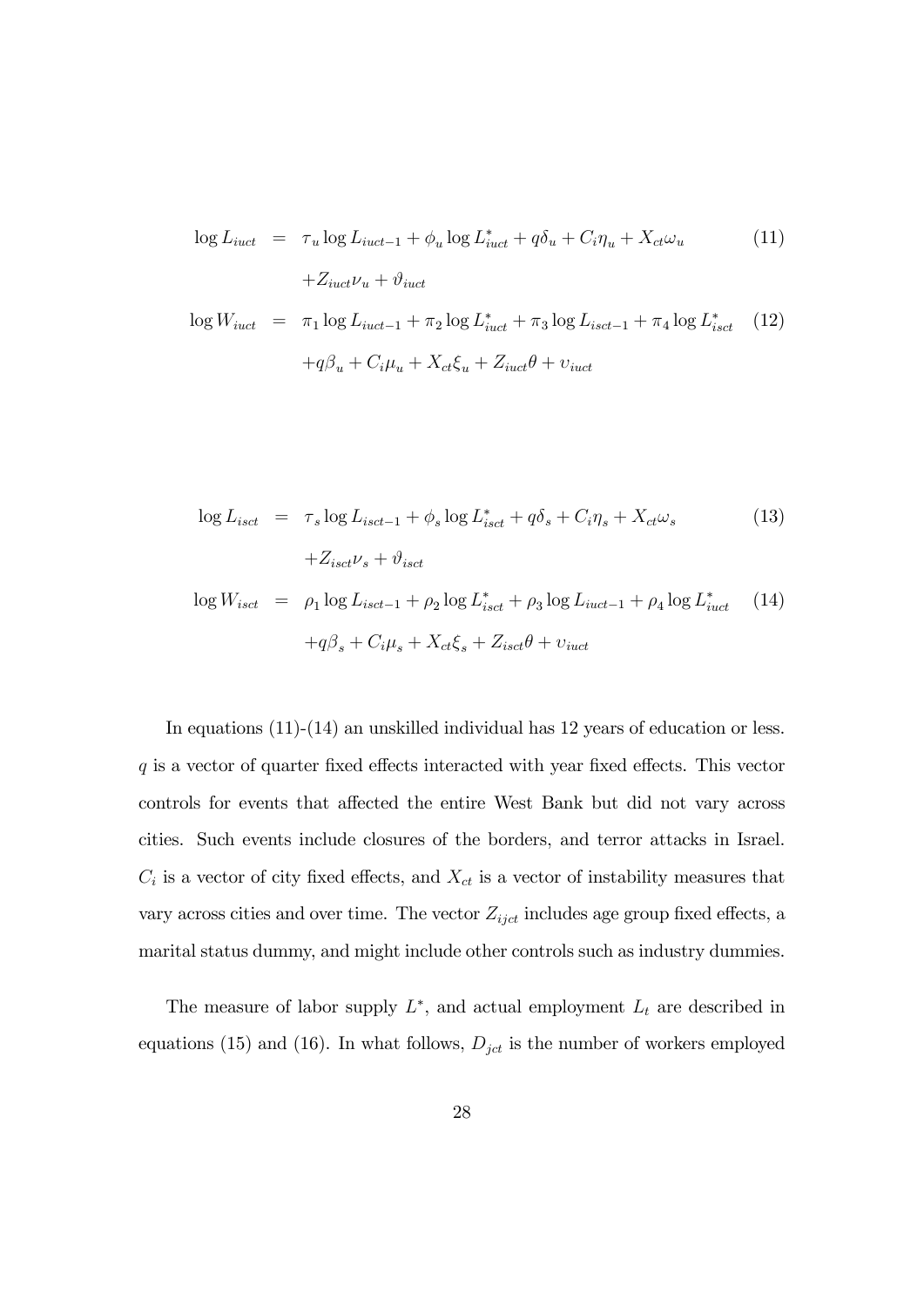locally (of skill j at time t),  $U_{jet}$  is the number of unemployed men, and  $I_{jet}$  is the number of workers employed in Israel.

$$
L_{jct}^{*} = D_{jct} + U_{jct}/(D_{jct} + U_{jct} + I_{jct})
$$
\n(15)

$$
L_{jet} = D_{jet} / \left( D_{jet} + U_{jet} + I_{ijct} \right) \tag{16}
$$

Is it plausible to assume that  $L^*$  is exogenous? The main concern is that even after controlling for some instability measures in the vector  $X_{ct}$ , the error term will still include unobserved components that are correlated with  $L^*$  and that affect the dependent variable directly. Two examples of such omitted variables are the number of internal checkpoints and the construction of the separation wall around some of the cities in the sample period (I am still trying to collect the data). Since the expected sign of  $\pi_2$  and  $\rho_2$  is negative and both variables are positively correlated with  $L^*$ , we would expect the bias to go downward. This implies that the estimates of the own labor demand elasticities that I report are a lower bound.

The structural parameters, that the model implies in equations (9) and (10), are estimated using optimal minimum-distance (OMD) estimation (Chamberlain (1984)). Let  $\Gamma$  denote the vector of relevant regression coefficients from equations  $(11)-(14)$ 

$$
\Gamma = [\tau_u, \phi_u, \pi_1, \pi_2, \pi_3, \pi_4, \tau_s, \phi_s, \rho_1, \rho_2, \rho_3, \rho_4]'
$$
(17)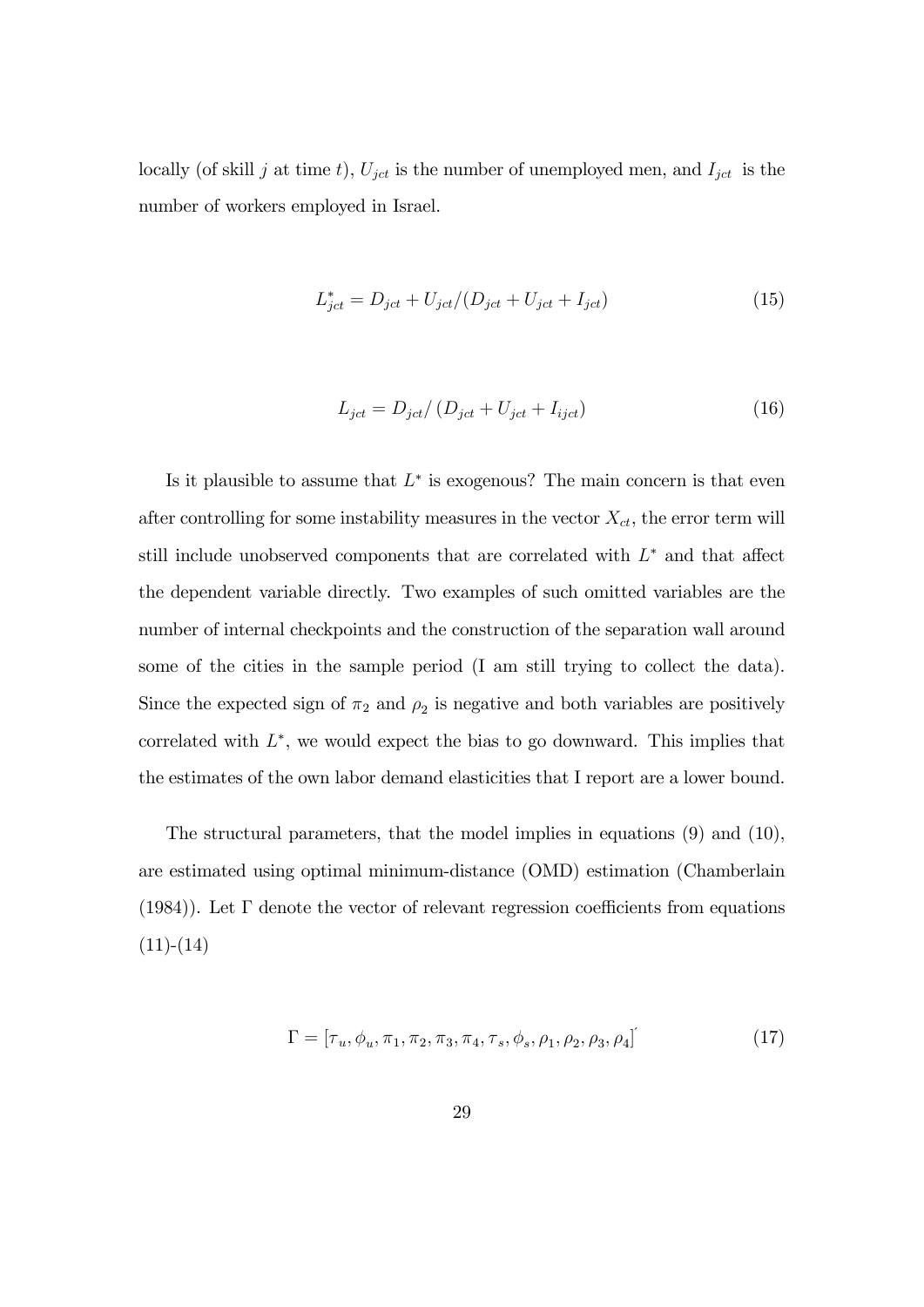The model implies the following restrictions on the regression coefficients across the different equations

$$
\tau_u = \sigma_u; \ \phi_u = 1 - \sigma_u; \ \pi_1 = \gamma_{uu}\sigma_u; \ \pi_2 = \gamma_{uu}(1 - \sigma_u); \ \pi_3 = \gamma_{us}\sigma_s \tag{18}
$$
\n
$$
\pi_4 = \gamma_{us}(1 - \sigma_s); \ \tau_s = \sigma_s; \ \phi_s = 1 - \sigma_s; \ \rho_1 = \gamma_{ss}\sigma_s; \ \rho_2 = \gamma_{ss}(1 - \sigma_s)
$$
\n
$$
\rho_3 = \gamma_{su}\sigma_u; \ \rho_4 = \gamma_{su}(1 - \sigma_u)
$$

Optimal minimum-distance estimates are obtained by minimizing the following quadratic form (Deschenes, 2006)

$$
\widehat{\Omega} = \min_{\Omega} [\widehat{\Gamma} - f(\Omega)] \widehat{W} [\widehat{\Gamma} - f(\Omega)] \tag{19}
$$

where  $\Omega$  is the vector of estimated regression coefficients,  $f(\Omega)$  is the vector of restrictions imposed by the model, and  $\widehat{W}$  is the inverse of the estimated covariance matrix of  $\Gamma$ , and  $\Omega$  is the vector of the model parameters

$$
\Omega = [\sigma_u, \sigma_s, \gamma_{uu}, \gamma_{ss}, \gamma_{us}, \gamma_{su}] \tag{20}
$$

Chamberlain (1984) showed that under mild regularity conditions, the OMD estimator is asymptotically efficient.

Table 7 report the estimates of the parameters  $\sigma_u$  and  $\sigma_s$ . In column 1 and 2 the potential cross effects between unskilled and skilled workers in the wage equa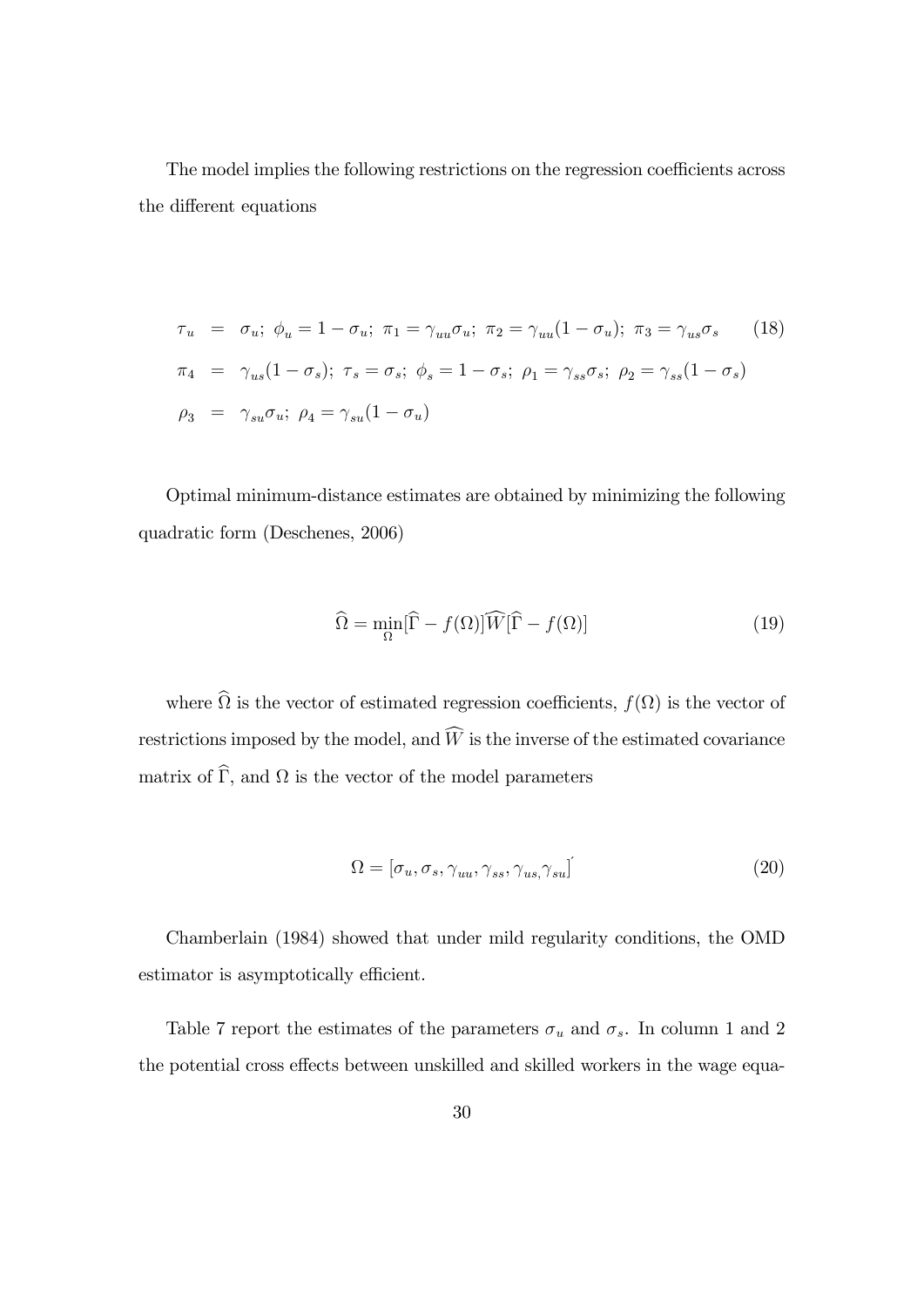tions are constrained to zero, and in column 3 and 4 they are not constrained. The estimates reveal that the employment adjustment is different between both skill groups. Past levels of employment for unskilled men are highly correlated with current employment which implies that the creation of new employment opportunities for this group is slow and the level of unemployment due to the supply shock is high. The implications are different for skilled men. The correlation of the supply measure with current employment is higher, implying that the level of unemployment due to the supply shock among this group is lower and that the market is clearing relatively faster.

Table 8 reports the effects of the supply shock on the wages.  $\gamma_{uu}$ , the response of unskilled wages to an increase in unskilled labor, is the only parameter that is statistically significant. Column 1 and 2 restrict the cross effects between skill groups to zero and column 3 and 4 allow them to be free. The estimates when instability measures and industry dummies are included (column 1, row 3) imply that a 10 percent increase in the supply of unskilled labor reduces their wages by about 2 percent. The point estimate, when the restriction on the cross effects is removed, is slightly smaller in magnitude and remains statistically significant (when all controls are added). It is interesting to notice that adding industry dummies increases the point estimates (in absolute value) and reduces the standard errors indicating that the changes in wages are occurring within industries.

#### 7. Conclusions and Further Work

.

The main objective of this study is to identify the effects of supply shocks on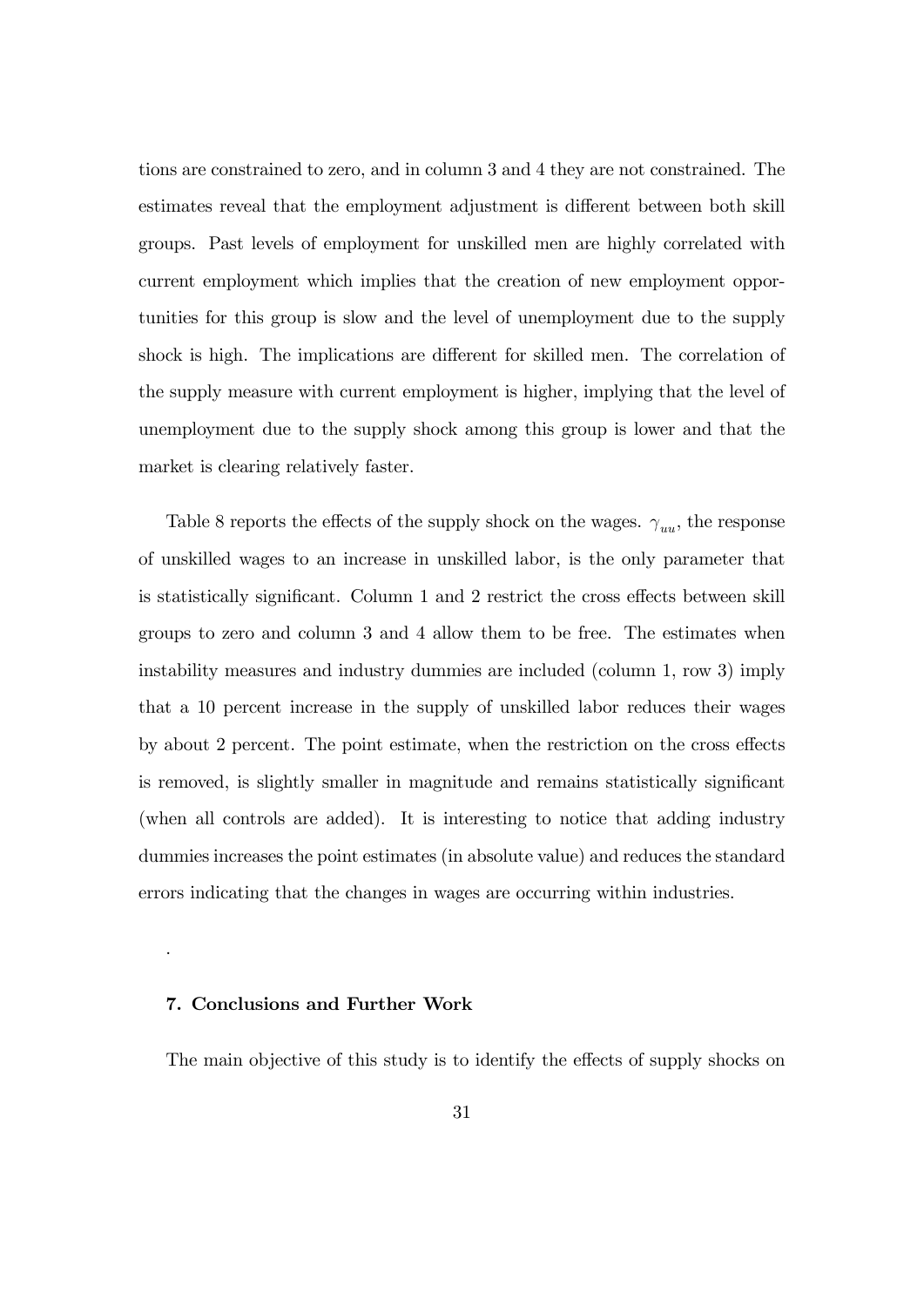wages and employment patterns in the West Bank, and to use these estimates to analyze counterfactual border policies that are at the center of any future agreement between Israel and the Palestinians. The preliminary analysis uses East Jerusalem as a control group and the rest of the cities in the West Bank as the treated group. Assuming that political instability affects East Jerusalem and the rest of the West Bank similarly, the overall effect of the demand shock on wages can be differenced out. The fact that East Jerusalem experience a much lower supply shock compared to other cities in the West Bank identifies a lower bound of the true parameter.

The second approach substitutes the assumption that the demand shocks are similar across West Bank cities in an assumption that observable indicators adequately capture any demand shock differences between West Bank cities. Moreover, it uses variations in the labor supply in each city over time to estimate the wage elasticities, with respect to an increase in the labor supply. Since we can distinguish workers by skill groups, this approach allows us to investigate the potential effects among the different skill groups.

There are important differences between the two approaches related to the source of variation that is used for identification. The first strategy views the supply shock as a one time policy change and uses cross-city differences in wages and employment to identify the effects on labor market outcomes. The second strategy uses variations in the local supply of labor within a city and over time. It takes advantage of the off-trend variations that a city experience to identify the effects of an increase in the local labor supply.

The results of both approaches suggest that a 10 percent increase in the do-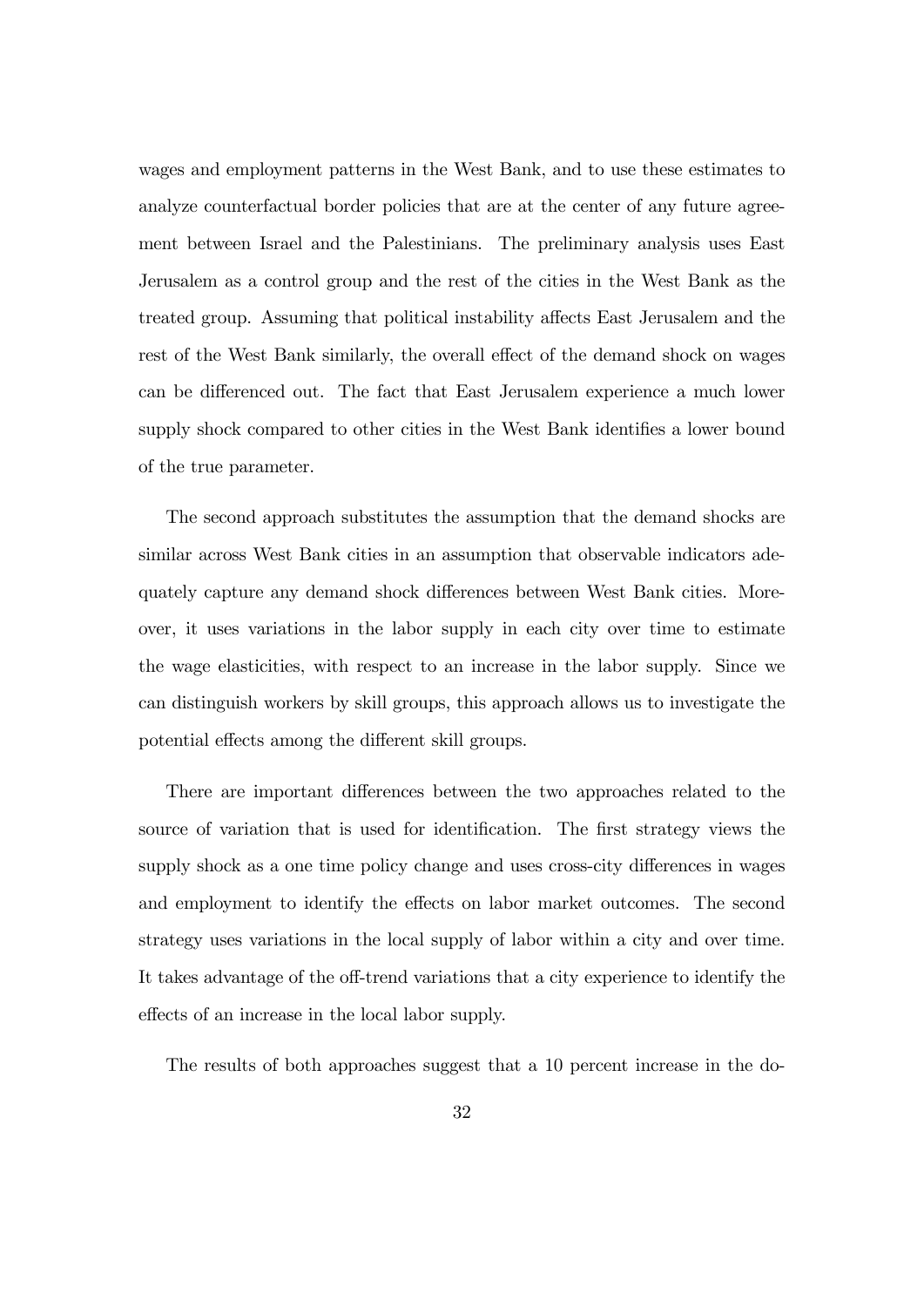mestic labor supply of unskilled workers reduces their wages by about 2-5 percent. The wages of skilled workers do not seem to be negatively affected. In terms of employment, the two skill groups reveal different patterns. While the adjustment of skilled workers happens relatively fast, the unemployment rates among unskilled workers are high and persistent. This suggests that the process of creating new employment opportunities in the West Bank for unskilled workers is very slow and should be taken into account for future policy considerations.

As for future work the parameters estimated will be used to analyze counterfactual policies regarding border controls between Israel and the Palestinians. For example, the economic implications of a complete closure of the borders between the parties, and the expected consequences of the return of Palestinian refugees to the West Bank.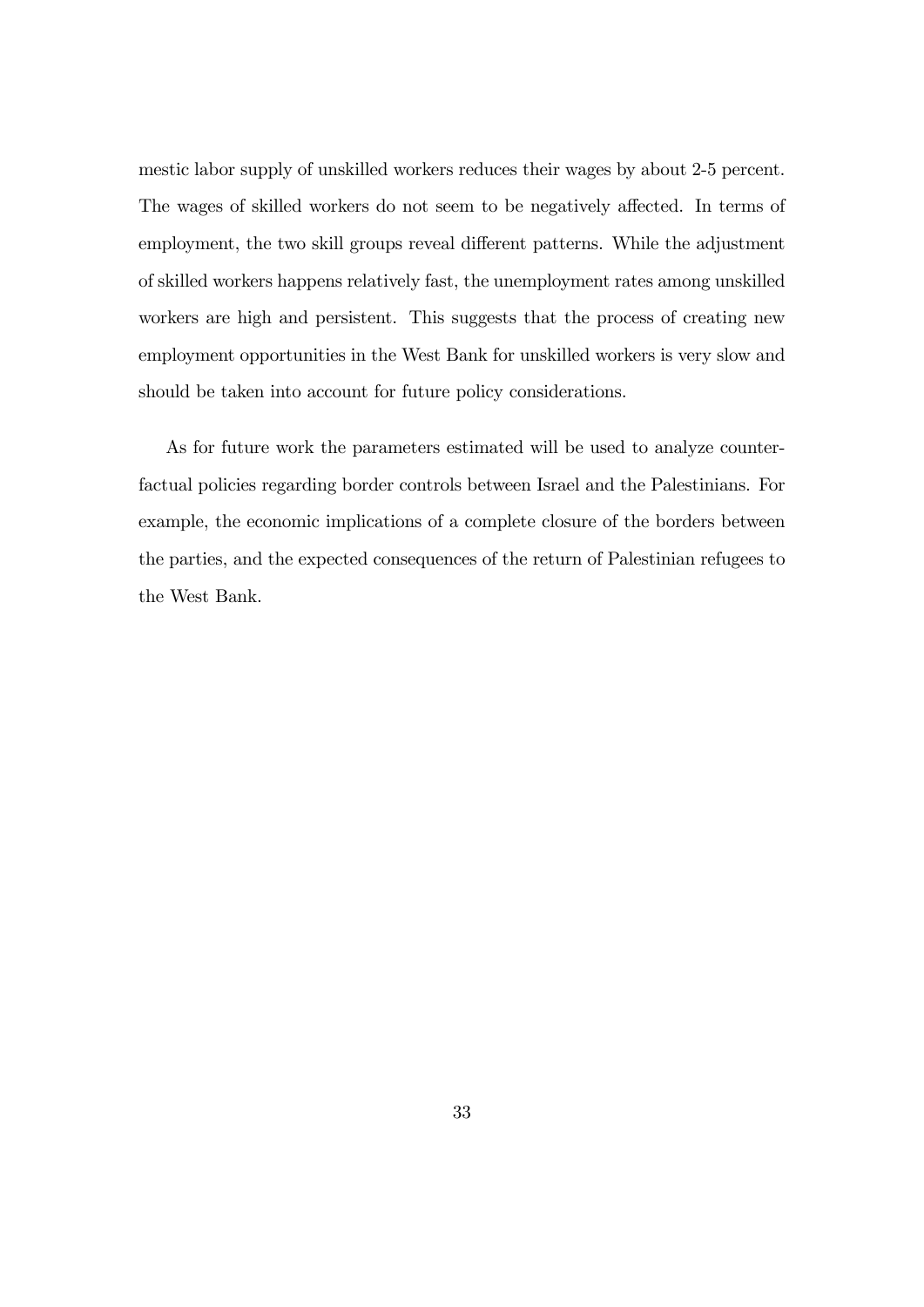## References

- [1] Acemoglu, D., Autor, D. and D. Lyle, "Women, War, and Wages: The Effects of Female Labor Supply on the Wage Structure at Midcentury," Journal of Political Economy, 112(3), June 2004: 497-551.
- [2] Angrist, J. D. "Short-Run Demand for Palestinian Labor," Journal of Labor Economics, 14(3), July 1996: 425-453.
- [3] Angrist, J. D. "Empirical Strategies in Labor Economics," In Orley Ashenfelter and David Card, editors, Handbook of Labor Economics, vol. 3A, 1999: 1278-1284.
- [4] Aranki, T. N. "The Effect of Israeli Closure Policy on Wage Earnings in the West Bank and Gaza Strip," Örebro University, Department of Economics, Working Paper no.4, 2004.
- [5] Aranki, T. N. "The Impact of Foreign Workers in Israel on the Palestinian Labor Market," Orebro University, Department of Economics, Working Paper, 2004.
- [6] Borjas, G. J. "The Labor Demand Curve is Downward Sloping: Reexamining the Impact of Immigration on the Labor Market," Quarterly Journal of Economics, 118(4), November 2003: 1335-1374.
- [7] Borjas, G. J. "The Economics of Immigration," Journal of Economic Literature, 32(4), December 2004: 1667-1717.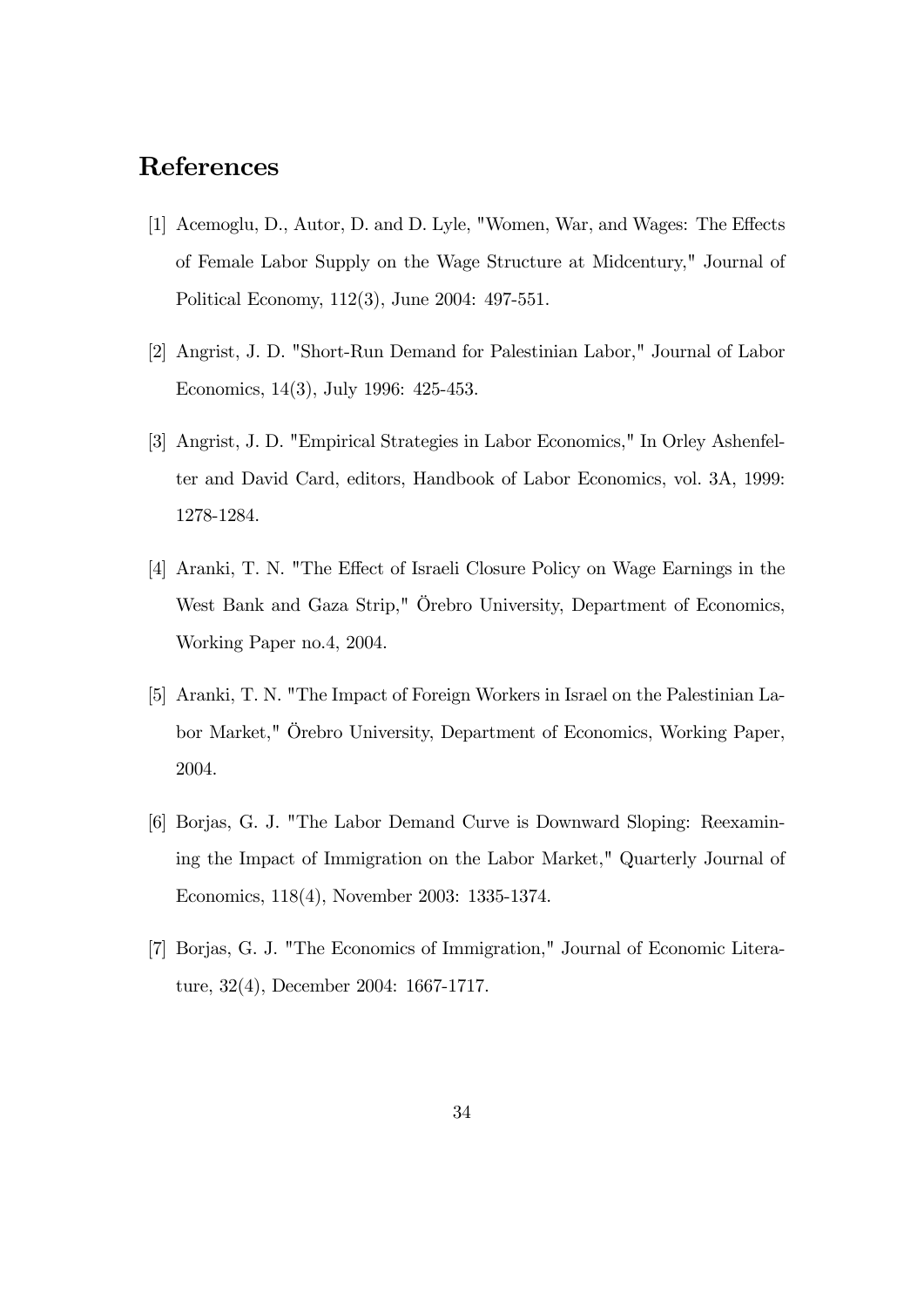- [8] Borjas G. J. and Freeman, R. and K. Lawrence, F. "Searching for the Effect of Immigration on the Labor Market," American Economic Review, 86(2), May 1996: 246-251
- [9] Card, D. " The Impact of the Mariel Boatlift on the Miami Labor Market," Industrial and Labor Relations Review, 43(2), January 1990: 245-257.
- [10] Card, D. and A. Kruger, "Minimum Wages and Employment: A Case Study of the Fast-Food Industry in New Jersey and Pennsylvania," American Economic Review, 84(4), September 1994: 772-793.
- [11] Chamberlain, G. "Panel Data," In Zvi Griliches and Michael Intrilligator, editors, The Handbook of Econometrics, vol. 2, North-Holland, Amsterdam and New York, 1984.
- [12] Deschenes, O. "Estimating the Effect of Family Background on the Return to Schooling," Forthcoming in the Journal of Business and Economic Statistics.
- [13] Friedberg, R. and J. Hunt, "The Impact of Immigrants on Host Country Wages, Employment and Growth," Journal of Economic Perspectives, 9(2), Spring 1995: 23-44.
- [14] Friedberg, R. and R. Sauer, "Does the Presence of Foreign Guest Workers in Israel Harm Palestinians from the West Bank and Gaza Strip?," Working Paper, June 2004.
- [15] Jaeger D. and D. Paserman, "The Cycle of Violence? An Empirical Analysis of Fatalities in the Palestinian-Israeli Conflict," Working Paper, October 2005.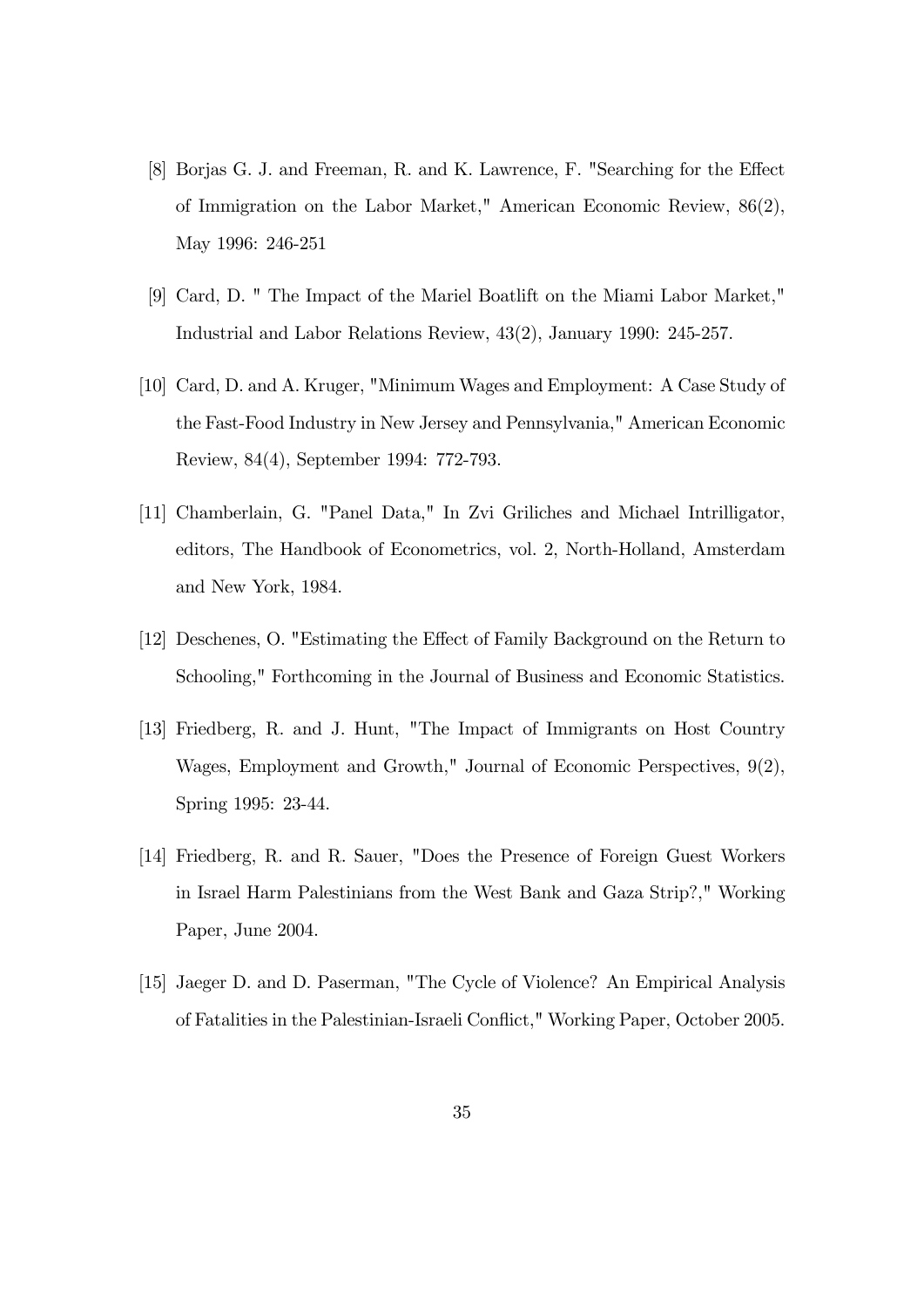- [16] Kleiman, E. "The Flow of Labor Services from the West Bank and Gaza to Israel," The Hebrew University of Jerusalem, Department of Economics Working Paper, no. 260, 1992.
- [17] Lalonde, R. J., and R. Topel, "Labor Market Adjustments to Increased Immigration," in J. Abowd and R. Freeman, eds., Immigration, Trade, and the Labor Market, Chicago, University of Chicago Press, 1991.
- [18] Ottaviano, G. and G. Peri, "Rethinking the Gains from Immigration: Theory and Evidence from the U.S.," NBER Working Paper no. 11672, September 2005.
- [19] Oaxaca, R. L. "Male-Female Wage Differentials in Urban Labor Markets," International Economic Review, 14, October 1973: 693-709.
- [20] Ruppert B. E. "The Impact of Israeli Border Policy on the Palestinian Labor Market," Economic Development and Cultural Change, 51(3): April 2003: 657-676.
- [21] Sayre, E. "The Labor-Market Effects of Palestinian Return Migration," Working Paper, May 2003.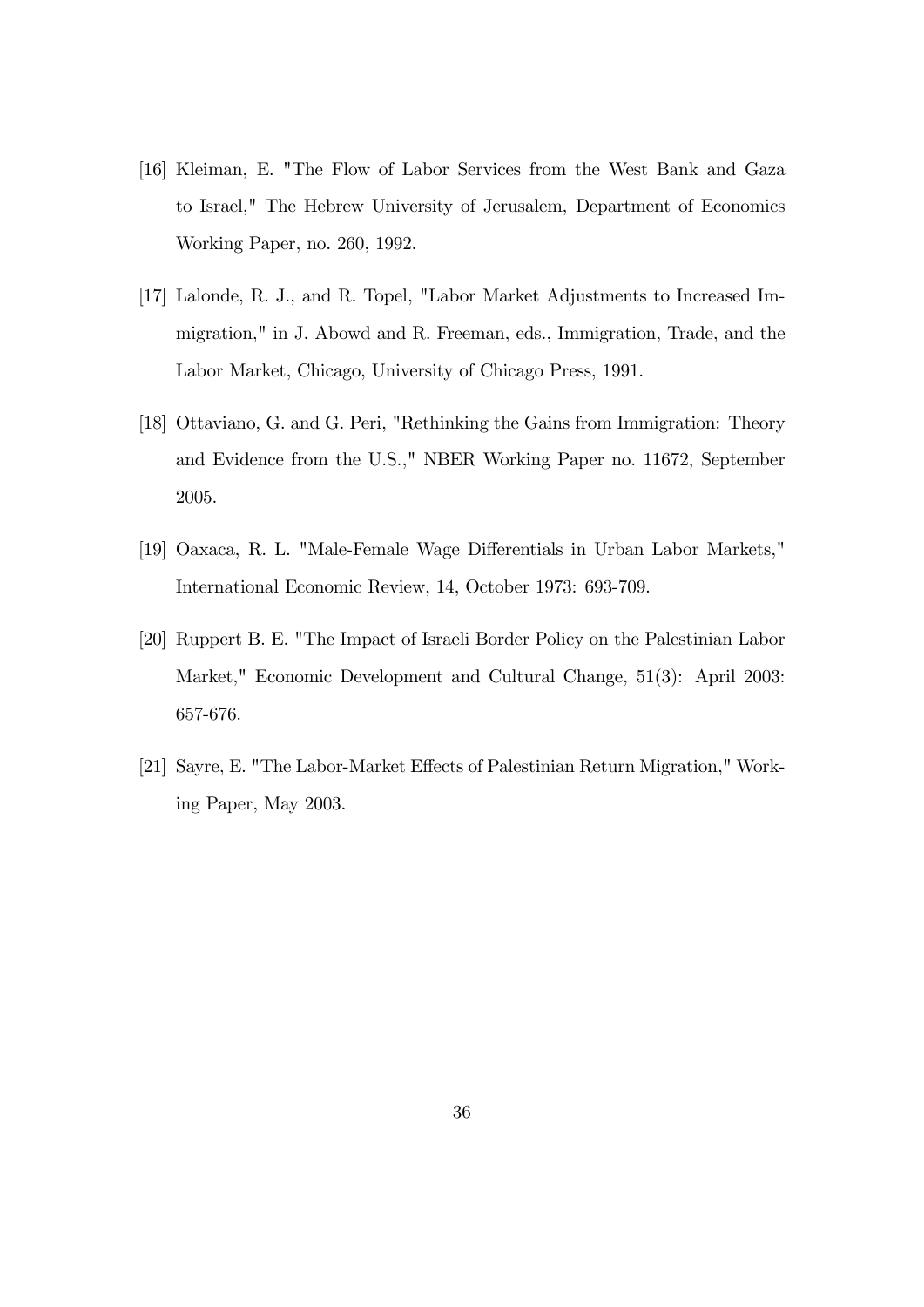



Source: Bank of Israek, Data Series Database, Labor Force, Employment and Wages, 1990-2005.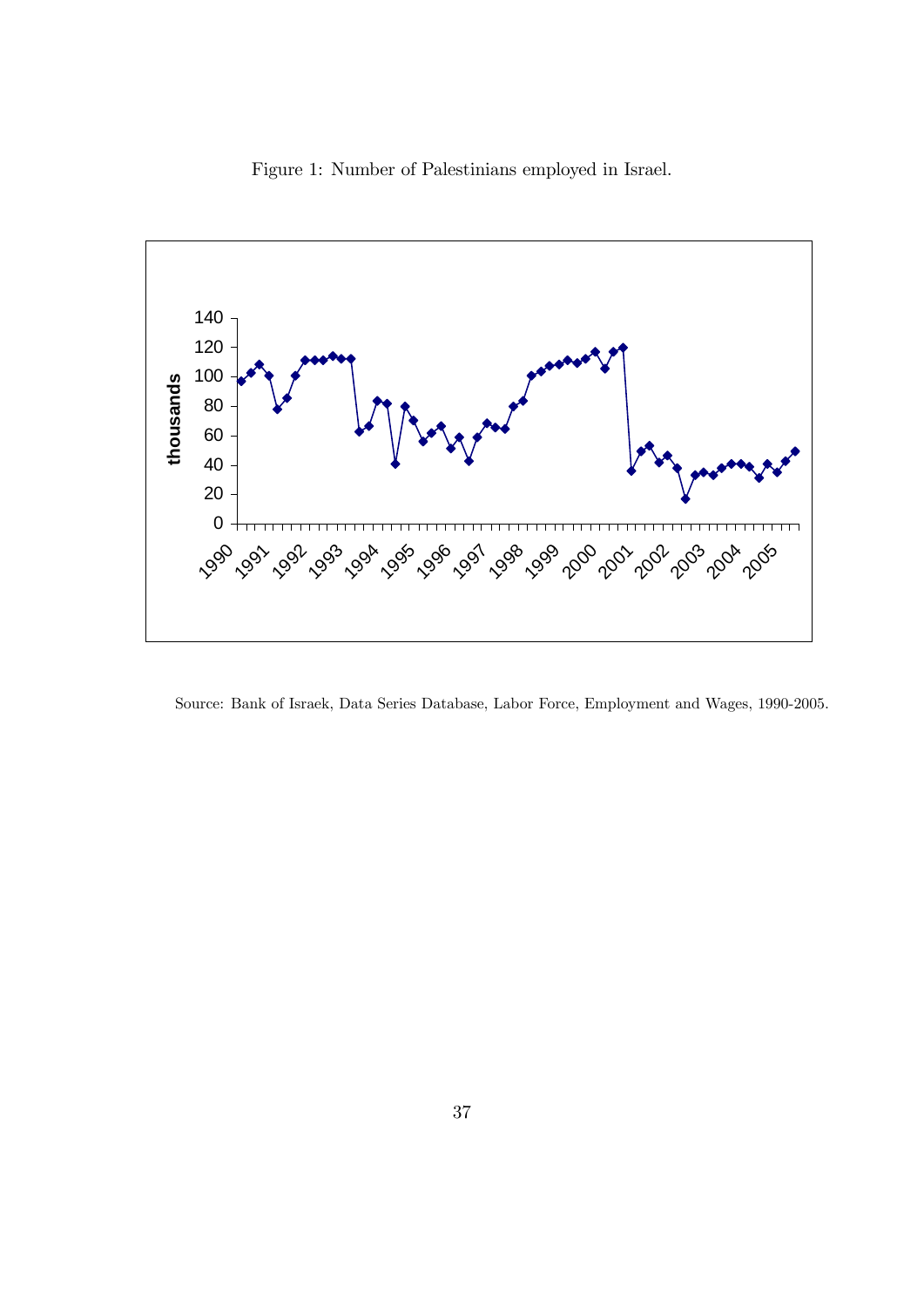

Figure 2: The adjustment of the labor market to an increase in the supply of labor.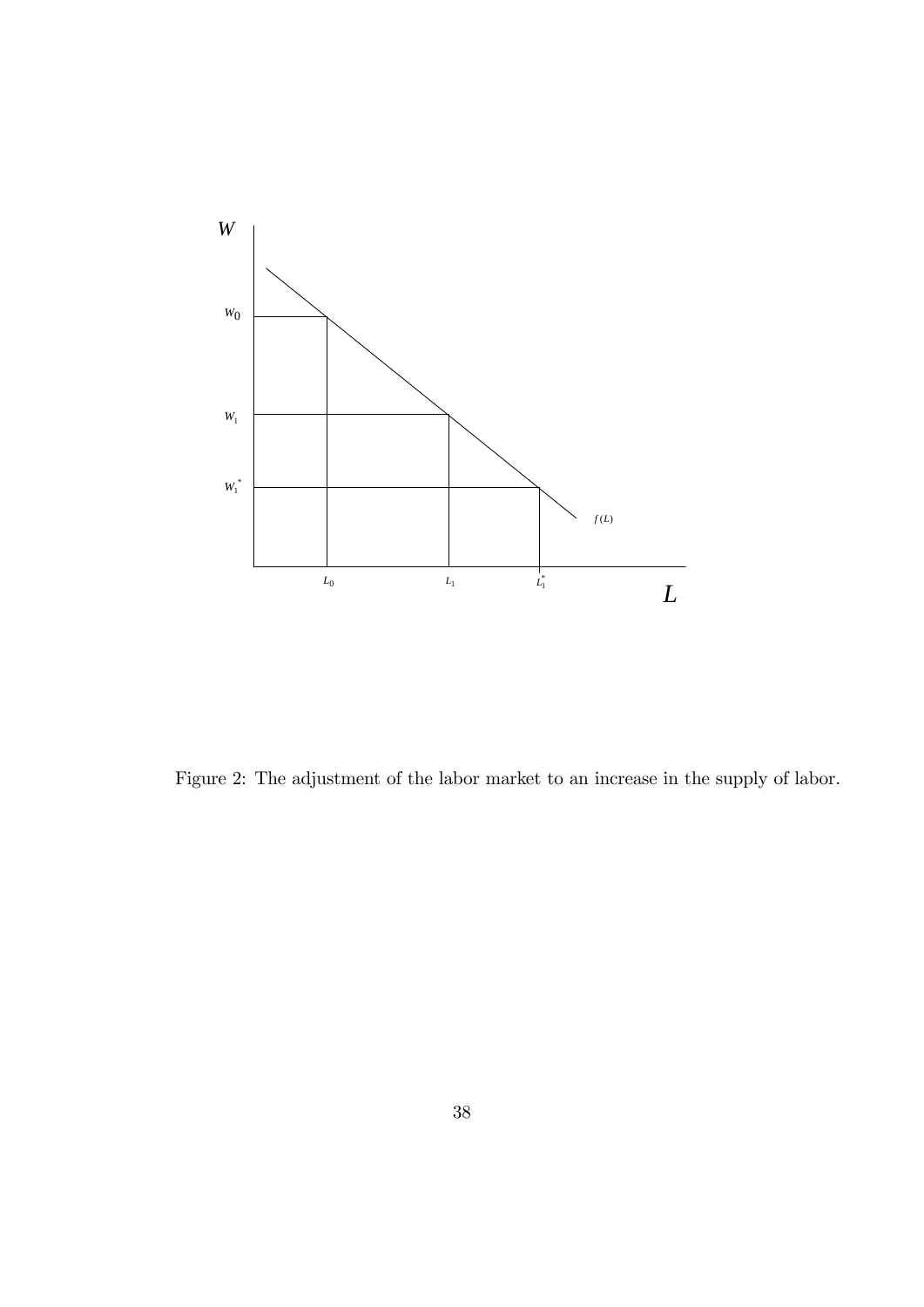### Table 1: Descriptive Statistics

|      | Sample | Years of  | Labor force   | Employment | Work in |
|------|--------|-----------|---------------|------------|---------|
|      | size   | schooling | participation | rate       | Israel  |
| 1997 | 14,537 | 9.75      | 76%           | 59%        | 31\%    |
| 1998 | 19,026 | 9.87      | 77\%          | 66\%       | 33%     |
| 1999 | 18,746 | 9.87      | 78%           | 69%        | 34\%    |
| 2000 | 18,655 | 9.97      | 79%           | 66\%       | 33%     |
| 2001 | 16,879 | 10.01     | 75%           | 49%        | 23\%    |
| 2002 | 13,980 | 10.12     | 70%           | 40\%       | 11\%    |
| 2003 | 16,219 | 10.27     | 70%           | 46\%       | 14\%    |
| 2004 | 15,731 | 10.34     | 70%           | 46\%       | 15%     |

Sample of men, aged 18-65, residents of the West Bank, 1997-2004.

Note: Self employed and unpaid home workers are excluded from the sample.

The employment rate and the share of workers who commute to Israel are calculated as the share from the whole population of men, aged 18-65.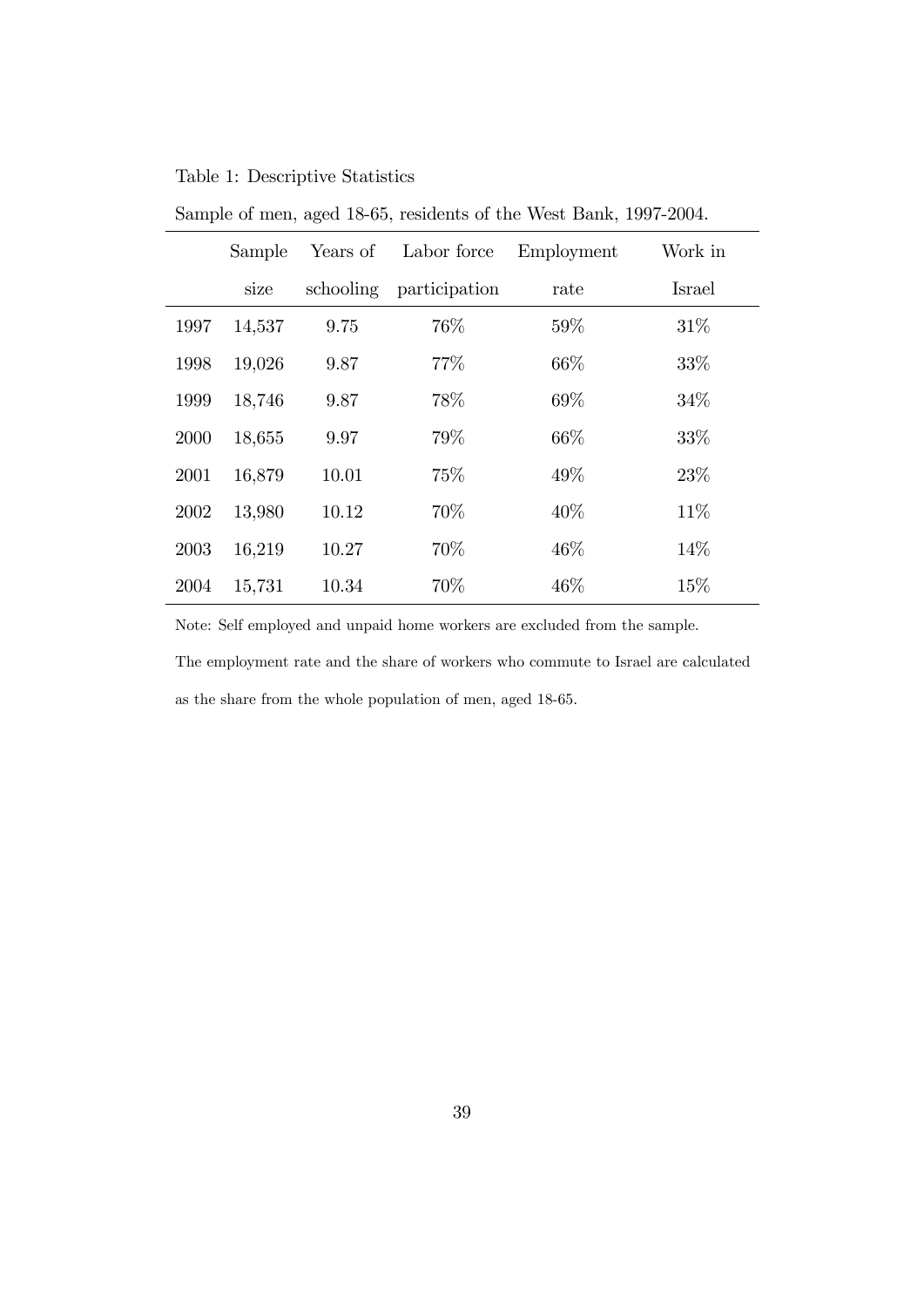|            |                |       | Employed in   |               |         |           | Employed  |         |         |       | Unemployed |         |
|------------|----------------|-------|---------------|---------------|---------|-----------|-----------|---------|---------|-------|------------|---------|
|            |                |       | the West Bank |               |         |           | in Israel |         |         |       |            |         |
| Year       | ${\bf Sample}$ | Age   | Years of      | Percent       | Sample  | Age       | Years of  | Percent | Sample  | Age   | Years of   | Percent |
|            | size           |       | schooling     | married       | size    |           | schooling | married | size    |       | schooling  | married |
| 1997       | 5,619          | 31.99 | 10.84         | $65\%$        | 3,008   | 30.50     | 8.94      | 67%     | 2,418   | 29.76 | 0.00       | 56%     |
| 1998       | 7,484          | 32.04 | 10.69         | $63\%$        | 5,070   | 30.93     | 9.02      | $66\%$  | 2,062   | 29.25 | 0.49       | $48\%$  |
| 40<br>1999 | 7,672          | 32.47 | $10.78\,$     | $68\%$        | 5,263   | 30.86     | 9.01      | $200\%$ | $1,710$ | 29.99 | 9.45       | 54%     |
| 2000       | $7,706$        | 32.66 | $10.95\,$     | $67\%$        | 4,596   | $30.85\,$ | $8.97\,$  | $68\%$  | 2,356   | 30.69 | 9.17       | $59\%$  |
| 2001       | 5,931          | 33.62 | 11.21         | $69\%$        | 2,410   | 31.01     | 8.87      | $69\%$  | 4,234   | 31.01 | 9.11       | 58%     |
| 2002       | 4,369          | 34.61 | 11.33         | $260\text{V}$ | 1,222   | 31.62     | 0.09      | $200\%$ | 4,215   | 31.90 | 9.21       | $59\%$  |
| 2003       | 5,717          | 34.52 | 11.25         | $70\%$        | $1,671$ | 31.58     | 9.18      | $67\%$  | 3,932   | 31.20 | 9.30       | 53%     |
| 2004       | 5,708          | 34.15 | 11.19         | $70\%$        | 1,583   | 31.65     | 9.29      | $67\%$  | 3,787   | 31.31 | 9.28       | 54%     |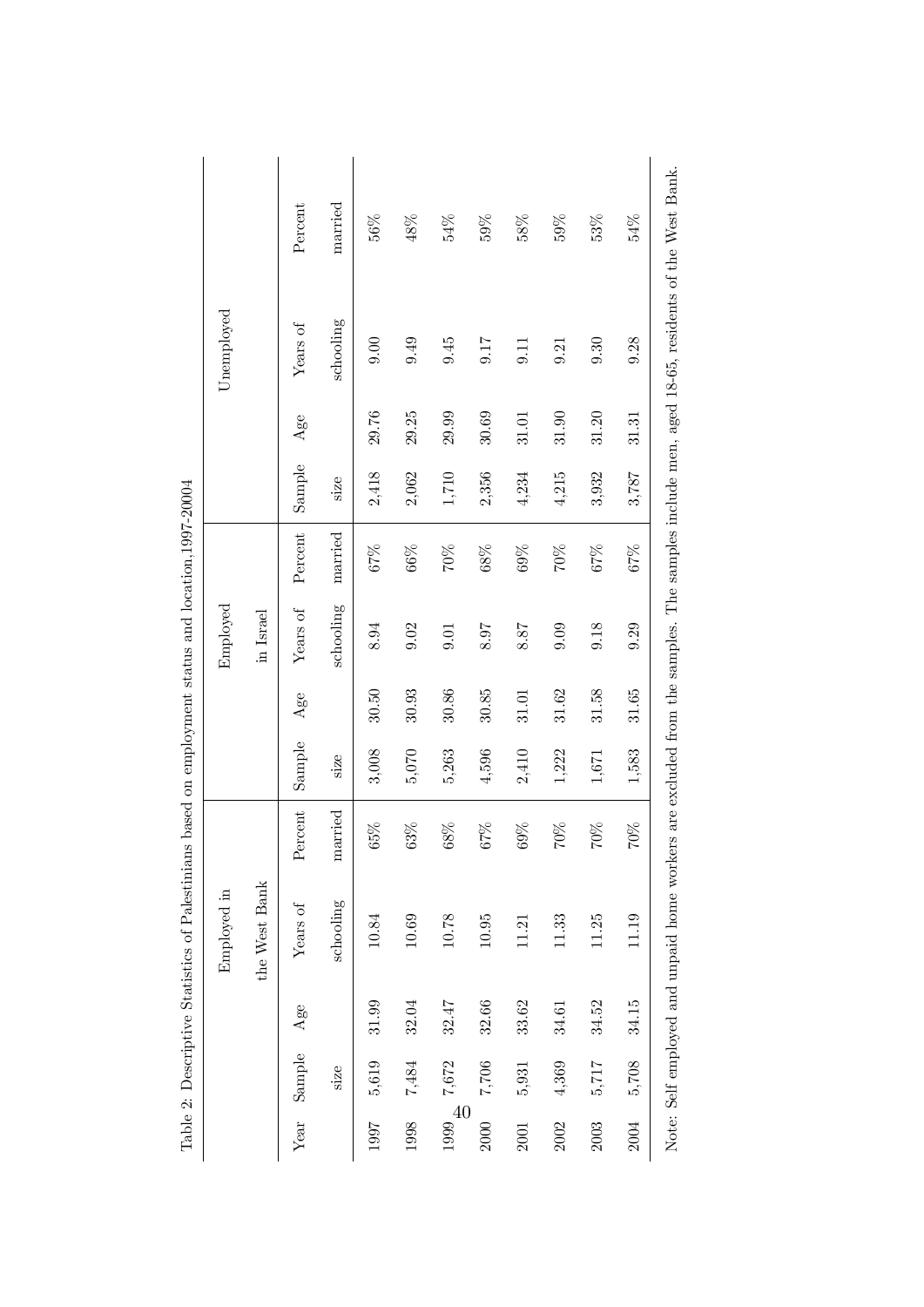|                   |                               | $\left(1\right)$ | $\odot$   | $\odot$       | $\bigoplus$      | $\begin{pmatrix} 5 \end{pmatrix}$                                                                                                               | $\copyright$          |
|-------------------|-------------------------------|------------------|-----------|---------------|------------------|-------------------------------------------------------------------------------------------------------------------------------------------------|-----------------------|
| Category          |                               | Employed         | Employed  | Unemployed    | Non-participants | Domestic labor supply                                                                                                                           | Domestic labor supply |
|                   |                               | locally          | in Israel |               |                  | $(1+3)/(1+2+3)$                                                                                                                                 | $(1+3+4)/(1+2+3+4)$   |
| A. East Jerusalem |                               |                  |           |               |                  |                                                                                                                                                 |                       |
|                   | 1999                          | 27%              | $37\%$    | $9\%$         | $26\%$           | $50\%$                                                                                                                                          | $63\%$                |
|                   | 2000                          | $31\%$           | $32\%$    | $9\%$         | $28\%$           | $55\%$                                                                                                                                          | $68\%$                |
| $41\,$            | 2001                          | $26\%$           | $30\%$    | $16\%$        | $28\%$           | $58\%$                                                                                                                                          | $200\%$               |
|                   | 2002                          | $20\%$           | $25\%$    | $25\%$        | $30\%$           | $64\%$                                                                                                                                          | $75\%$                |
|                   | 2003                          | $21\%$           | $28\%$    | $21\%$        | $31\%$           | $60\%$                                                                                                                                          | $72\%$                |
|                   | 2004                          | $23\%$           | 27%       | $20\%$        | $31\%$           | $61\%$                                                                                                                                          | 73%                   |
|                   | B. All other West Bank cities |                  |           |               |                  |                                                                                                                                                 |                       |
|                   | 1999                          | $42\%$           | $37\%$    | $9\%$         | $26\%$           | 49%                                                                                                                                             | $63\%$                |
|                   | $2000\,$                      | $43\%$           | $30\%$    | $\frac{5}{2}$ | $20\%$           | $63\%$                                                                                                                                          | $200\times$           |
|                   | 2001                          | $36\%$           | $12\%$    | $27\%$        | $25\%$           | $85\%$                                                                                                                                          | $88\%$                |
|                   | 2002                          | $32\%$           | $8\%$     | $31\%$        | $30\%$           | $89\%$                                                                                                                                          | $92\%$                |
|                   | 2003                          | $36\%$           | $9\%$     | $25\%$        | $30\%$           | $87\%$                                                                                                                                          | $91\%$                |
|                   | 2004                          | 37%              | $9\%$     | $24\%$        | $29\%$           | $88\%$                                                                                                                                          | $91\%$                |
|                   |                               |                  |           |               |                  | Note: East Jerusalem includes only the urban area. The shares in columns $(1)-(4)$ are calculated from the total population of men, aged 18-65. |                       |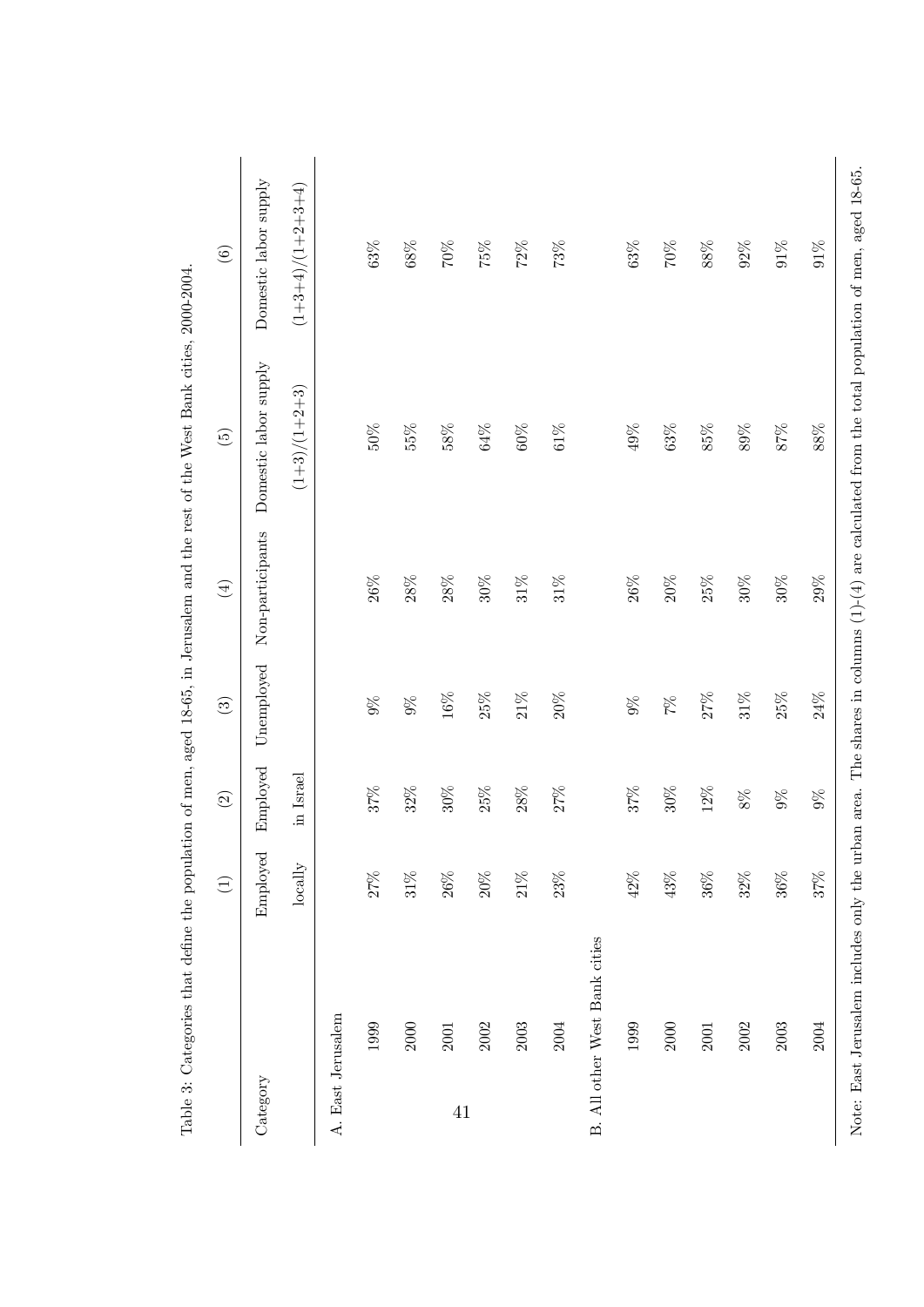|      | $\left( 1\right)$                                             | $\left( 2\right)$ | (3)    |
|------|---------------------------------------------------------------|-------------------|--------|
|      | Workplace location Same city of residence In a different city |                   | Israel |
|      |                                                               | in the West Bank  |        |
| 2000 | 54\%                                                          | $9\%$             | 37\%   |
| 2001 | 54%                                                           | 8\%               | 38%    |
| 2002 | 66\%                                                          | 12\%              | 22%    |
| 2003 | 66\%                                                          | 11\%              | 23%    |
| 2004 | 68%                                                           | 10%               | 22%    |

Table 4: Workplace location of workers in the West Bank, 2000-2004

Note: The share of workers in each location is calculated from the population of employed Palestinians.

Unemployed workers are excluded because they report no workplace location.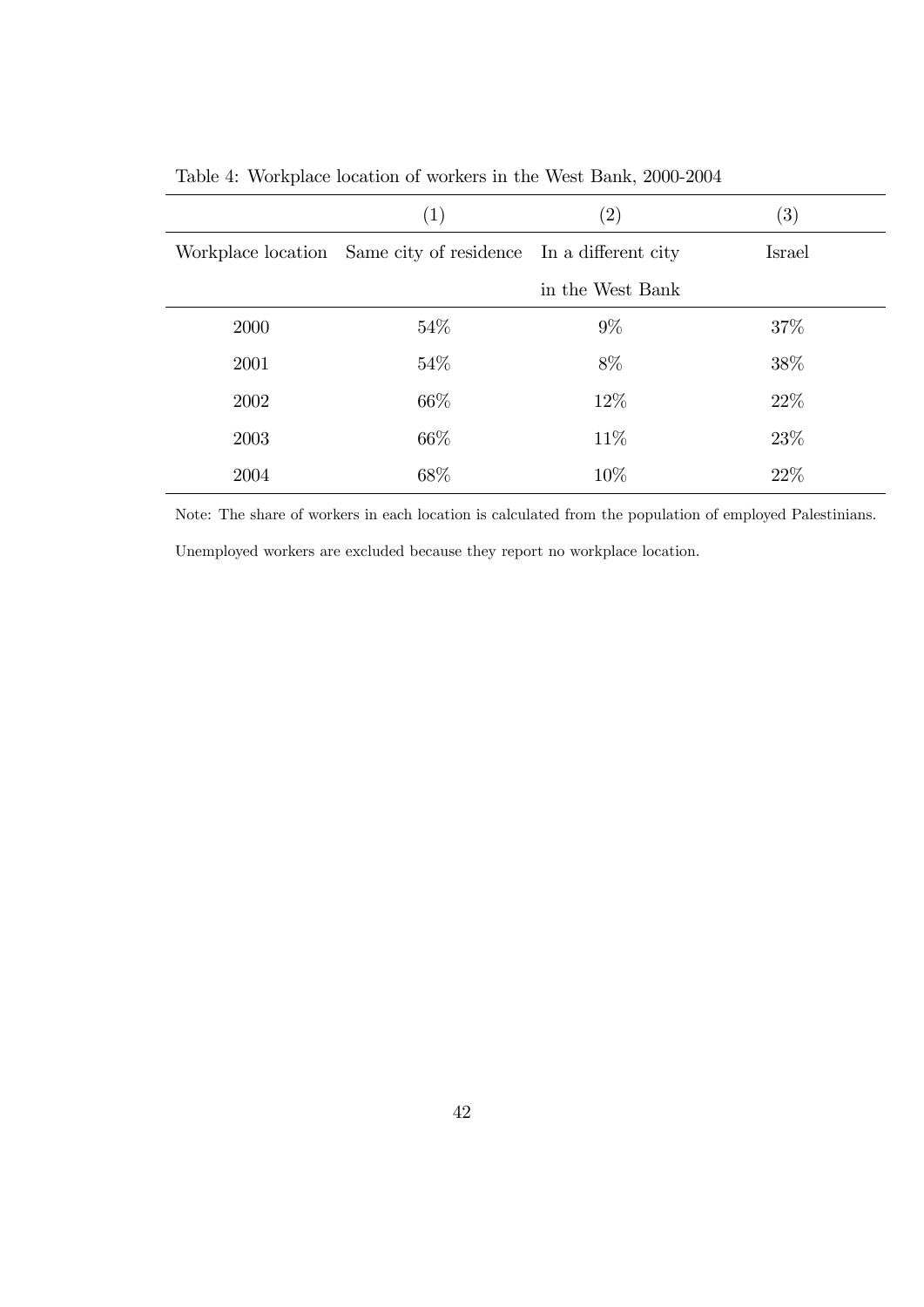Table 5: The impact of changes in the local supply of labor on wages using a difference-in-difference approach. Dependent variable is the log real daily wage in the West Bank (excluding wages in Israel).

|             | (1)            | (2)         | (3)         | (4)       | (5)       | (6)       |
|-------------|----------------|-------------|-------------|-----------|-----------|-----------|
|             | Full sample    | Full sample | Full sample | Unskilled | Unskilled | Unskilled |
| 2001        | $-0.047$       | $-0.059$    | $-0.038$    | $-0.032$  | $-0.030$  | 0.006     |
|             | (0.072)        | (0.071)     | (0.071)     | (0.083)   | (0.083)   | (0.082)   |
| 2002        | $-0.214$       | $-0.162$    | $-0.136$    | $-0.259$  | $-0.238$  | $-0.187$  |
|             | (0.036)        | (0.034)     | (0.034)     | (0.044)   | (0.042)   | (0.043)   |
| 2003        | $-0.221$       | $-0.220$    | $-0.207$    | $-0.263$  | $-0.267$  | $-0.224$  |
|             | (0.035)        | (0.033)     | (0.033)     | (0.041)   | (0.040)   | (0.040)   |
| 2004        | $-0.210$       | $-0.185$    | $-0.215$    | $-0.217$  | $-0.226$  | $-0.255$  |
|             | (0.037)        | (0.033)     | (0.033)     | (0.043)   | (0.041)   | (0.041)   |
| controls    | N <sub>o</sub> | Yes         | Yes         | $\rm No$  | Yes       | Yes       |
| Industry    | $\rm No$       | No          | Yes         | No        | No        | Yes       |
| $\mathbf N$ | 27,062         | 27,058      | 27,058      | 17,655    | 17,654    | 17,654    |

Note: Huber-White standard errors at the five percent significance level are reported in parentheses. The second column includes age, education, marital status, and quarter controls. The third column adds industry dummies. The fifth column includes age, marital status, and quarter controls, and the sixth column adds industry dummies. The industries are: 1. agriculture, 2. manufacturing, 3. construction, 4. commerce, hotels and restaurants, 5. transport, storage and communication, and 6. services.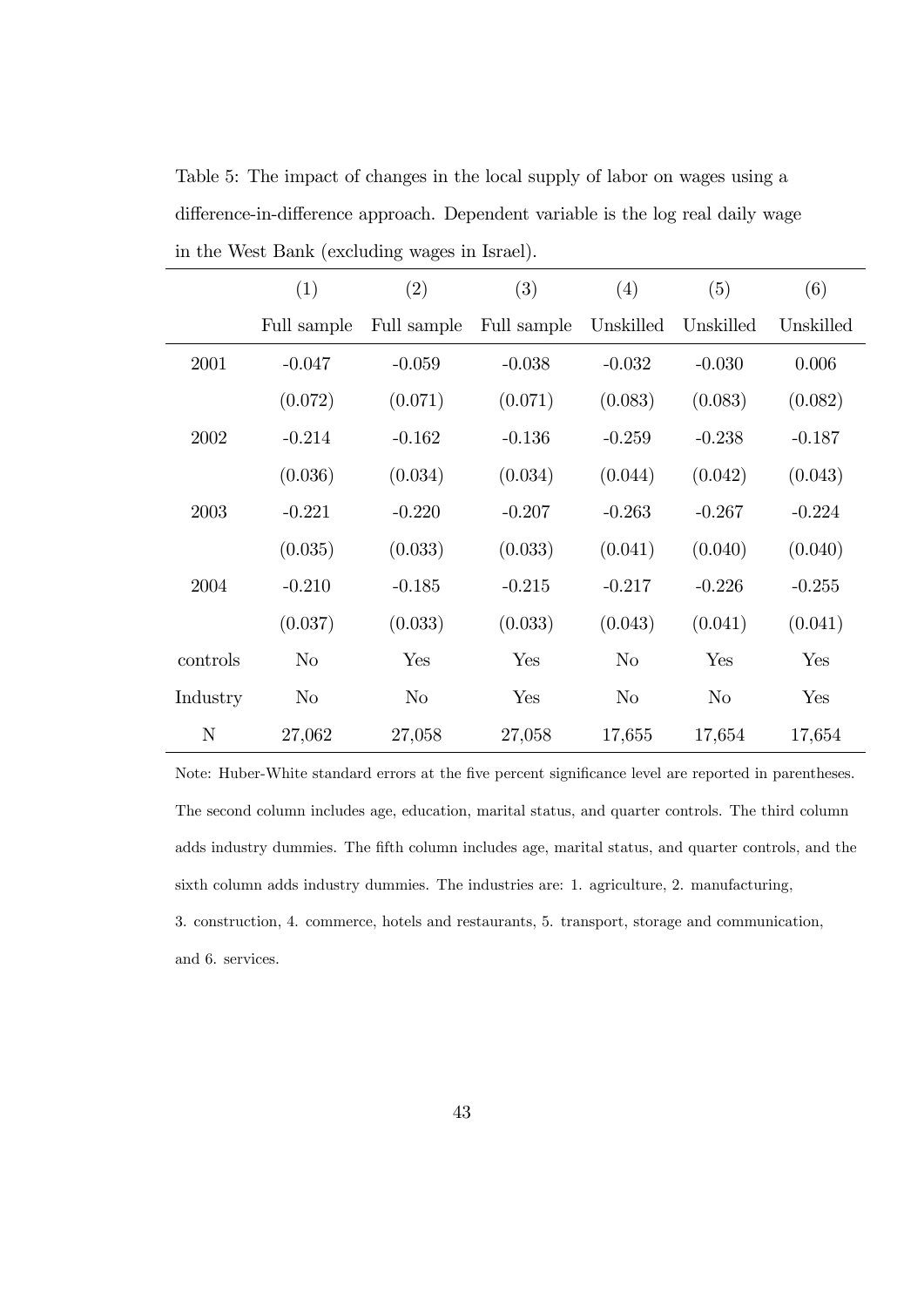|          | (1)         | (2)         | (3)       | (4)       |
|----------|-------------|-------------|-----------|-----------|
|          | Full sample | Full sample | Unskilled | Unskilled |
| 2001     | 0.178       | 0.172       | 0.225     | 0.218     |
|          | (0.020)     | (0.019)     | (0.023)   | (0.021)   |
| 2002     | 0.155       | 0.143       | 0.182     | 0.182     |
|          | (0.023)     | (0.021)     | (0.025)   | (0.024)   |
| 2003     | 0.134       | 0.122       | 0.151     | 0.148     |
|          | (0.022)     | (0.020)     | (0.024)   | (0.023)   |
| 2004     | 0.135       | 0.121       | 0.144     | 0.141     |
|          | (0.022)     | (0.020)     | (0.025)   | (0.023)   |
| controls | $\rm No$    | Yes         | No        | Yes       |
| N        | 81,465      | 81,453      | 61,541    | 61,535    |

Table 6: The impact of changes in the local supply of labor on employment using a difference-in-difference approach. Dependent variable is a non-employment dummy.

Note: Huber-White standard errors at the five percent significance level are reported in parentheses. The second column includes age, education, marital status, and quarter controls. The fourth column includes age, marital status, and quarter controls.

. .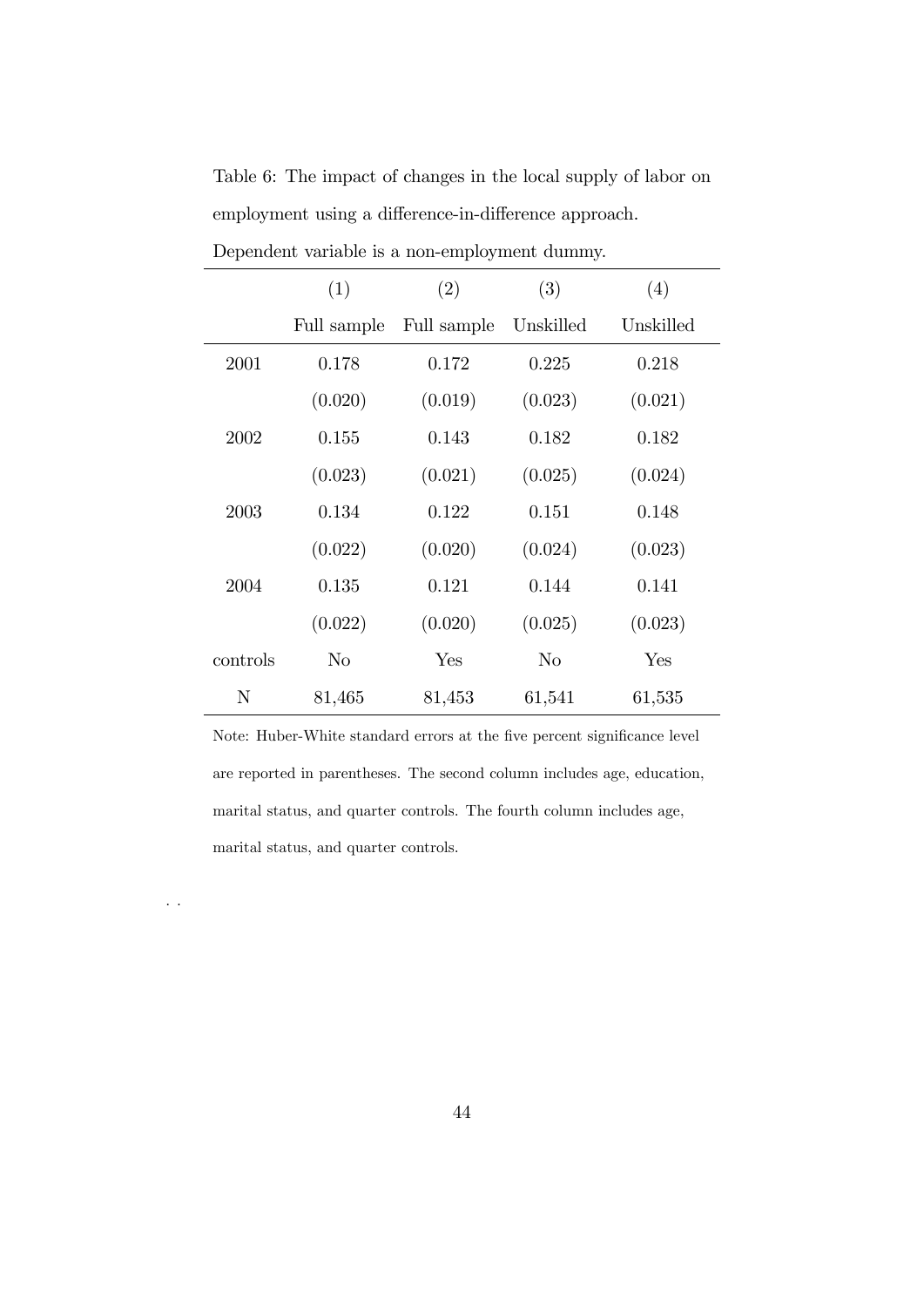Table 7: The effects of an increase in the labor supply on employment. Dependent variable is the employment rate in a locality. The supply is calculated as the share of local labor force participants from total labor force participants.

|                                |            | Cross effects       |            | Cross effects   |  |
|--------------------------------|------------|---------------------|------------|-----------------|--|
|                                |            | constrained to zero |            | not constrained |  |
|                                | (1)        | (2)                 | (3)        | (4)             |  |
|                                | $\sigma_u$ | $\sigma_s$          | $\sigma_u$ | $\sigma_s$      |  |
| 1. Basic specification         | 0.658      | 0.215               | 0.652      | 0.267           |  |
|                                | (0.063)    | (0.066)             | (0.064)    | (0.061)         |  |
|                                |            |                     |            |                 |  |
| 2. Adding instability measures | 0.659      | 0.203               | 0.651      | 0.216           |  |
|                                | (0.063)    | (0.074)             | (0.063)    | (0.072)         |  |
|                                |            |                     |            |                 |  |
| 3. Adding industry dummies     | 0.650      | 0.201               | 0.634      | 0.258           |  |
|                                | (0.062)    | (0.074)             | (0.062)    | (0.064)         |  |

Note: Standard errors at the five percent significance level are reported in parentheses. Unskilled workers are those with  $12$  years of education or less. The specification in row 1 includes time and city fixed effects, and skill, age, and marital status dummies. Row 2 augments this specification by adding information on fatalities, and number of days under curfew per quarter in each city. The third specification adds industry dummies. The industries are: 1. agriculture, 2. manufacturing, 3. construction, 4. commerce hotels and restaurants, 5. transport, storage and communication, and 6. services. All regressions are weighted using the sample weights.